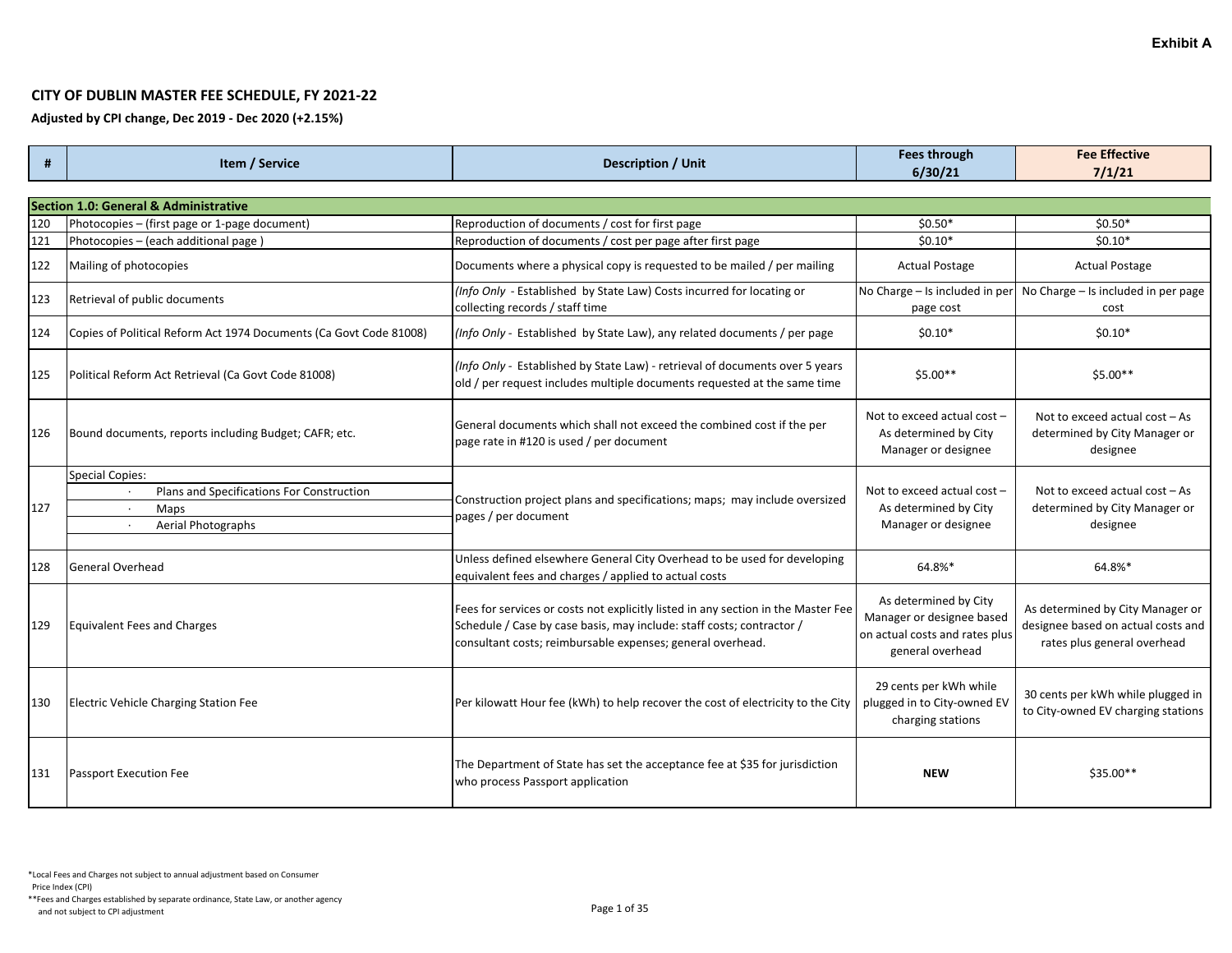|     | Item / Service                  | <b>Description / Unit</b>                                                                                                                                                                                                                          | Fees through<br>6/30/21 | <b>Fee Effective</b><br>7/1/21 |
|-----|---------------------------------|----------------------------------------------------------------------------------------------------------------------------------------------------------------------------------------------------------------------------------------------------|-------------------------|--------------------------------|
| 132 | <b>Passport Application Fee</b> | The Application Fee which is collected on behalf of the US Department of<br>State, will be charged at the current rate as specified by the US Department<br>of State. These costs may also include any charges for delivery of the<br>application. | <b>NEW</b>              | <b>Actual Cost</b>             |

### **Section 1.1: Finance / Business License**

Per Senate Bill 234, the City cannot impose a business license fee for small or large family daycare

| 160 | First Returned Check Fee (Ca. Civil Code 1719 (a)(1)                                   | (Info Only - Established by State Law) Payments received via check when<br>the payment is declined is declined by the bank / per check              | \$25.00<br>Set by State Law**         | \$25.00<br>Set by State Law**        |
|-----|----------------------------------------------------------------------------------------|-----------------------------------------------------------------------------------------------------------------------------------------------------|---------------------------------------|--------------------------------------|
| 161 | Subsequent Returned Check Fee (Ca. Civil Code 1719 (a)(1)                              | (Info Only - Established by State Law) Payments received via check when<br>the payment is declined is declined by the bank / per check after first  | \$35.00<br>Set By State Law**         | \$35.00<br>Set By State Law**        |
| 162 | Annual Business Registration (License) Dublin Municipal Code Chapter<br>4.04.250(A)    | (Info Only - Established by City Ord/Code) Annual Business License / per<br>business                                                                | \$26.00                               | \$27.00                              |
| 164 | New Business Registration (License)                                                    | Registration fee                                                                                                                                    | \$94.00                               | \$96.00                              |
| 165 | Itinerant Business Registration (License) Dublin Municipal Code Chapter<br>4.04.250(B) | (Info Only - Established by City Ord/Code) Daily to a maximum of 5 days /<br>per day                                                                | $$39.00/day - Max.$<br>\$195 per year | \$40.00/day - Max.<br>\$200 per year |
| 166 | Temporary Business Registration (License) Dublin Municipal Code<br>Chapter 4.04.250(C) | (Info Only - Established by City Ord/Code) Temporary places of sale / daily                                                                         | \$45.00/day                           | \$46.00/day                          |
| 167 | Master Business Registration (License) Dublin Municipal Code Chapter<br>4.04.250(D)    | (Info Only - Established by City Ord/Code) Master license for organizer / per<br>permitted event                                                    | \$39.00                               | \$40.00                              |
| 168 | Business License Transfer Dublin Municipal Code Chapter 4.04.280                       | <i>(Info Only - Established by City Ord/Code) Transfer is substantially similar to</i><br>the ownership existing before the transfer / per transfer | \$62.00                               | \$64.00                              |
| 169 | Duplicate Business License Dublin Municipal Code Chapter 4.04.290                      | (Info Only - Established by City Ord/Code) Replace any license previously<br>issued license                                                         | \$23.00                               | \$23.00                              |
| 170 | Delinquent Business License Processing Fee                                             |                                                                                                                                                     | 22.00*                                | 22.00*                               |
| 171 | <b>Contract Retention Escrow Fee</b>                                                   | Contractors may elect to have retention amounts paid to a third party<br>escrow / per payment                                                       | \$64.00                               | \$66.00                              |

|     | Section 1.2: Administrative Fees - Impact Fee Credit Agreement Administration                      |                                                                      |          |          |  |
|-----|----------------------------------------------------------------------------------------------------|----------------------------------------------------------------------|----------|----------|--|
| 408 | Impact Fee Credit Statement                                                                        | Per statement - Developers who request statements for credit balance | \$122.00 | \$124.00 |  |
| 409 | Original/Transfer agreement to establish a Park Land/Affordable Unit<br>Impact Fee Credit          | Flat fee                                                             | \$304.00 | \$310.00 |  |
| 410 | Original/Transfer agreement to establish a Traffic Impact or Park<br>Improvement Impact Fee Credit | Flat fee                                                             | \$304.00 | \$310.00 |  |
| 411 | Original/Transfer agreement to establish a Fire Impact Fee Credit                                  | Flat fee                                                             | \$304.00 | \$310.00 |  |
| 412 | <b>Impact Fee Credit Application Processing Fee</b>                                                | Per invoice                                                          | \$138.00 | \$141.00 |  |
| 413 | Impact Fee Credit Invoice Change Fee                                                               | Flat fee                                                             | \$172.00 | \$175.00 |  |

### **Section 2.0: Police Services- General (Fingerprints / Records / Vehicles/ Development)**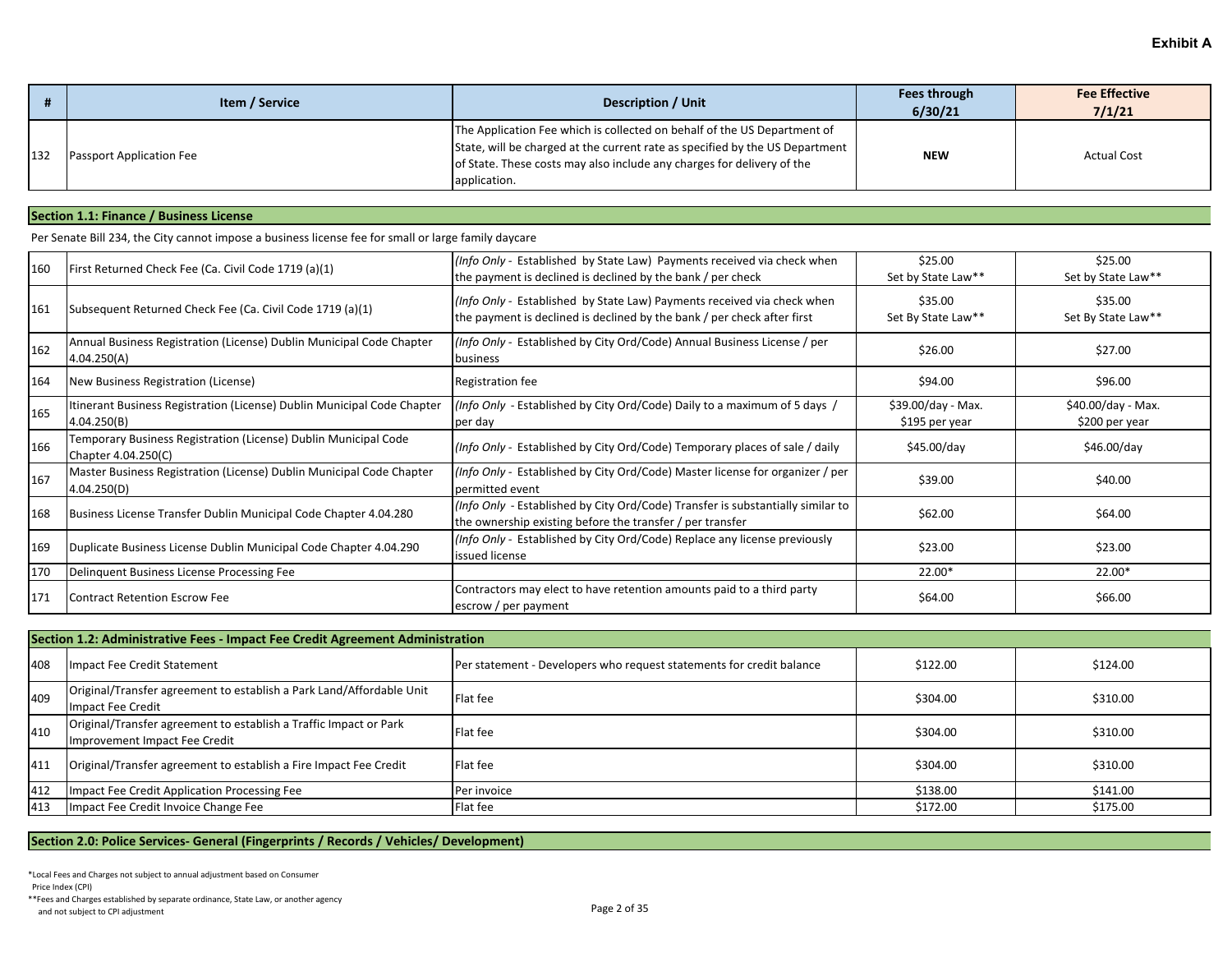|     | Item / Service                                                                 | <b>Description / Unit</b>                                                                     | <b>Fees through</b><br>6/30/21 | <b>Fee Effective</b><br>7/1/21 |
|-----|--------------------------------------------------------------------------------|-----------------------------------------------------------------------------------------------|--------------------------------|--------------------------------|
| 201 | Livescan (Fingerprints)                                                        | Fingerprinting / per application - Outside Agency /DOJ Fees charged<br>separately             | \$30.00                        | \$31.00                        |
| 202 | <b>Fingerprint Card</b>                                                        | Card / non-electronic prints - Outside Agency/DOJ Fees charged separately                     | \$46.00                        | \$47.00                        |
| 203 | Police Report / Inspection Verification                                        | Authorized release of a copy of a Police Report / per report                                  | \$5.00 Flat**                  | \$5.00 Flat**                  |
| 204 | Records Subpoena (Subpoena Duces Tecum) Ca. Govt Code 6254(f) (1)<br>and $(2)$ | (Info Only - Established by State Law) Response to subpoena)                                  | $$15.00**$                     | $$15.00**$                     |
| 205 | Records subpoena: photos saved to CD                                           | Duplication of photo records / per CD                                                         | \$71.00                        | \$72.00                        |
| 206 | Visa Letter                                                                    | Preparation of a Visa letter requested for foreign travel / per letter                        | \$69.00                        | \$70.00                        |
| 208 | Fix-It Ticket Sign-Off                                                         | Sign-off on ticket not issued by Dublin Police Services / per citation                        | \$10.00                        | \$10.00                        |
| 209 | Repossessed Vehicle Release - Ca. Govt Code 41612                              | (Info Only - Established by State Law) -Process and provide release<br>document / per release | $$15.00**$                     | $$15.00**$                     |
| 210 | Towed / Stored Vehicle Release                                                 | Provide release documentation for towed and/or stored vehicle / per vehicle                   | \$100.00                       | \$100.00                       |

|     | Section 2.1: Police Services- Permits                                         |                                                                                                                                    |          |          |  |
|-----|-------------------------------------------------------------------------------|------------------------------------------------------------------------------------------------------------------------------------|----------|----------|--|
| 220 | Alcohol Beverage Control (ABC) - One Day Permit                               | Issuance of documents required for an application to ABC / per application<br>(Police Chief may waive for Dublin-based non-profit) | \$83.00  | \$85.00  |  |
| 221 | Bingo Permit (Dublin Municipal Code Chapter 5.44)                             | Annual license issuance per the Municipal Code / per application                                                                   | \$121.00 | \$123.00 |  |
| 222 | Dance Permit (Dublin Municipal Code Chapter 5.52)                             | Processing of a dance permit per the municipal code / per permit                                                                   | \$121.00 | \$123.00 |  |
| 223 | Fortune Teller Permit (Dublin Municipal Code Chapter 4.08)                    | Processing of a fortune teller permit per the municipal code / per permit                                                          | \$121.00 | \$123.00 |  |
| 224 | <b>Gun Dealer Permit</b>                                                      | Processing of a Gun Dealer permit / per permit                                                                                     | \$242.00 | \$247.00 |  |
| 225 | Massage Establishment - Initial (Dublin Municipal Code Chapter 4.20)          | Processing of a massage establishment permit per the municipal code / per<br>location                                              | \$411.00 | \$420.00 |  |
| 226 | Massage Establishment - Yearly (Dublin Municipal Code Chapter 4.20)           | Annual permit after initial massage establishment permit / per permit                                                              | \$262.00 | \$268.00 |  |
| 228 | Parade Permit (Dublin Municipal Code Chapter 5.12)                            | Processing of a parade permit per the municipal code / per event (permit)<br>only - service charges per 5.12.100 additional)       | \$225.00 | \$230.00 |  |
| 229 | Peddler Permit (Dublin Municipal Code Chapter 4.16)                           | Processing of a peddler permit per the municipal code / per application                                                            | \$242.00 | \$247.00 |  |
| 230 | Secondhand Dealer Permit (Dublin Municipal Code Chapter 4.12)                 | Processing of a secondhand dealer permit per the municipal code / per<br>permit                                                    | \$242.00 | \$247.00 |  |
| 231 | Taxi Company (Owner) Permit - Initial (Dublin Municipal Code Chapter<br>6.76) | Processing of a taxi company (owner) permit per the municipal code / per<br>initial permit                                         | \$242.00 | \$247.00 |  |
| 232 | Taxi Company (Owner) Permit - Renewal (Dublin Municipal Code Chapter<br>6.76) | Annual permit after initial Taxi Company (owner) permit / per permit                                                               | \$242.00 | \$247.00 |  |

Price Index (CPI)

\*\*Fees and Charges established by separate ordinance, State Law, or another agency And not subject to CPI adjustment of subsequence of an anticode control of the subsequence of a subsect to CPI adjustment Page 3 of 35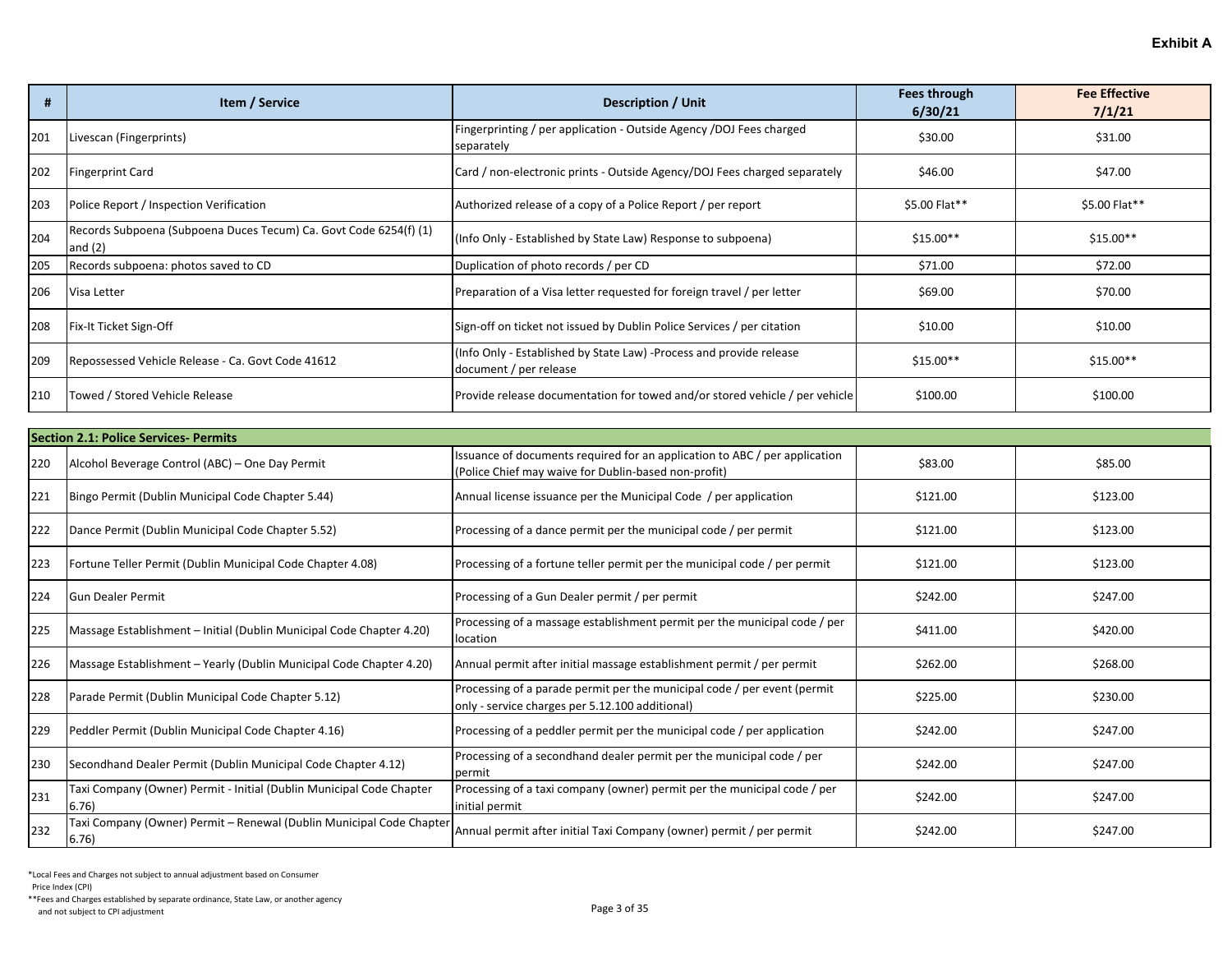|     | Item / Service                                                                 | <b>Description / Unit</b>                                    | Fees through<br>6/30/21 | <b>Fee Effective</b><br>7/1/21 |
|-----|--------------------------------------------------------------------------------|--------------------------------------------------------------|-------------------------|--------------------------------|
| 233 | Taxi Driver (Operator) Annual Permit - (Dublin Municipal Code Chapter<br>6.76) | Annual permit Taxi Driver (operator) permit / per permit     | \$242.00                | \$247.00                       |
| 234 | Tobacco Retailer License (Dublin Municipal Code Chapter 4.40)                  | Annual license issuance per the Municipal Code / per license | \$305.00                | \$311.00                       |

|                 | <b>Section 2.2: Police Services- Hourly Rates</b> |                                                                   |          |          |  |
|-----------------|---------------------------------------------------|-------------------------------------------------------------------|----------|----------|--|
| PS1             | Sheriffs Technician                               | Hourly rate for special services not otherwise defined / per hour | \$97.00  | \$99.00  |  |
| PS <sub>2</sub> | Sheriff's Deputy                                  | Hourly rate for special services not otherwise defined / per hour | \$195.00 | \$199.00 |  |
| PS <sub>3</sub> | <b>Sheriffs Sergeant</b>                          | Hourly rate for special services not otherwise defined / per hour | \$225.00 | \$230.00 |  |

### **Section 4.1: Fire Prevention Services Plan Review & Inspection**

The fees for all plan review and inspection, fire alarm systems, fixed fire systems, and automatic fire sprinkler systems include one inspection and one re-

inspection for each inspection type (e.g. weld, hydro, rough, pre-pour, functional, final, etc.). If a permit applicant elects to split inspections into small pieces

such as by floor or by system; additional inspection fees will be due based upon the hourly rate.

|     | <b>Plan Review &amp; Inspection</b>                                        |                     |            |            |
|-----|----------------------------------------------------------------------------|---------------------|------------|------------|
| 240 | New Construction up to 5000 sq. ft.                                        | Per application     | \$594.00   | \$607.00   |
| 241 | New Construction 5000 sq. ft. to 45,000 sq. ft.                            | Per application     | \$1,280.00 | \$1,307.00 |
| 242 | New Construction >45,000 sq. ft.                                           | Per application     | \$1.671.00 | \$1,707.00 |
| 243 | Tenant Improvement up to 5000 sq. ft.                                      | Per application     | \$398.00   | \$407.00   |
| 244 | Tenant Improvement 5000 sq. ft. to 45,000 sq. ft.                          | Per application     | \$496.00   | \$507.00   |
| 245 | Tenant Improvement >45,000 sq. ft.                                         | Per application     | \$594.00   | \$607.00   |
| 246 | Custom Single-Family Residence ***                                         | Per application     | \$300.00   | \$307.00   |
| 247 | Processing, Review, Inspection & Approval of Licensed Care Facilities      | New Fee             | \$361.00   | \$369.00   |
| 248 | Review and Approval of Improvement plans and/or maps                       | New Fee             | \$244.00   | \$249.00   |
|     | Fire Alarm Systems - (New or Tenant Improvements)                          |                     |            |            |
| 250 | Fire Alarm System < 50 devices                                             | Per application     | \$594.00   | \$607.00   |
| 251 | Fire Alarm System > 50 devices                                             | Per application     | \$1.084.00 | \$1.107.00 |
| 252 | High-rise System                                                           | Per building        | \$1,769.00 | \$1,807.00 |
|     | <b>Fixed Fire Protection Systems</b>                                       |                     |            |            |
| 260 | <b>Medical Gas System</b>                                                  | Per system          | \$594.00   | \$607.00   |
| 261 | Hood Duct System                                                           | Per system          | \$594.00   | \$607.00   |
| 262 | Halon or Clean Agent                                                       | Per system          | \$692.00   | \$707.00   |
| 263 | Spray Booth per booth                                                      | Per system          | \$496.00   | \$507.00   |
|     | Automatic Fire Sprinkler Systems, Commercial- (New or Tenant Improvements) |                     |            |            |
| 270 | System < 20 heads                                                          | Base fee per system | \$496.00   | \$507.00   |
| 271 | System > 20 heads                                                          | Base fee per system | \$986.00   | \$1,007.00 |
| 272 | Plus amount per head in excess of 100 heads                                | Per head            | \$6.00     | \$6.00     |
| 273 | <b>Underground Water Supply</b>                                            | Per system / tap    | \$986.00   | \$1,007.00 |
|     | Automatic Fire Sprinkler Systems, Residential- (New and Alterations)       |                     |            |            |
| 275 | NFPA 13 D master plan check and inspection                                 | Per system          | \$790.00   | \$807.00   |

\*Local Fees and Charges not subject to annual adjustment based on Consumer

Price Index (CPI)

\*\*Fees and Charges established by separate ordinance, State Law, or another agency

And not subject to CPI adjustment of subsection and not subsect to CPI adjustment Page 4 of 35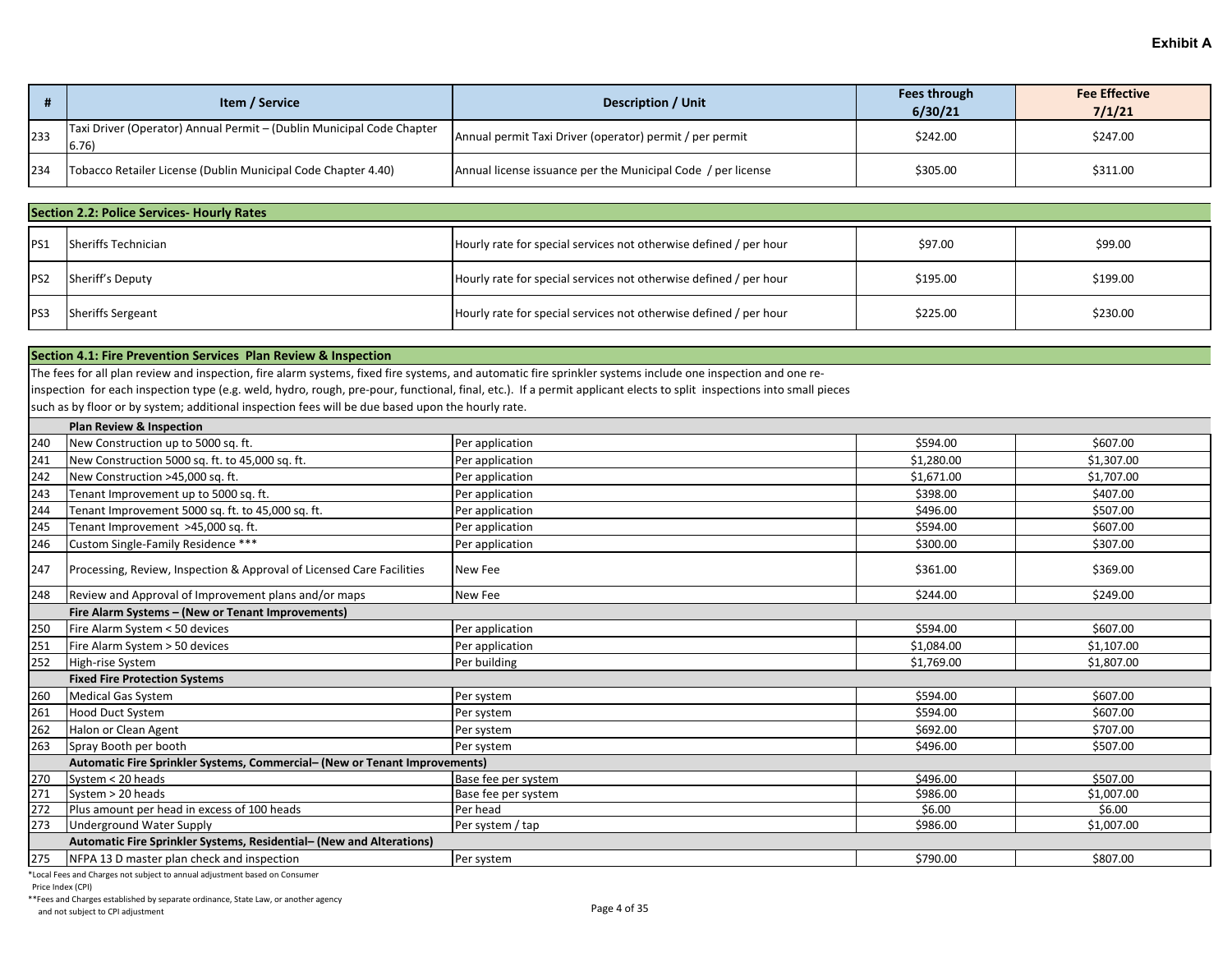|     | Item / Service                                                                                                                                                   | Description / Unit                  | Fees through | <b>Fee Effective</b> |  |
|-----|------------------------------------------------------------------------------------------------------------------------------------------------------------------|-------------------------------------|--------------|----------------------|--|
|     |                                                                                                                                                                  |                                     | 6/30/21      | 7/1/21               |  |
| 276 | Additional permits for already approved master plan                                                                                                              | Per application                     | \$594.00     | \$607.00             |  |
| 277 | NFPA 13R system (per unit, per building)                                                                                                                         | Per unit up to 50 units.            | \$790.00     | \$807.00             |  |
| 278 | NFPA 13 System                                                                                                                                                   | Per unit up to 50 units /Per System | \$1,084.00   | \$1,107.00           |  |
| 279 | <b>Underground Water Supply</b>                                                                                                                                  | Per system / tap                    | \$1,084.00   | \$1,107.00           |  |
|     | *** In order to incentivize accessory dwelling units (ADUs): 1) an ADU less than 750 square feet; and 2) ADUs 750 square feet or larger that are deed-restricted |                                     |              |                      |  |

as lower-income units for a period of 55 years are not subject to these City permit fees, effective for building permits applied for between January 1, 2022, and

December 31, 2026. ADUs required to satisfy Chapter 8.68 (Inclusionary Zoning Regulations) of the Dublin Municipal Code, the scope of work beyond the

establishment of the ADU, and/or enforcement fees are not eligible for this fee waiver.

|     | <b>Section 4.2: Fire Prevention Services Regulated Activities</b>                                         |                                                                                                                                                                                                                                                                                                                                                                                                                                                                                                                                                                         |                                                                                                          |                                                                                                       |  |
|-----|-----------------------------------------------------------------------------------------------------------|-------------------------------------------------------------------------------------------------------------------------------------------------------------------------------------------------------------------------------------------------------------------------------------------------------------------------------------------------------------------------------------------------------------------------------------------------------------------------------------------------------------------------------------------------------------------------|----------------------------------------------------------------------------------------------------------|-------------------------------------------------------------------------------------------------------|--|
| 300 | Annual Permits - Group 1                                                                                  | Aerosol, Open Flames & Candles, Fire Hydrants and Valves, Open Burning,<br>Open Flames and Torches                                                                                                                                                                                                                                                                                                                                                                                                                                                                      | \$103.00                                                                                                 | \$105.00                                                                                              |  |
| 301 | Annual Permits - Group 2                                                                                  | Carbon Dioxide Systems, Cellulose Nitrate Film, Combustible Fiber Storage,<br>Compressed Gases, Cryogenics, Dry Cleaning Plants, Combustible Dust<br>Producing Operations, Floor Finishing, Fruit & Crop Ripening, Fumigation,<br>Repair Garages, HPM Facilities, Hot Work Operations, LP Gas, Liquid or Gas<br>Fueled Equipment in assembly buildings, Lumberyards, Motor Fuel<br>Dispensing Facilities, Rooftop Heliports, Wood Products, Magnesium, Misc.<br>Combustible Storage, Organic Coatings, Industrial Ovens, Cutting and<br>Welding, Storage of Scrap Tires | \$156.00                                                                                                 | \$159.00                                                                                              |  |
| 302 | Annual Permits - Group 3                                                                                  | Temporary Membrane Structures and Tents >400 sq. ft.                                                                                                                                                                                                                                                                                                                                                                                                                                                                                                                    | \$209.00                                                                                                 | \$213.00                                                                                              |  |
| 303 | Annual Permits - Group 4                                                                                  | Aviation Facilities, Amusement Buildings, Carnivals & Fairs, Exhibits & Trade<br>Shows, Explosives, Flammable or Combustible Liquids, Hazardous Materials,<br>High Piled Storage, Places of Assembly, Pyrotechnical Special Effects<br>Material, Pyroxylin Plastics, Refrigeration Equipment, Spraying & Dipping<br>Operations, Production Facilities, Live Audiences                                                                                                                                                                                                   | \$262.00                                                                                                 | \$268.00                                                                                              |  |
| 304 | Annual Permits - Group 5                                                                                  | <b>Tire Rebuilding Plants</b>                                                                                                                                                                                                                                                                                                                                                                                                                                                                                                                                           | \$370.00                                                                                                 | \$377.00                                                                                              |  |
| 305 | Annual Permits - Group 6                                                                                  | Waste Handling                                                                                                                                                                                                                                                                                                                                                                                                                                                                                                                                                          | \$476.00                                                                                                 | \$486.00                                                                                              |  |
| 306 | Annual Permits - Group 7                                                                                  | <b>Covered and Open Mall Buildings</b>                                                                                                                                                                                                                                                                                                                                                                                                                                                                                                                                  | \$690.00                                                                                                 | \$704.00                                                                                              |  |
| 307 | Equivalent Fees and Charges                                                                               | Fees for services or costs not explicitly listed in any section in the Master Fee<br>Schedule / Case by case basis, may include: staff costs; contractor /<br>consultant costs; reimbursable expenses; general overhead.                                                                                                                                                                                                                                                                                                                                                | As determined by City<br>Manager or designee based<br>on actual costs and rates plus<br>general overhead | As determined by City Manager or<br>designee based on actual costs and<br>rates plus general overhead |  |
|     | Annual Notice of Inspection (Self Inspection)                                                             |                                                                                                                                                                                                                                                                                                                                                                                                                                                                                                                                                                         |                                                                                                          |                                                                                                       |  |
| 344 | Annual notice of inspection (Waived if business is subject to Annual<br><b>Regulated Activity Permit)</b> | Collected as supplement to the Annual Business Registration imposed under<br>Dublin Municipal Code Chapter 4.04.250 / per year                                                                                                                                                                                                                                                                                                                                                                                                                                          | \$37.00                                                                                                  | \$38.00                                                                                               |  |

|     | <b>Section</b><br>1.3: Fire Works Displays & Sales |           |          |          |  |
|-----|----------------------------------------------------|-----------|----------|----------|--|
|     | <b>Fire Works Displays</b>                         |           |          |          |  |
| 350 | <sup>,</sup> Aerial Base Fee<br>i                  | Per event | \$318.00 | \$325.00 |  |

\*Local Fees and Charges not subject to annual adjustment based on Consumer Price Index (CPI)

\*\*Fees and Charges established by separate ordinance, State Law, or another agency And not subject to CPI adjustment of subsection and not subsect to CPI adjustment Page 5 of 35 and not subject to CPI adjustment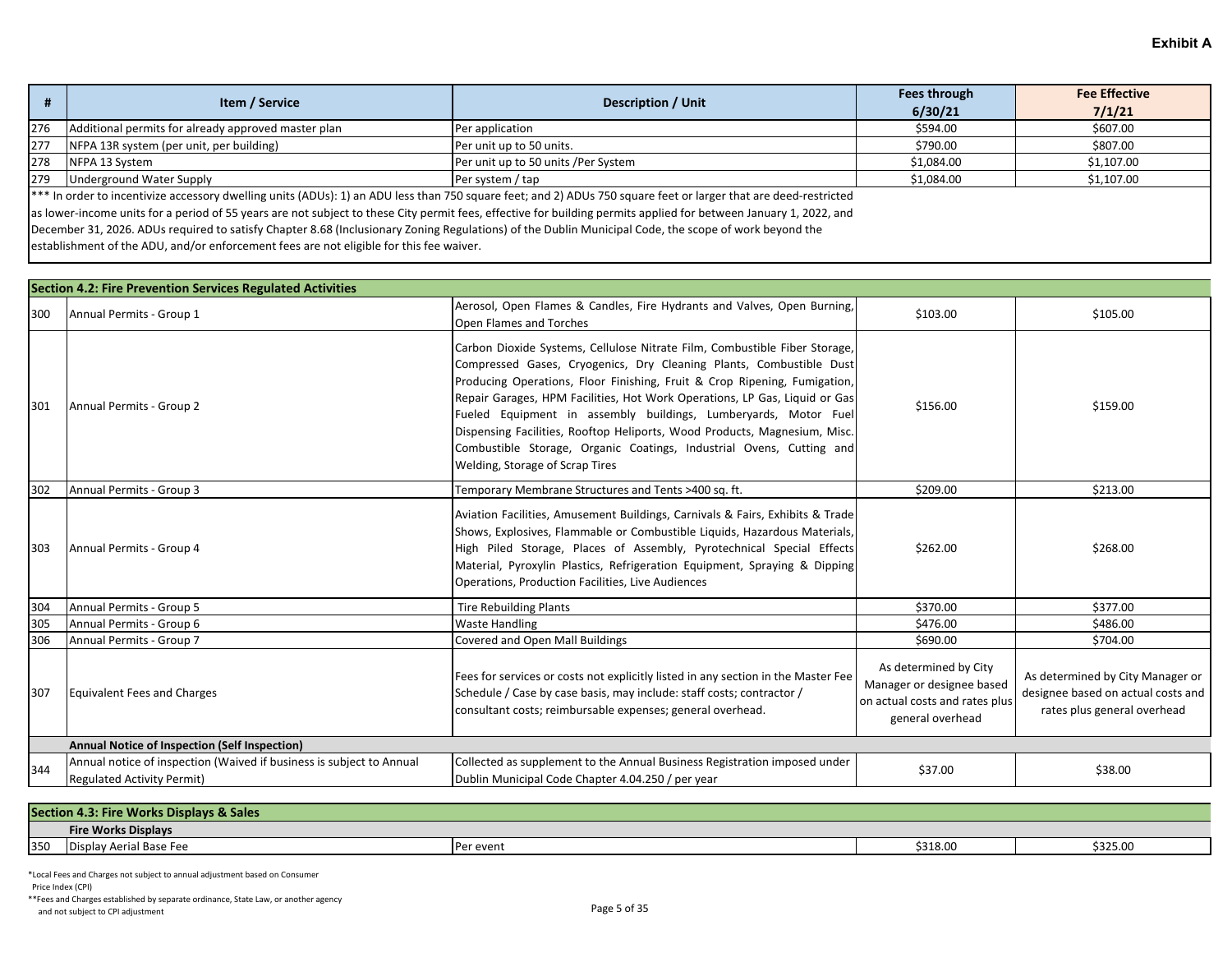| #               | Item / Service                                                           | <b>Description / Unit</b>                                                                                                                         | <b>Fees through</b><br>6/30/21               | <b>Fee Effective</b><br>7/1/21               |
|-----------------|--------------------------------------------------------------------------|---------------------------------------------------------------------------------------------------------------------------------------------------|----------------------------------------------|----------------------------------------------|
| 351             | Additional amount per shell group 60 shells                              | If applicable added to base fee                                                                                                                   | \$137.00                                     | \$140.00                                     |
| 352             | Additional amount per shell group 61-120 shells                          | If applicable added to base fee                                                                                                                   | \$244.00                                     | \$249.00                                     |
| 353             | Additional amount per shell group 121-181 shells                         | If applicable added to base fee                                                                                                                   | \$244.00                                     | \$249.00                                     |
| 354             | Additional amount per shell group 181-240 shells                         | If applicable added to base fee                                                                                                                   | \$244.00                                     | \$249.00                                     |
| 355             | Additional amount per shell group > 241 shells                           | If applicable added to base fee                                                                                                                   | \$350.00                                     | \$358.00                                     |
|                 | <b>Fire Works Sales</b>                                                  |                                                                                                                                                   |                                              |                                              |
| 356             | Fireworks Stand Application Dublin Municipal Code Chapter 5.24.070(B)    | (Info Only - Established by City Ord/Code) Processing and administration of<br>fireworks stands                                                   | \$141.00                                     | \$144.00                                     |
| 357             | <b>Fireworks Stand Inspection</b>                                        | Cost to inspect sales locations                                                                                                                   | \$195.00                                     | \$199.00                                     |
|                 |                                                                          |                                                                                                                                                   |                                              |                                              |
|                 | <b>Section 4.4: Fire Prevention Services- Hourly Rates</b>               |                                                                                                                                                   |                                              |                                              |
| FR <sub>1</sub> | <b>Deputy Fire Marshall</b>                                              | Hourly rate for special services not otherwise defined / per hour                                                                                 | \$195.00                                     | \$199.00                                     |
| FR <sub>2</sub> | Fire Code Compliance Officer                                             | Hourly rate for special services not otherwise defined / per hour                                                                                 | \$107.00                                     | \$109.00                                     |
|                 | <b>Section 5.1: Housing Services Program Fees</b>                        |                                                                                                                                                   |                                              |                                              |
| 501             | Below Market Ownership Units - Transaction Fee                           | Administration of the "For Sale" Inclusionary units / per unit per change in<br>ownership - Including Initial                                     | \$2,711.00                                   | \$2,769.00                                   |
| 502             | Secondary Below Market Rate Unit - Transaction Fee                       | Administration of the "Second Units" designated to meet Affordable<br>Program requirements / per unit per change in ownership - including Initial | \$1,515.00                                   | \$1,547.00                                   |
| 504             | Annual Below Market Rate Rental Monitoring Fee - 20 units or less        | Rental developments with Inclusionary units / per development with<br>restricted rent                                                             | \$1,266.00                                   | \$1,293.00                                   |
| 505             | Annual Below Market Rate Rental Monitoring Fee - 21 to 100 units         | Rental developments with Inclusionary units / per development with<br>restricted rent                                                             | \$2,058.00                                   | \$2,102.00                                   |
| 506             | Annual Below Market Rate Rental Monitoring Fee - 101 + units             | Rental developments with Inclusionary units / per development with<br>restricted rent                                                             | \$2,964.00                                   | \$3,028.00                                   |
| 507             | Annual Below Market Rate Rental Monitoring - Follow Up Compliance<br>Fee | First follow up (base fee); additional follow up audits T&M                                                                                       | First Follow up \$452.00<br>Additional - T&M | First Follow up \$462.00<br>Additional - T&M |
| 508             | Below Market Rate Unit - Refinance Administrative Fee                    | Administrative cost for document preparation and research when an<br>inclusionary unit requires City approval / per request                       | \$1,011.00                                   | \$1,032.00                                   |
| 509             | Secondary Below Market Rate Unit - Refinance Administrative Fee          | Administrative cost for document preparation and research when a<br>secondary inclusionary unit requires City approval / per request              | \$570.00                                     | \$583.00                                     |
| 510             | First time home loan program - administrative fee                        | Administrative charge for review and approval of first time home buyer loan<br>/ per loan approved                                                | \$1,913.00                                   | \$1,955.00                                   |

#### **Section 6.1: Planning Division**

For all activities noted as Time and Materials (T&M), the cost shall be determined using composite City Staff rates and designated overhead factors. Overhead

shall also be applicable to any work contracted by the City. An initial deposit shall be made by the applicant as determined by City Staff based on the scope

and complexity of the project. Additional deposits shall be collected as necessary during processing. Any applicant funds remaining after completion of the

project shall be refunded to the applicant.

|     | Use Permits (TUP/CUP)                |                 |                     |            |  |
|-----|--------------------------------------|-----------------|---------------------|------------|--|
| 550 | . .<br>Use Permit                    | Per application | 0.0520<br>51,003.UL | \$1,086.00 |  |
| 551 | : Use Permit – Minc<br>vor Amendment | Per application | \$265.00            | \$271.00   |  |

\*Local Fees and Charges not subject to annual adjustment based on Consumer

Price Index (CPI)

\*\*Fees and Charges established by separate ordinance, State Law, or another agency And not subject to CPI adjustment of subsequence of a matrix of the case of a subsequence of a subsequence of a subsequence of 35 and not subject to CPI adjustment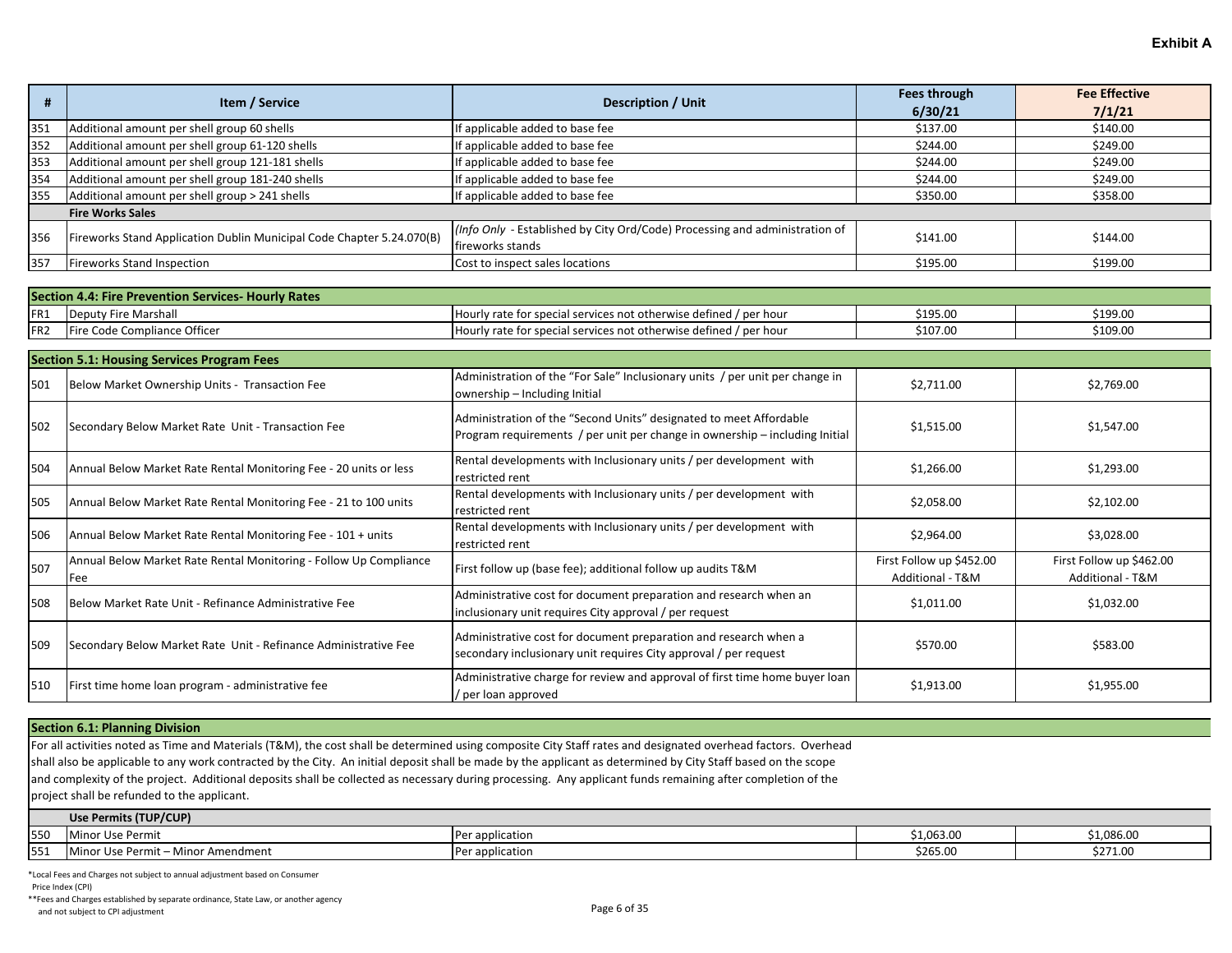| #   | Item / Service                                                                                                                         | <b>Description / Unit</b>                                                                                                                                                                                                                                                                | <b>Fees through</b><br>6/30/21 | <b>Fee Effective</b><br>7/1/21 |
|-----|----------------------------------------------------------------------------------------------------------------------------------------|------------------------------------------------------------------------------------------------------------------------------------------------------------------------------------------------------------------------------------------------------------------------------------------|--------------------------------|--------------------------------|
| 552 | Minor Use Permit - Major Amendment                                                                                                     | Per application                                                                                                                                                                                                                                                                          | \$1,063.00                     | \$1,086.00                     |
| 553 | Non-Residential Conditional Use Permit (CUP) / (Approval considered by<br>Planning Commission)                                         | Per application                                                                                                                                                                                                                                                                          | \$1,594.00                     | \$1,629.00                     |
| 554 | Non-Residential Conditional Use Permit (CUP) / (Can be approved by<br>Zoning Administrator)                                            | Per application                                                                                                                                                                                                                                                                          | \$1,594.00                     | \$1,629.00                     |
| 555 | Residential Conditional Use Permit (CUP) / (Approval considered by<br>Planning Commission)                                             | Per application                                                                                                                                                                                                                                                                          | \$2,658.00                     | \$2,715.00                     |
| 556 | Residential Conditional Use Permit (CUP) / (Can be approved by Zoning<br>Administrator)                                                | Per application                                                                                                                                                                                                                                                                          | \$2,658.00                     | \$2,715.00                     |
| 558 | Conditional Use Permit (CUP) - Large Family Daycare Home                                                                               | Remove                                                                                                                                                                                                                                                                                   | \$1,063.00                     | <b>DELETE</b>                  |
| 559 | Conditional Use Permit - Minor Amendment (Administrative<br>Determination)                                                             | Per request                                                                                                                                                                                                                                                                              | \$531.00                       | \$543.00                       |
| 560 | Conditional Use Permit - Time Extension (Administrative Determination)                                                                 | Per request                                                                                                                                                                                                                                                                              | \$372.00                       | \$380.00                       |
| 561 | Conditional Use Permit - Time Extension (Planning Commission<br>Determination)                                                         | Per request                                                                                                                                                                                                                                                                              | \$1,594.00                     | \$1,629.00                     |
| 562 | Temporary Use Permit - Minor                                                                                                           | Per application                                                                                                                                                                                                                                                                          | \$265.00                       | \$271.00                       |
| 563 | Temporary Use Permit - Major                                                                                                           | Per application                                                                                                                                                                                                                                                                          | <b>T&amp;M</b>                 | T&M                            |
| 564 | Temporary Use Permit - Temporary Outdoor Seating                                                                                       | Per application. This fee shall be valid until the City's applicable<br>American Rescue Plan Act budget allocation is exhausted, or<br>until September 30, 2022, whichever occurs first. Upon<br>expiration, this fee shall be superseded by Fee #562 (Temporary<br>Use Permit - Minor). |                                | T&M                            |
|     | <b>Zoning Clearance-General</b>                                                                                                        |                                                                                                                                                                                                                                                                                          |                                |                                |
| 570 | Accommodations for persons with disabilities Review                                                                                    | Per application                                                                                                                                                                                                                                                                          | No Fee                         | No Fee                         |
| 571 | Banner / Balloon/Searchlight                                                                                                           | Per sign / balloon                                                                                                                                                                                                                                                                       | \$106.00                       | \$108.00                       |
| 572 | Indoor recreational Facilities/Day Care Center/Scarlett Court                                                                          | Per application                                                                                                                                                                                                                                                                          | \$531.00                       | \$543.00                       |
| 573 | Large Family Day Care Home                                                                                                             | Per application                                                                                                                                                                                                                                                                          | \$265.00                       | <b>DELETE</b>                  |
| 574 | Zoning Clearance-General                                                                                                               | Per application                                                                                                                                                                                                                                                                          | \$79.00                        | \$81.00                        |
|     | Variance                                                                                                                               |                                                                                                                                                                                                                                                                                          |                                |                                |
| 580 | Non-Residential Variance                                                                                                               | Per application                                                                                                                                                                                                                                                                          | <b>T&amp;M</b>                 | T&M                            |
| 581 | <b>Residential Variance</b>                                                                                                            | Per application                                                                                                                                                                                                                                                                          | <b>T&amp;M</b>                 | T&M                            |
|     | <b>Site Development Review (SDR)</b>                                                                                                   |                                                                                                                                                                                                                                                                                          |                                |                                |
| 590 | Site Development Review - General                                                                                                      | Per application                                                                                                                                                                                                                                                                          | T&M                            | T&M                            |
| 591 | Site Development Review - Residential Additions > 500 sq. ft.<br>Site Development Review - Single Sign (Master Sign Program is handled | Per application                                                                                                                                                                                                                                                                          | <b>T&amp;M</b>                 | T&M                            |
| 592 | as a Site Development Review-General)                                                                                                  | Per Sign                                                                                                                                                                                                                                                                                 | \$345.00                       | \$352.00                       |
| 593 | Site Development Review Waiver                                                                                                         | Per request                                                                                                                                                                                                                                                                              | \$372.00                       | \$380.00                       |
| 594 | Site Development Review Waiver for Projects' with Development Deposit<br>Account                                                       | Time & Material                                                                                                                                                                                                                                                                          | T&M                            | T&M                            |
| 595 | Site Development Review - Time Extension (Administrative<br>Determination)                                                             | Per request                                                                                                                                                                                                                                                                              | \$239.00                       | \$244.00                       |
| 596 | Site Development Review - Time Extension (Planning Commission<br>Determination)                                                        | Per request                                                                                                                                                                                                                                                                              | \$1,196.00                     | \$1,221.00                     |

Price Index (CPI)

\*\*Fees and Charges established by separate ordinance, State Law, or another agency And not subject to CPI adjustment and subsection and not subsect to CPI adjustment Page 7 of 35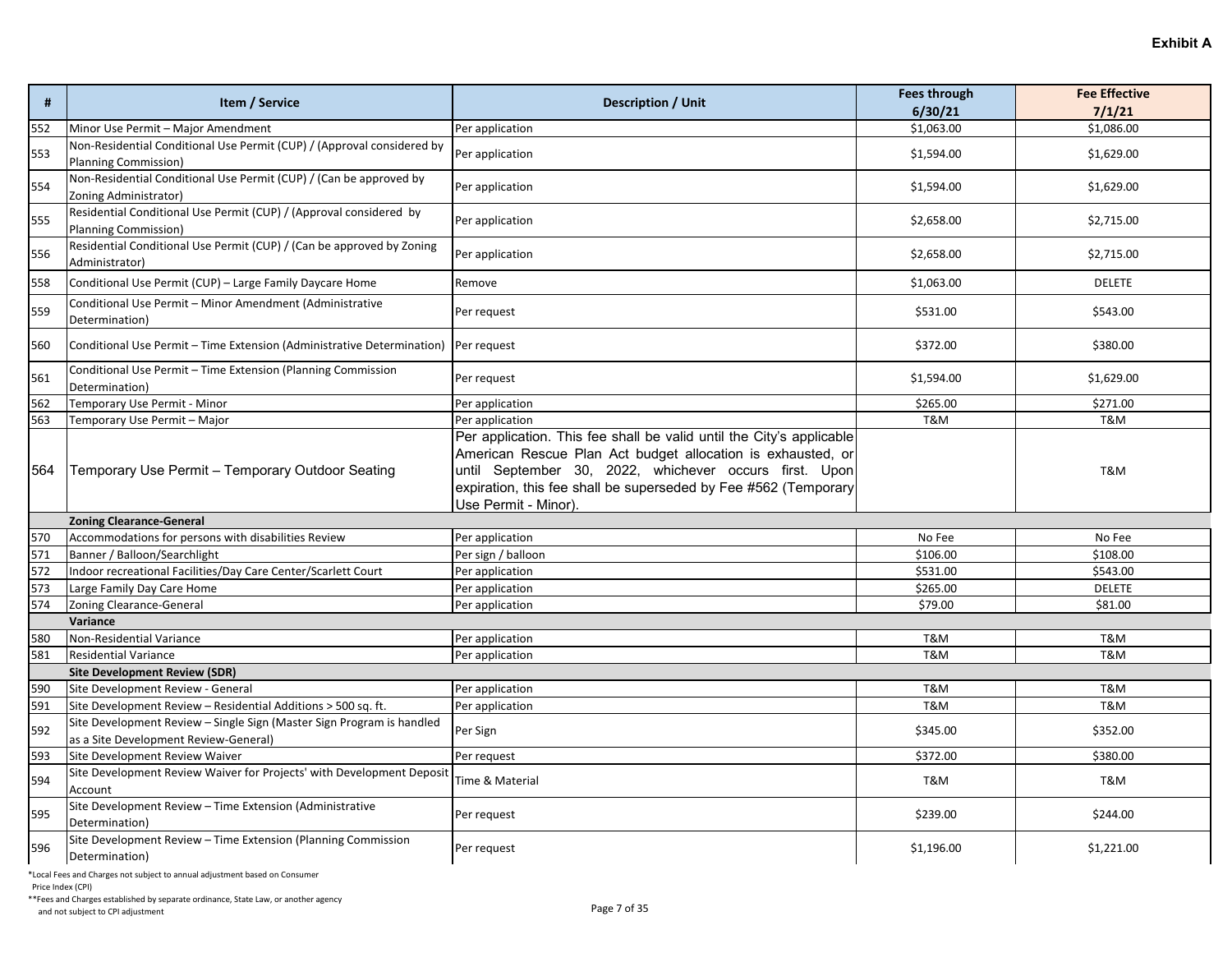|     | Item / Service                                                                                        | <b>Description / Unit</b>                                                                                                                                                                                                                                                               | Fees through<br>6/30/21 | <b>Fee Effective</b><br>7/1/21 |  |  |
|-----|-------------------------------------------------------------------------------------------------------|-----------------------------------------------------------------------------------------------------------------------------------------------------------------------------------------------------------------------------------------------------------------------------------------|-------------------------|--------------------------------|--|--|
| 597 | Site Development Review Waiver - Permanent Outdoor Seating                                            | Per application. This fee shall be valid until the City's applicable American<br>Rescue Plan Act budget allocation is exhausted, or until September 30, 2022,<br>whichever occurs first. Upon expiration, this fee shall be superseded by Fee<br>#593 (Site Development Review Waiver). |                         | T&M                            |  |  |
|     | PLANNED DEVELOPMENT (PD) PROCESSING                                                                   |                                                                                                                                                                                                                                                                                         |                         |                                |  |  |
| 600 | Planned Development Application (Stage 1 / Stage 2)                                                   | Per application                                                                                                                                                                                                                                                                         | T&M                     | T&M                            |  |  |
| 601 | Planned Development Minor Amendment-(Administrative<br>Determination)                                 | Per application                                                                                                                                                                                                                                                                         | \$544.00                | \$556.00                       |  |  |
| 602 | Planned Development Minor Amendment for Project's with Development Time & Material<br>Deposit Account |                                                                                                                                                                                                                                                                                         | T&M                     | T&M                            |  |  |
| 603 | Planned Development Minor Amendment - (Planning Commission<br>Determination)                          | Per application                                                                                                                                                                                                                                                                         | T&M                     | T&M                            |  |  |
| 604 | Planned Development Major Amendment – (City Council Determination)   Per application                  |                                                                                                                                                                                                                                                                                         | T&M                     | T&M                            |  |  |

|     | <b>Section 6.2: Other Planning Fees</b>                                                                                                                                                                                        |                                                                                                                                                                                                                         |                                                                                                          |                                                                                                       |  |
|-----|--------------------------------------------------------------------------------------------------------------------------------------------------------------------------------------------------------------------------------|-------------------------------------------------------------------------------------------------------------------------------------------------------------------------------------------------------------------------|----------------------------------------------------------------------------------------------------------|-------------------------------------------------------------------------------------------------------|--|
|     | <b>Other Charges</b>                                                                                                                                                                                                           |                                                                                                                                                                                                                         |                                                                                                          |                                                                                                       |  |
| 610 | Appeal of Action by Applicant                                                                                                                                                                                                  | Per appeal                                                                                                                                                                                                              | T&M                                                                                                      | T&M                                                                                                   |  |
| 611 | Appeal of Action by member of public (non-applicant)                                                                                                                                                                           | Per appeal                                                                                                                                                                                                              | \$212.00                                                                                                 | \$217.00                                                                                              |  |
| 612 | Estoppel Certificate - Development Agreement                                                                                                                                                                                   | Per certificate prepared when requested by entity not a party to the<br>Development Agreement                                                                                                                           | \$247.00                                                                                                 | \$253.00                                                                                              |  |
| 613 | Heritage Tree Removal Permit                                                                                                                                                                                                   | Per tree                                                                                                                                                                                                                | \$265.00                                                                                                 | \$271.00                                                                                              |  |
| 614 | Preparation of Mailing Address Labels (Noticing Requirements)                                                                                                                                                                  | Per set of labels                                                                                                                                                                                                       | \$69.00                                                                                                  | \$70.00                                                                                               |  |
| 615 | Equivalent Fees and Charges                                                                                                                                                                                                    | Fees for services or costs not explicitly listed in any section in the Master Fee<br>Schedule / case by case basis, may include: staff costs; contractor /<br>consultant costs; reimbursable expenses; general overhead | As determined by City<br>Manager or designee based<br>on actual costs and rates plus<br>general overhead | As determined by City Manager or<br>designee based on actual costs and<br>rates plus general overhead |  |
| 616 | General Plan Amendment                                                                                                                                                                                                         | Time & Material                                                                                                                                                                                                         | T&M                                                                                                      | T&M                                                                                                   |  |
| 617 | Specific Plan Amendment                                                                                                                                                                                                        | Time & Material                                                                                                                                                                                                         | T&M                                                                                                      | T&M                                                                                                   |  |
| 618 | <b>Tentative Map</b>                                                                                                                                                                                                           | Time & Material                                                                                                                                                                                                         | T&M                                                                                                      | T&M                                                                                                   |  |
| 619 | Development Agreement                                                                                                                                                                                                          | Time & Material                                                                                                                                                                                                         | T&M                                                                                                      | T&M                                                                                                   |  |
| 620 | Lot line adjustment                                                                                                                                                                                                            | Time & Material                                                                                                                                                                                                         | T&M                                                                                                      | T&M                                                                                                   |  |
| 621 | Building division permit referral ***                                                                                                                                                                                          | Per application                                                                                                                                                                                                         | \$144.00                                                                                                 | \$147.00                                                                                              |  |
|     | and and a series of the series of the series of the series of the series of the series of the series of the series of the series of the series of the series of the series of the series of the series of the series of the se |                                                                                                                                                                                                                         |                                                                                                          |                                                                                                       |  |

\*\*\* In order to incentivize accessory dwelling units (ADUs): 1) an ADU less than 750 square feet; and 2) ADUs 750 square feet or larger that are deed-restricted

as lower-income units for a period of 55 years are not subject to these City permit fees, effective for building permits applied for between January 1, 2022, and

December 31, 2026. ADUs required to satisfy Chapter 8.68 (Inclusionary Zoning Regulations) of the Dublin Municipal Code, the scope of work beyond the

establishment of the ADU, and/or enforcement fees are not eligible for this fee waiver.

| Section 6.3: Planning Composite Hourly Rates & Overhead |                                                                                                           |                                  |          |          |  |
|---------------------------------------------------------|-----------------------------------------------------------------------------------------------------------|----------------------------------|----------|----------|--|
| PL1                                                     | Composite City Planning Staff Hourly Rate (Includes Overhead)                                             | Per Hour for T&M activities      | \$293.00 | \$299.00 |  |
| <b>IPL3</b>                                             | Overhead Rate - Applied to actual costs incurred for consultant services<br>and expenses billed under T&M | Percentage applied to City costs | 30.0%*   | 30.0%*   |  |

\*Local Fees and Charges not subject to annual adjustment based on Consumer

Price Index (CPI)

\*\*Fees and Charges established by separate ordinance, State Law, or another agency And not subject to CPI adjustment of subsection and not subsect to CPI adjustment Page 8 of 35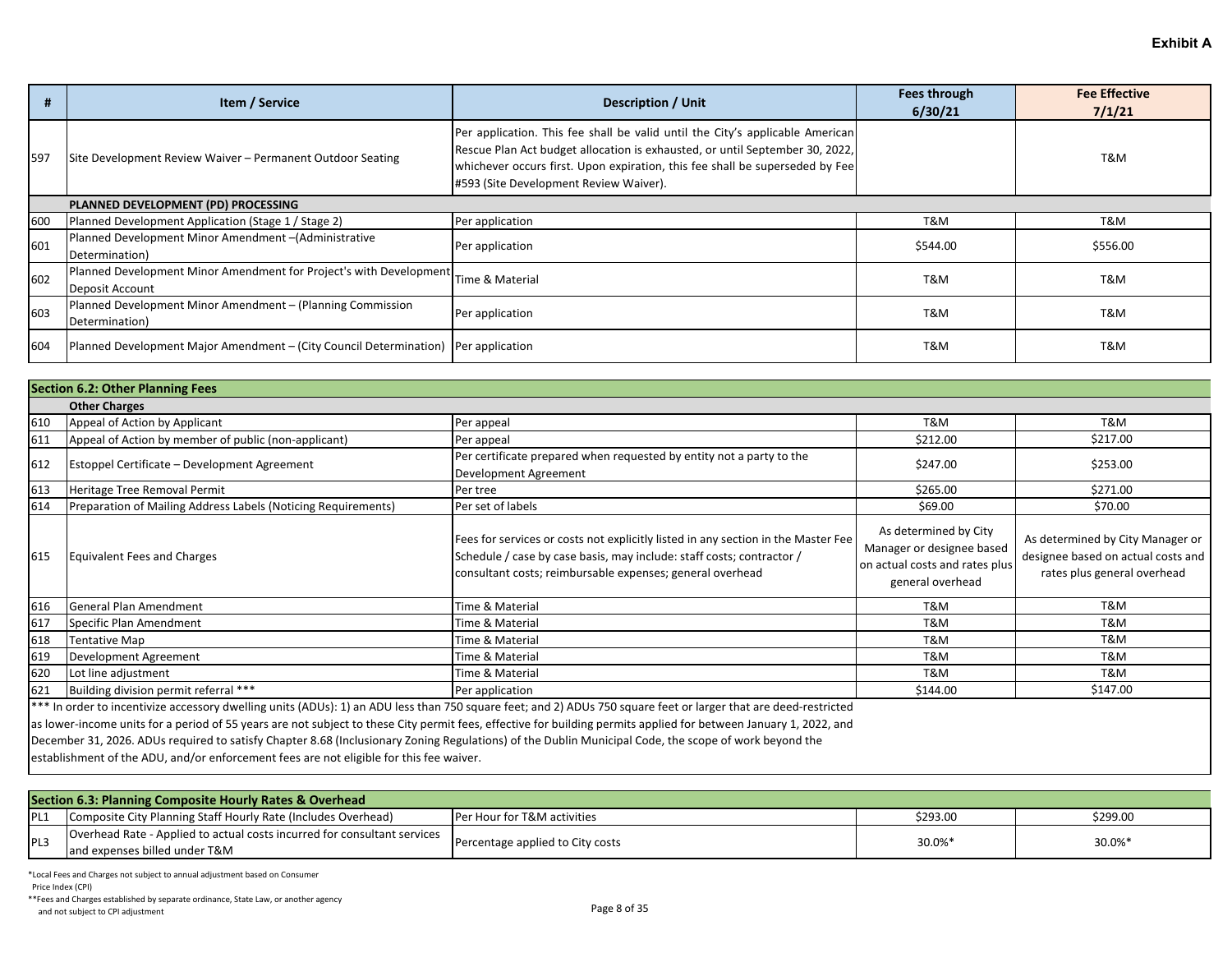| #   | Item / Service                                                                                                                                             | <b>Description / Unit</b>                                                                                                                                     | <b>Fees through</b><br>6/30/21 | <b>Fee Effective</b><br>7/1/21 |  |  |  |  |
|-----|------------------------------------------------------------------------------------------------------------------------------------------------------------|---------------------------------------------------------------------------------------------------------------------------------------------------------------|--------------------------------|--------------------------------|--|--|--|--|
|     | Section 7.1: Building and Safety Division - Building Permits (Total Valuation)                                                                             |                                                                                                                                                               |                                |                                |  |  |  |  |
|     | Building Permits which are not established as fixed fee shall be determined using the total valuation. In this case the fee due is based on: Occupancy and |                                                                                                                                                               |                                |                                |  |  |  |  |
|     |                                                                                                                                                            | Construction Type; estimated cost of services and the Building, Residential, Mechanical, Plumbing, Electrical, Cal Green and Energy codes as adopted by the   |                                |                                |  |  |  |  |
|     |                                                                                                                                                            | Calculation of the Building Permit fee to be collected shall be in accordance with the Table below. The determination of the valuation and annual adjustments |                                |                                |  |  |  |  |
|     | to the valuation shall be made by the Building Official as authorized in Dublin Municipal Code section 7.28.430(E).                                        |                                                                                                                                                               |                                |                                |  |  |  |  |
|     |                                                                                                                                                            |                                                                                                                                                               |                                |                                |  |  |  |  |
|     | Fees 708, 710, 712, 714, 722 are calculated using cost per \$1000 of the preceding Fee.                                                                    |                                                                                                                                                               |                                |                                |  |  |  |  |
|     | Building Permits Based on Valuation Formula / \$ Valuation ***                                                                                             |                                                                                                                                                               |                                |                                |  |  |  |  |
| 700 | \$0-\$500                                                                                                                                                  | Per calculated valuation                                                                                                                                      | \$50.00                        | \$50.00                        |  |  |  |  |
| 701 | \$501-\$1,000                                                                                                                                              | Per calculated valuation                                                                                                                                      | \$107.00                       | \$109.00                       |  |  |  |  |
| 702 | \$1,001-\$2,000                                                                                                                                            | Per calculated valuation                                                                                                                                      | \$164.00                       | \$168.00                       |  |  |  |  |
| 703 | \$2,001-\$3,000                                                                                                                                            | Per calculated valuation                                                                                                                                      | \$225.00                       | \$230.00                       |  |  |  |  |
| 704 | \$3,001-\$4,000                                                                                                                                            | Per calculated valuation                                                                                                                                      | \$256.00                       | \$261.00                       |  |  |  |  |
| 705 | \$4,001-\$5,000                                                                                                                                            | Per calculated valuation                                                                                                                                      | \$311.00                       | \$318.00                       |  |  |  |  |
| 706 | \$5,001-\$10,000 (first \$5000)                                                                                                                            | Per calculated valuation                                                                                                                                      | \$311.00                       | \$318.00                       |  |  |  |  |
|     |                                                                                                                                                            |                                                                                                                                                               | \$54.00 for ea. \$1,000        | \$55.00 for ea. \$1,000        |  |  |  |  |
| 707 | \$5,001-\$10,000 (each additional \$1000)                                                                                                                  | Per calculated valuation                                                                                                                                      | or fraction thereof            | or fraction thereof            |  |  |  |  |
| 708 | \$10,001-\$50,000 (first \$10,000)                                                                                                                         | Per calculated valuation                                                                                                                                      | \$581.00                       | \$593.00                       |  |  |  |  |
|     |                                                                                                                                                            |                                                                                                                                                               | \$29.00 for ea. \$1,000        | \$30.00 for ea. \$1,000        |  |  |  |  |
| 709 | \$10,001-\$50,000(each additional \$1000)                                                                                                                  | Per calculated valuation                                                                                                                                      | or fraction thereof            | or fraction thereof            |  |  |  |  |
| 710 | \$50,001-\$100,000 (first \$50,000)                                                                                                                        | Per calculated valuation                                                                                                                                      | \$1,741.00                     | \$1,793.00                     |  |  |  |  |
|     |                                                                                                                                                            |                                                                                                                                                               | \$28.00 for ea. \$1,000        | \$29.00 for ea. \$1,000        |  |  |  |  |
| 711 | \$50,001-\$100,001 (each additional \$1000)                                                                                                                | Per calculated valuation                                                                                                                                      | or fraction thereof            | or fraction thereof            |  |  |  |  |

712 \$100,001-\$500,000 (first \$100,000) Per calculated valuation 
Per calculated valuation
Per calculated valuation

Per calculated valuation

Per calculated valuation

Per calculated valuation

Per calculated valuation

Pe

714 \$500,001 and up (first \$500,000) Per calculated valuation **Per calculated valuation** \$12,341.00 \$12,443.00 \$12,443.00

 $\begin{array}{|l|l|}\n\hline\n\text{713} & \text{5100,001-}\text{5500,000 (each additional } \text{51000)}\n\hline\n\end{array}$  Per calculated valuation  $\begin{array}{c}\n\text{523.00 for each additional } \text{51000}\n\hline\n\end{array}$ 

 $\vert$ 715  $\vert$ \$500,001 and up (each additional \$1000)  $\vert$ Per calculated valuation  $\vert$  \$12.00 for ea. \$1,000 for ea. \$1,000 for ea. \$1,000 for ea. \$1,000 for ea. \$1,000 for ea. \$1,000 for ea. \$1,000 for ea. \$1,000 for ea.

\*\*\* In order to incentivize accessory dwelling units (ADUs): 1) an ADU less than 750 square feet; and 2) ADUs 750 square feet or larger that are deed-restricted as lower-income units for a period of 55 years are not subject to these City permit fees, effective for building permits applied for between January 1, 2022, and

December 31, 2026. ADUs required to satisfy Chapter 8.68 (Inclusionary Zoning Regulations) of the Dublin Municipal Code, the scope of work beyond the

716 Demolition permits and removal of underground tanks Calculate using valuation factors above

establishment of the ADU, and/or enforcement fees are not eligible for this fee waiver.

| Section 7.2: Building and Safety Division – Master Plan Check / Green Building |                                                                       |                          |            |            |  |
|--------------------------------------------------------------------------------|-----------------------------------------------------------------------|--------------------------|------------|------------|--|
|                                                                                | Building Permits Based on Valuation Formula /\$ Valuation             |                          |            |            |  |
|                                                                                | Single Family detached tract housing (when using a Master Plan Check) |                          |            |            |  |
| 720                                                                            | \$100,001-\$500,000 (first \$100,000)                                 | Per calculated valuation | \$2.472.00 | \$2,525.00 |  |
|                                                                                |                                                                       |                          |            |            |  |

\$23.00 for ea. \$1,000 or fraction thereof

\$13.00 for ea. \$1,000 or fraction thereof

50% of the fee calculation based on valuation

or fraction thereof

or fraction thereof

50% of the fee calculation based on valuation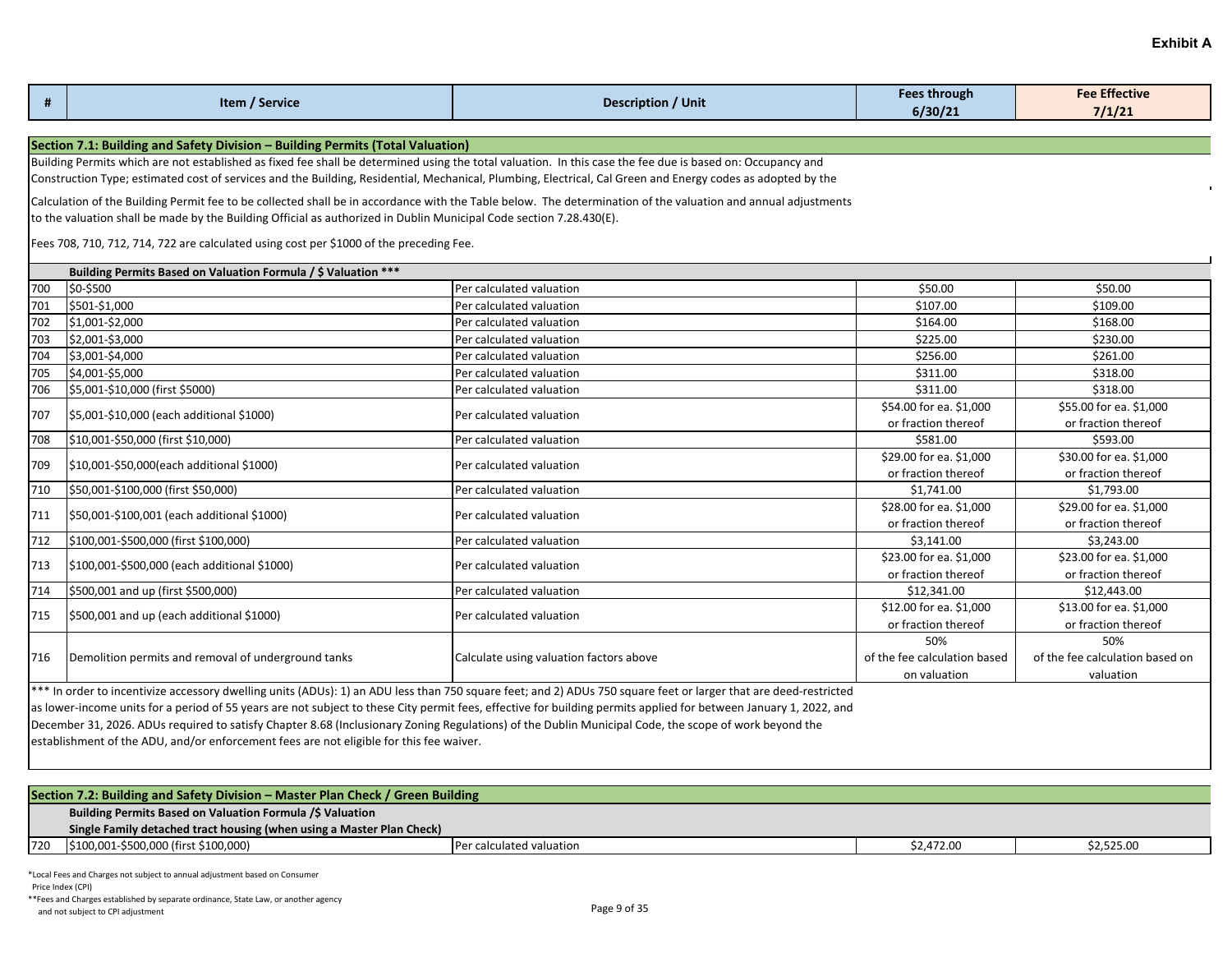|     | Item / Service                                                        | <b>Description / Unit</b>                                                | Fees through<br>6/30/21 | <b>Fee Effective</b><br>7/1/21 |
|-----|-----------------------------------------------------------------------|--------------------------------------------------------------------------|-------------------------|--------------------------------|
| 721 | \$100,001-\$500,001 (each additional \$1000)                          | Per calculated valuation                                                 | \$11.00 for ea. \$1,000 | \$11.00 for ea. \$1,000        |
|     |                                                                       |                                                                          | or fraction thereof     | or fraction thereof            |
| 722 | \$500,001 and up (first \$500,000)                                    | Per calculated valuation                                                 | \$6,872.00              | \$6,925.00                     |
| 723 | \$500,001 and up (each additional \$1000)                             | Per calculated valuation                                                 | \$4.00 for ea. \$1,000  | \$4.00 for ea. \$1,000         |
|     |                                                                       |                                                                          | or fraction thereof     | or fraction thereof            |
|     | <b>Building Permit State Surcharges</b>                               |                                                                          |                         |                                |
|     | California Building Standards Commission Green Building Valuation     |                                                                          | $$1.00**$               | $$1.00**$                      |
| 725 |                                                                       | (Info Only) State fee required to be collected based on permit valuation | for ea. \$25,000 or     | for ea. \$25,000 or            |
|     | Surcharge                                                             |                                                                          | fraction thereof        | fraction thereof               |
| 726 | Residential - California Strong Motion Instrumentation Program (SMIP) | (Info Only) State fee required to be collected based on permit valuation | $$0.13**$$              | $$0.13**$$                     |
|     | Surcharge                                                             |                                                                          | per \$1,000             | per \$1,000                    |
| 727 | Non-Residential - California Strong Motion Instrumentation Program    | (Info Only) State fee required to be collected based on permit valuation | $$0.28**$$              | $$0.28**$$                     |
|     | (SMIP) Surcharge                                                      |                                                                          | per \$1,000             | per \$1,000                    |

#### **Section 7.3: Building and Safety Division – Residential Flat Fees**

The provisions for residential flat fees may be applied when the specific work involved is for a single dwelling unit and /or appurtenant accessory structures where there is no other work except the item listed herein. "Service Explanations" follow the Table.

|     | <b>Residential Building Permits - Flat Fees</b>                                              |                                                                                        |            |            |  |  |
|-----|----------------------------------------------------------------------------------------------|----------------------------------------------------------------------------------------|------------|------------|--|--|
| 730 | Bathroom Remodel or Repair                                                                   | Per bathroom                                                                           | \$397.00   | \$406.00   |  |  |
| 731 | <b>Electrical Appliances</b>                                                                 | Per Appliance - Installation of electrical appliances per "Service Explanation"<br>l#1 | \$110.00   | \$112.00   |  |  |
| 732 | Electrical Circuits (first)                                                                  | First or single circuit per "Service Explanation" #2                                   | \$110.00   | \$112.00   |  |  |
| 733 | Electrical Circuits (each additional)                                                        | Fee for each additional circuit per "Service Explanation" #2                           | \$19.00    | \$19.00    |  |  |
| 734 | Electrical Panels (first)                                                                    | First or single panel per "Service Explanation" #3                                     | \$163.00   | \$167.00   |  |  |
| 735 | Electrical Panels (each additional)                                                          | Fee for each additional panel per "Service Explanation" #3                             | \$51.00    | \$52.00    |  |  |
| 736 | Fireplace Insert                                                                             | Per single installation / per "Service Explanation" #4 and #5                          | \$207.00   | \$211.00   |  |  |
| 737 | Garbage Disposal                                                                             | Per single installation / per "Service Explanation" #1                                 | \$90.00    | \$92.00    |  |  |
| 738 | Gas Piping System                                                                            | Per single installation / per "Service Explanation" #6                                 | \$203.00   | \$207.00   |  |  |
| 739 | Hot Tub / Spa Portable                                                                       | Per single installation "Service Explanation" #7                                       | \$203.00   | \$207.00   |  |  |
| 740 | <b>HVAC System</b>                                                                           | Per system / "Service Explanation" #8                                                  | \$215.00   | \$220.00   |  |  |
| 741 | Kitchen Remodel or Repair (w/o structural modifications)                                     | Per permit, limited to one kitchen                                                     | \$670.00   | \$685.00   |  |  |
| 742 | Lawn Sprinkler System                                                                        | Per system for any lawn sprinkler or irrigation system                                 | \$103.00   | \$105.00   |  |  |
| 743 | <b>Motors</b>                                                                                | Per "Service Explanation" #9                                                           | \$215.00   | \$220.00   |  |  |
| 744 | <b>Plumbing Fixture</b>                                                                      | Per "Service Explanation" #1 and #2                                                    | \$98.00    | \$101.00   |  |  |
| 745 | Roofing Replacement (Residential)                                                            | For re-roofing a single family dwelling                                                | \$229.00   | \$234.00   |  |  |
| 746 | Shower / tub replacement only                                                                | Per unit                                                                               | \$163.00   | \$167.00   |  |  |
| 747 | Solar Panel - Residential Rooftop Photovoltaic (Up to 15Kw)                                  | Per permit                                                                             | \$262.00   | \$268.00   |  |  |
| 748 | Solar Panel - Residential Rooftop Photovoltaic (for each Kw above 15 or<br>fraction thereof) | Each Kw above 15 of fraction thereof                                                   | $$15.00**$ | $$15.00**$ |  |  |
| 750 | Solar Pool Heating System                                                                    | Per system (when not included with original pool permit)                               | \$316.00   | \$323.00   |  |  |
| 751 | Solar Water Heaters                                                                          | Per application                                                                        | \$270.00   | \$275.00   |  |  |
| 752 | <b>Ventilation Fan</b>                                                                       | Per "Service Explanation" #10                                                          | \$86.00    | \$87.00    |  |  |
| 753 | <b>Water Heater</b>                                                                          | Per "Service Explanation" #8                                                           | \$98.00    | \$101.00   |  |  |

\*Local Fees and Charges not subject to annual adjustment based on Consumer

Price Index (CPI)

\*\*Fees and Charges established by separate ordinance, State Law, or another agency

And not subject to CPI adjustment<br>and not subject to CPI adjustment<br>
Page 10 of 35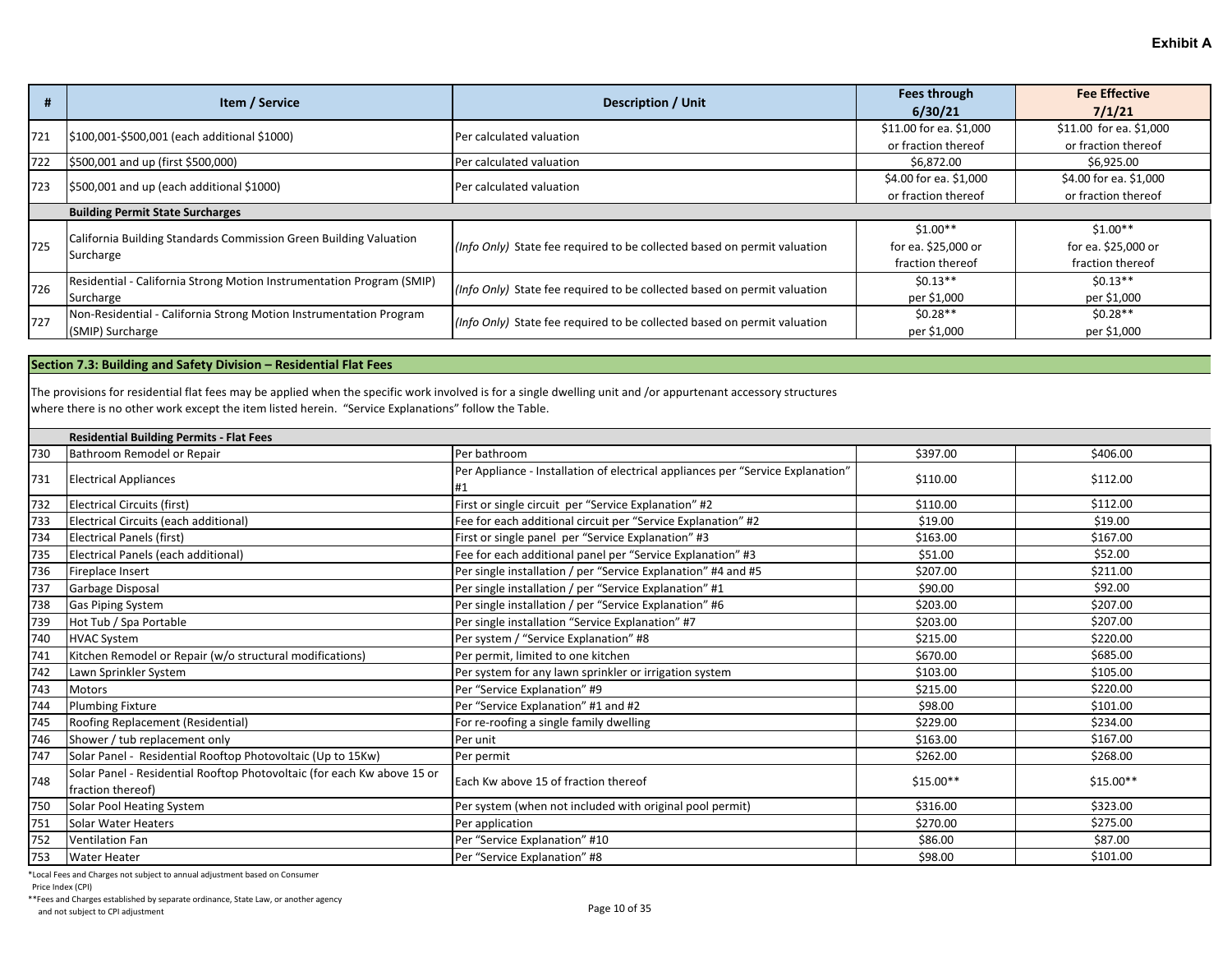|     | Item / Service                               | Description / Unit                                                                  | Fees through<br>6/30/21 | <b>Fee Effective</b><br>7/1/21 |
|-----|----------------------------------------------|-------------------------------------------------------------------------------------|-------------------------|--------------------------------|
| 754 | Water Piping System                          | Per single installation / per "Service Explanation" #6                              | \$203.00                | \$207.00                       |
| 755 | Window Replacements (first 5 windows)        | Per application containing 1-5 windows                                              | \$196.00                | \$200.00                       |
| 756 | Window Replacements (each additional window) | Additional per window charge added to base 1-5 window charge on same<br>application | \$10.00                 | \$10.00                        |

#### **SERVICE EXPLANATIONS FOR RESIDENTIAL FLAT FEES**

1 For installation, relocation, or replacement of any electrical appliance which requires plumbing installation such as garbage disposal, dishwasher, etc., (includes all necessary circuits, outlets, switches, receptacles, fixtures, water piping, and waste and vent piping).

2 For installation, alteration or replacement of an electrical circuit (includes all necessary outlets, switches, receptacles, and lighting fixtures).

3 For installation, relocation or replacement of temporary power poles, power pedestals, subpanels or service upgrades (includes all necessary circuits,

4 For the installation, relocation or replacement of each vent or factory-built chimney.

5 For the installation of a solid burning fuel appliance (includes all necessary electrical circuits, outlets, fixtures, switches, receptacles factory-built

6 For each installation or alteration of each water piping system, gas piping system, or refrigerant piping system or portion thereof where fixtures or

7 For the installation, relocation or replacement of any spa / hot tub; includes all necessary outlets, receptacles, gas piping (only for spas supported on a slab. See Valuation Table for spas located on decking).

8 For the installation, relocation or replacement of each heating, cooling or refrigeration appliance (includes all necessary electrical circuits, outlets, fixtures, switches, receptacles, gas piping vents, water piping and duct work). OR (a) For the installation, relocation or replacement of each gas fired water heater (includes all necessary water and gas piping and vents). OR (b) For the installation relocation or replacement of each electrical water

9 For installation, relocation or replacement of any motor (not an integral part of an integral part of an electrical appliance, fan, heating appliance, cooling appliance), generator, heater, electrical furnace, welding machine, transformer, and rectified (includes all necessary circuits, outlets, fixtures,

10 For installation, relocation or replacement of ventilation fans connected to a single duct or outlets, switches, receptacles, fixtures and duct work).

|     | Section 7.4: Building and Safety Division - Non-Residential Flat Fees |                                                               |              |               |  |  |
|-----|-----------------------------------------------------------------------|---------------------------------------------------------------|--------------|---------------|--|--|
|     | Non-Residential Building Permits - Flat Fees                          |                                                               |              |               |  |  |
| 763 | Solar Panel - Non-Residential Rooftop Photovoltaic (up to 50 Kw)      | Per Permit                                                    | \$1,000.00** | $$1,000.00**$ |  |  |
| 764 | Solar Panel - Non-Residential Rooftop Photovoltaic (51 Kw-250 Kw)     | Per kilowatt between 51-250                                   | $$7.00**$    | $$7.00**$$    |  |  |
| 765 | Solar Panel - Non-Residential Rooftop Photovoltaic (above 251 Kw)     | Per kilowatt above 251                                        | $$5.00**$    | $$5.00**$$    |  |  |
| 766 | Replacement in - kind Heating and or Air conditioning units           | Per unit - "Service Explanation" #8                           | \$661.00     | \$675.00      |  |  |
| 767 | Water heaters - standard                                              | Per water heater - "Service Explanation" #8                   | \$163.00     | \$167.00      |  |  |
| 768 | Reroof Base (Initial square)                                          | Per initial square (10ft X 10ft) area                         | \$127.00     | \$130.00      |  |  |
| 769 | Reroof - Additional beyond base                                       | Each additional square (10ft x 10ft) area or fraction thereof | \$12.00      | \$13.00       |  |  |

| Section 7.5: Building and Safety Division – Construction Debris & Demolition |                                         |                  |          |          |
|------------------------------------------------------------------------------|-----------------------------------------|------------------|----------|----------|
| 771                                                                          | Residential per C&D phase/bond required | <b>Per Phase</b> | \$406.00 | \$414.00 |
| 772                                                                          | Residential non-bonded project ****     | Per application  | \$224.00 | \$229.00 |
| 774                                                                          | Commercial - bonded                     | Per application  | \$406.00 | \$414.00 |
| 775                                                                          | Commercial - non-bond                   | Per application  | \$224.00 | \$229.00 |

\*\*\*\* Waived for ADUs less than 750 square feet and ADUs 750 square feet or larger that are deed-restricted as lower-income units for a period of 55 years, if

a homeowner/contractor agrees to use AVI for handling construction and demolition debris, rather than self-haulers, effective for building permits applied for

between January 1, 2022, and December 31, 2026. ADUs required to satisfy Chapter 8.68 (Inclusionary Zoning Regulations) of the Dublin Municipal Code and

the scope of work beyond the establishment of the ADU are not eligible for this fee waiver.

\*Local Fees and Charges not subject to annual adjustment based on Consumer

Price Index (CPI)

\*\*Fees and Charges established by separate ordinance, State Law, or another agency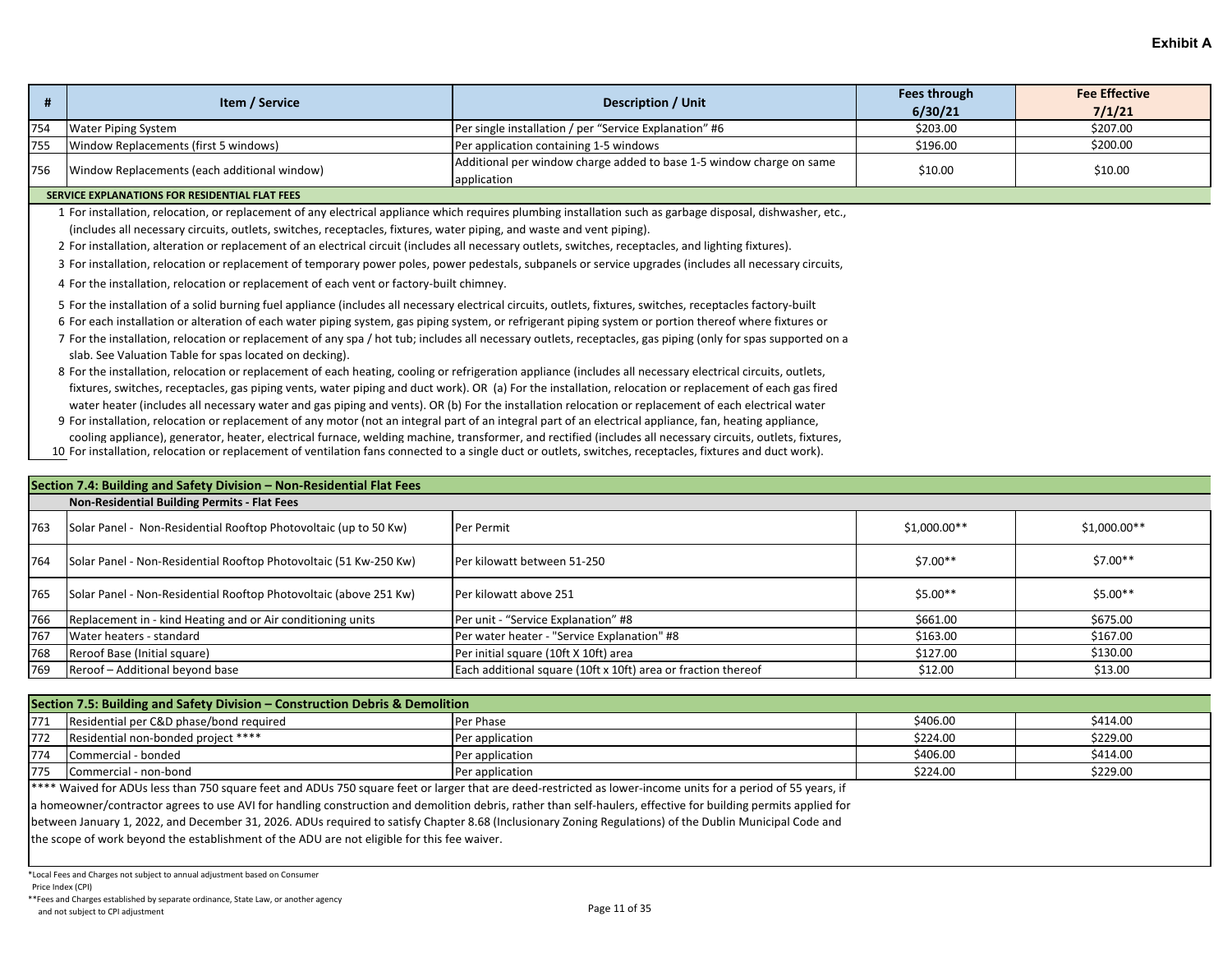|                                                                   | Item / Service | Description / Unit | <b>Fees through</b><br>6/30/21 | <b>Fee Effective</b><br>7/1/21 |  |
|-------------------------------------------------------------------|----------------|--------------------|--------------------------------|--------------------------------|--|
|                                                                   |                |                    |                                |                                |  |
| Section 7.6: Building & Safety- Composite Hourly Rates & Overhead |                |                    |                                |                                |  |
|                                                                   |                |                    |                                |                                |  |

| BS1             | Composite City Building & Safety Staff Hourly Rate (Includes Overhead)   Per hour for T&M activities      |                                  | \$226.00 | \$231.00 |
|-----------------|-----------------------------------------------------------------------------------------------------------|----------------------------------|----------|----------|
| BS <sub>2</sub> | Overhead Rate – Applied to actual costs incurred for consultant services<br>and expenses billed under T&M | Percentage applied to City costs | 30.0%    | 30.0%'   |

### **Section 7.7: Building and Safety Division – Other Fees**

For all activities noted as Time and Materials (T&M), the cost shall be determined using composite City Staff rates and designated overhead factors. Overhead shall also be applicable to any work contracted by the City. An initial deposit shall be made by the applicant as determined by City Staff based on the scope and complexity of the project. Additional deposits shall be collected as necessary during processing. Any applicant funds remaining after completion of the project shall be refunded to the applicant.

| 780 | Additional plan checking, alternate means and methods applications, or<br>Iplan revisions              | Time and Materials                                                                                                                                                                                                      | T&M                                                                                                      | T&M                                                                                                   |
|-----|--------------------------------------------------------------------------------------------------------|-------------------------------------------------------------------------------------------------------------------------------------------------------------------------------------------------------------------------|----------------------------------------------------------------------------------------------------------|-------------------------------------------------------------------------------------------------------|
| 781 | Certified Accessibility Specialist (CASp)- Meeting                                                     | Initial meeting and review; all other work is T&M                                                                                                                                                                       | \$1,355.00                                                                                               | \$1,384.00                                                                                            |
| 782 | Code compliance survey                                                                                 | Initial 100 sq. ft.                                                                                                                                                                                                     | \$670.00                                                                                                 | \$685.00                                                                                              |
| 783 | Code compliance survey                                                                                 | Each additional 100 sq. ft. or fraction thereof                                                                                                                                                                         | \$24.00                                                                                                  | \$24.00                                                                                               |
| 784 | In-plant inspections                                                                                   | If inspection is required at a fabrication facility outside jurisdiction                                                                                                                                                | T&M                                                                                                      | T&M                                                                                                   |
| 785 | Moved building inspection fee                                                                          | Per building                                                                                                                                                                                                            | T&M                                                                                                      | T&M                                                                                                   |
| 786 | Plan storage fee                                                                                       | Applies to plans required to be prepared by a professional engineer or<br>architect                                                                                                                                     | \$10.00                                                                                                  | \$10.00                                                                                               |
| 787 | Re-inspection fee.                                                                                     | Per each re-inspection; on Multi-Family, fee is calculated per unit                                                                                                                                                     | \$188.00                                                                                                 | \$192.00                                                                                              |
| 788 | Review geologic reports required by the Alquist-Priolo Special Studies<br>Zones Act                    | Per application request                                                                                                                                                                                                 | T&M                                                                                                      | T&M                                                                                                   |
| 789 | Service requested outside of regular working hours / business days (4<br>hour min)                     | Per hour with a four hour minimum                                                                                                                                                                                       | \$256.00                                                                                                 | \$261.00                                                                                              |
| 790 | Special Investigations (Code compliance survey, lockout inspection or<br>other special investigation.) | Per investigation; cost of investigation shall be in addition to the fees for any<br>new installation made as part of the correction                                                                                    | T&M                                                                                                      | T&M                                                                                                   |
| 791 | Address Requests (single address) ***                                                                  | Per Request                                                                                                                                                                                                             | \$120.00                                                                                                 | \$122.00                                                                                              |
| 792 | Address Requests (subdivision/multiple)                                                                | Time & Material                                                                                                                                                                                                         | T&M                                                                                                      | T&M                                                                                                   |
| 793 | Issue permit refund                                                                                    | Per refund                                                                                                                                                                                                              | \$71.00                                                                                                  | \$72.00                                                                                               |
| 794 | Temporary Certificate of Occupancy                                                                     | Per Application                                                                                                                                                                                                         | \$183.00                                                                                                 | \$187.00                                                                                              |
| 795 | <b>Equivalent Fees and Charges</b>                                                                     | Fees for services or costs not explicitly listed in any section in the Master Fee<br>Schedule / case by case basis, may include: staff costs; contractor /<br>consultant costs; reimbursable expenses; general overhead | As determined by City<br>Manager or designee based<br>on actual costs and rates plus<br>general overhead | As determined by City Manager or<br>designee based on actual costs and<br>rates plus general overhead |

Price Index (CPI)

\*\*Fees and Charges established by separate ordinance, State Law, or another agency And not subject to CPI adjustment<br>and not subject to CPI adjustment<br>
Page 12 of 35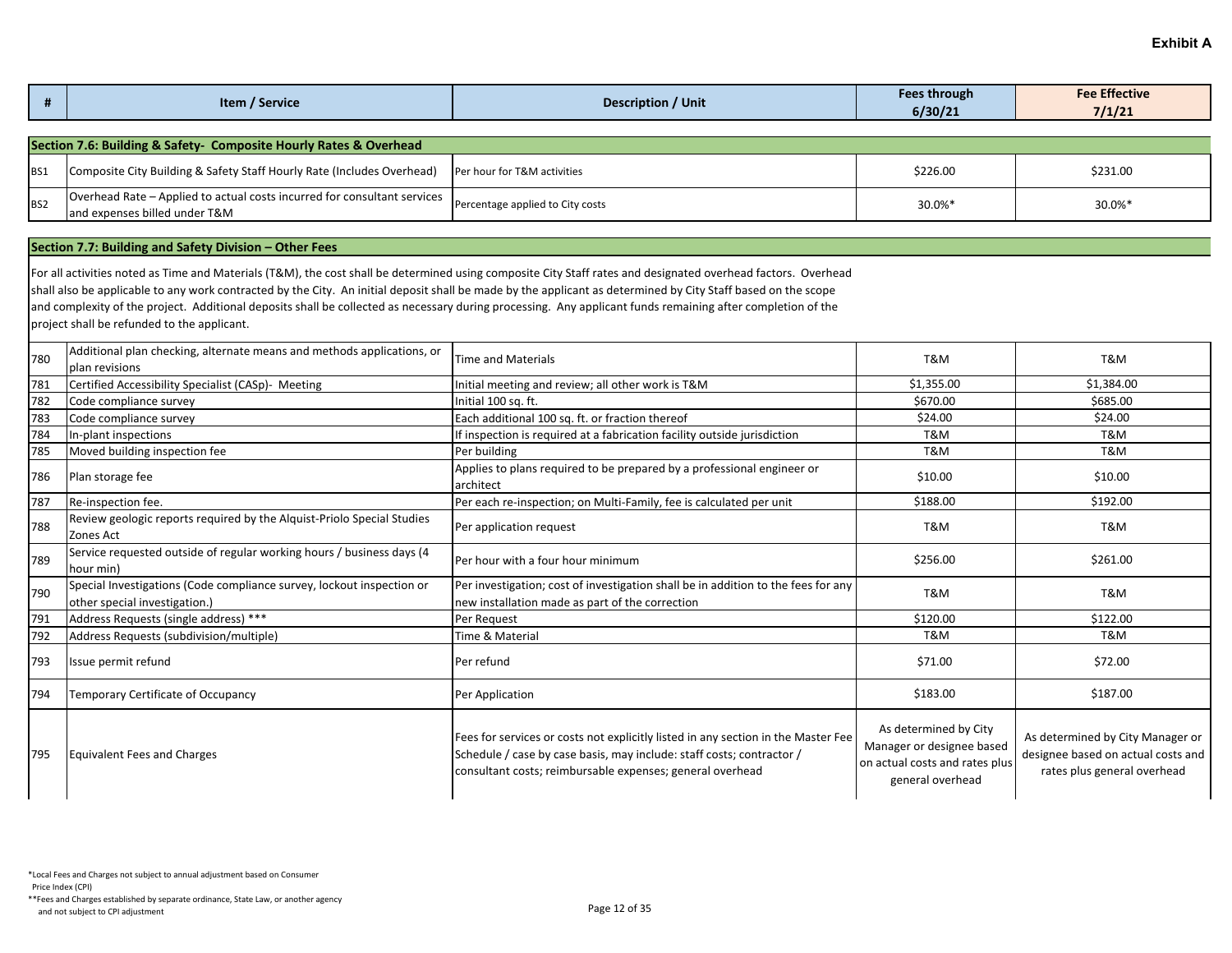| Item / Service                                                                                                                                                    | Description / Unit | Fees through<br>6/30/21 | <b>Fee Effective</b><br>7/1/21 |  |
|-------------------------------------------------------------------------------------------------------------------------------------------------------------------|--------------------|-------------------------|--------------------------------|--|
| *** In order to incentivize accessory dwelling units (ADUs): 1) an ADU less than 750 square feet; and 2) ADUs 750 square feet or larger that are deed-restricted  |                    |                         |                                |  |
| as lower-income units for a period of 55 years are not subject to these City permit fees, effective for building permits applied for between January 1, 2022, and |                    |                         |                                |  |
| December 31, 2026. ADUs required to satisfy Chapter 8.68 (Inclusionary Zoning Regulations) of the Dublin Municipal Code, the scope of work beyond the             |                    |                         |                                |  |
| establishment of the ADU, and/or enforcement fees are not eligible for this fee waiver.                                                                           |                    |                         |                                |  |

**Section 8.1: Engineering / Public Works – Other Fees** 

For all activities noted as Time and Materials (T&M), the cost shall be determined using composite City Staff rates and designated overhead factors. Overhead shall also be applicable to any work contracted by the City. An initial deposit shall be made by the applicant as determined by City Staff based on the scope and complexity of the project. Additional deposits shall be collected as necessary during processing. Any applicant funds remaining after completion of the project shall be refunded to the applicant.

| 800 | Copies - 24" x 36"                                                                                   | Per Sheet                                                                                                              | $$5.00*$                                                                    | $$5.00*$                                                                    |
|-----|------------------------------------------------------------------------------------------------------|------------------------------------------------------------------------------------------------------------------------|-----------------------------------------------------------------------------|-----------------------------------------------------------------------------|
| 801 | Copies of Map - plotted GIS map                                                                      |                                                                                                                        | Not to exceed actual cost -<br>As determined by City<br>Manager or designee | Not to exceed actual cost - As<br>determined by City Manager or<br>designee |
| 802 | <b>Research Fee</b>                                                                                  | Per 1/2 Hour                                                                                                           | \$155.00                                                                    | \$158.00                                                                    |
| 803 | Subdivision and Development Improvement Plan Review/Revision & Plan<br>Check after 4th revision      | Time & Materials                                                                                                       | T&M                                                                         | T&M                                                                         |
| 804 | Subdivision and Development Improvement Plan/Map Check                                               | Charge Time & Materials-> 3% of estimated cost of improvements (\$2,500<br>minimum deposit; maximum \$25,000)          | T&M                                                                         | T&M                                                                         |
| 805 | Subdivision Inspections                                                                              | Charge Time & Materials-> 3% of estimated cost of improvements (\$2,500<br>minimum initial deposit; maximum \$100,000) | T&M                                                                         | T&M                                                                         |
| 806 | Special Study Review (i.e., Traffic Study)                                                           | New Fee: \$5,000 Initial Deposit (Time & Materials)                                                                    | T&M                                                                         | T&M                                                                         |
| 807 | Permit processing fee                                                                                | Includes cost of processing grading or encroachment permit or misc. permit                                             | \$138.00                                                                    | \$141.00                                                                    |
| 808 | Trenching / Road Cuts - Base transverse and longitudinal trenches, road<br>cuts, 1 - 100 sq. ft.     | Base Permit cost up to 100 sq. ft.                                                                                     | \$495.00                                                                    | \$506.00                                                                    |
| 809 | Trenching / Road Cuts - Over 100 SF transverse and longitudinal<br>trenches, road cuts, >100 sq. ft. | Additional permit cost per additional square foot in excess of 100 sq. ft.                                             | \$2.00                                                                      | \$2.00                                                                      |
| 810 | Construction concrete sidewalk, curb, and gutter 1-50 sq. ft                                         | Base Permit cost up to 50 sq. ft.                                                                                      | \$619.00                                                                    | \$633.00                                                                    |
| 811 | Construction concrete sidewalk, curb, and gutter greater than 50 sq. ft                              | Additional permit cost per additional linear foot in excess of 50 sq. ft.                                              | \$2.00                                                                      | \$2.00                                                                      |
| 812 | Constructing concrete driveways: residential                                                         | Per Driveway- Residential                                                                                              | \$743.00                                                                    | \$759.00                                                                    |
| 813 | Constructing concrete driveways: commercial                                                          | Per Driveway - Commercial                                                                                              | \$1,238.00                                                                  | \$1,265.00                                                                  |
| 814 | Constructing drain inlets, manholes, and connections to same                                         | Connection of inlet                                                                                                    | \$990.00                                                                    | \$1,012.00                                                                  |
| 815 | Encroachment Permit Resurfacing Surcharge - 100 sq. ft. or less                                      | Per each permit where roadway asphalt is cut impacting 100 sq. ft. or less of<br>roadway                               | \$106.00                                                                    | \$108.00                                                                    |
| 816 | Encroachment Permit Resurfacing Surcharge - per sq. ft. after 100 sq. ft.                            | In addition to base charge for up to 100 sq. ft. - an additional per sq. ft.                                           | \$1.00 per square foot                                                      | \$1.00 per square foot                                                      |
| 817 | Transportation / Oversized Vehicle Permits: Annual                                                   | (Info Only State Limits Max. Fee Per Calif. Vehicle Code 35795 (b)(1)); per<br>annual permit application               | \$90.00**                                                                   | \$90.00**                                                                   |
| 818 | Transportation / Oversized Vehicle Permits: Single trip                                              | (Info Only State Limits Max. Fee Per Calif. Vehicle Code 35795 (b)(1)); per<br>single trip application                 | $$16.00**$                                                                  | $$16.00**$                                                                  |
| 819 | Block party / street closure                                                                         | Per application                                                                                                        | See Encroachment Fee                                                        | See Encroachment Fee                                                        |

\*Local Fees and Charges not subject to annual adjustment based on Consumer

Price Index (CPI)

\*\*Fees and Charges established by separate ordinance, State Law, or another agency

And not subject to CPI adjustment<br>and not subject to CPI adjustment<br>
Page 13 of 35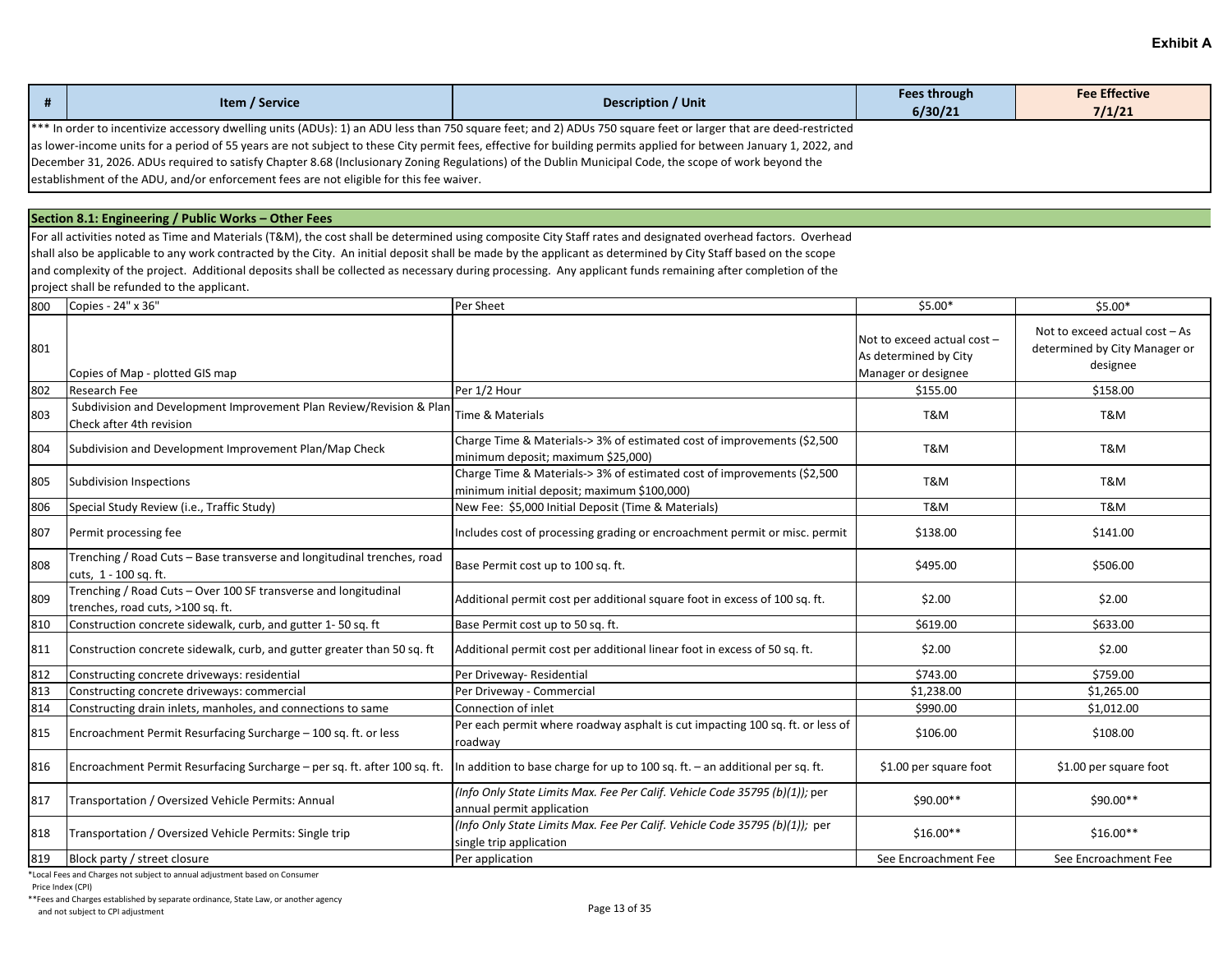| #   | Item / Service                                                                                      | Description / Unit                                                                                                                                                                                                      | <b>Fees through</b><br>6/30/21                                                                           | <b>Fee Effective</b><br>7/1/21                                                                        |
|-----|-----------------------------------------------------------------------------------------------------|-------------------------------------------------------------------------------------------------------------------------------------------------------------------------------------------------------------------------|----------------------------------------------------------------------------------------------------------|-------------------------------------------------------------------------------------------------------|
| 820 | Filming/Photography Within Public Right of Way - Professional Fee                                   | Per Application                                                                                                                                                                                                         | \$732.00                                                                                                 | \$748.00                                                                                              |
| 821 | Filming / Photography Within Public Right of Way - Basic fee                                        | Per application                                                                                                                                                                                                         | See Encroachment Fee                                                                                     | See Encroachment Fee                                                                                  |
| 822 | Building division permit referral - residential ***                                                 | Per application                                                                                                                                                                                                         | \$603.00                                                                                                 | \$616.00                                                                                              |
| 823 | Building division permit referral - non residential                                                 | Per Application                                                                                                                                                                                                         | \$906.00                                                                                                 | \$926.00                                                                                              |
| 824 | Personal Wireless Service Facility Permit                                                           | \$5,000 Initial Deposit (Time & Materials)                                                                                                                                                                              | <b>T&amp;M</b>                                                                                           | T&M                                                                                                   |
| 825 | <b>Watercourse Protection Permit</b>                                                                | \$15,000 Initial Deposit (Time & Materials)                                                                                                                                                                             | <b>T&amp;M</b>                                                                                           | T&M                                                                                                   |
| 826 | ADA site compliance review                                                                          | Per application                                                                                                                                                                                                         | \$906.00                                                                                                 | \$926.00                                                                                              |
| 827 | <b>Newsrack Permit</b>                                                                              | Per application / single space in City-owned newsrack                                                                                                                                                                   | \$372.00                                                                                                 | \$380.00                                                                                              |
| 828 | Inspection: Public improvements construction; grading; encroachment<br>permits                      | Per hour                                                                                                                                                                                                                | T&M                                                                                                      | T&M                                                                                                   |
| 829 | <b>Equivalent Fees and Charges</b>                                                                  | Fees for services or costs not explicitly listed in any section in the Master Fee<br>Schedule / case by case basis, may include: staff costs; contractor /<br>consultant costs; reimbursable expenses; general overhead | As determined by City<br>Manager or designee based<br>on actual costs and rates plus<br>general overhead | As determined by City Manager or<br>designee based on actual costs and<br>rates plus general overhead |
| 830 | Amended map or certificate of correction                                                            | <b>Fixed Fee</b>                                                                                                                                                                                                        | \$614.00                                                                                                 | \$627.00                                                                                              |
| 831 | Street Vacations/Abandonment, Right of Way Dedication Review                                        | \$2,000 Initial Deposit (Time & Materials)                                                                                                                                                                              | <b>T&amp;M</b>                                                                                           | T&M                                                                                                   |
| 832 | Certificates of compliance, mergers, parcel map waivers                                             | \$3,000 initial deposit (Time & Materials)                                                                                                                                                                              | T&M                                                                                                      | T&M                                                                                                   |
| 833 | Investigation fee/work without a permit (encroachment)                                              | Hourly Rate - 1 hr. minimum. Over 1 hour (Time & Materials)                                                                                                                                                             | \$247.00 - Base Over 1 Hour -<br>(T&M)                                                                   | \$253.00 - Base Over 1 Hour - (T&M)                                                                   |
| 834 | Traffic control plan review (encroachment)                                                          | <b>Fixed Fee</b>                                                                                                                                                                                                        | \$363.00                                                                                                 | \$371.00                                                                                              |
| 835 | Processing extension of subdivision improvement agreement or<br>development agreement (subdivision) | Time & Materials                                                                                                                                                                                                        | T&M                                                                                                      | T&M                                                                                                   |
| 836 | Warranty inspection and project closeout (subdivision)                                              | <b>Fixed Fee</b>                                                                                                                                                                                                        | \$906.00                                                                                                 | \$926.00                                                                                              |
| 837 | Condition of approval compliance review or single parcel review (no<br>improvement plans)           | Hourly Rate - 1 hr. minimum. Over 1 hour (Time & Materials)                                                                                                                                                             | \$310.00 - Base Over 1 Hour -<br>(T&M)                                                                   | \$317.00 - Base Over 1 Hour - (T&M)                                                                   |
| 838 | Grading Plan Review/Site Work Permit Review                                                         | \$5,000 initial deposit (Time & Materials)/\$2,500 initial deposit (Time &<br>Materials)                                                                                                                                | T&M                                                                                                      | T&M                                                                                                   |
| 839 | <b>Grading Inspection</b>                                                                           | \$15,000 initial deposit (Time & Materials)                                                                                                                                                                             | T&M                                                                                                      | T&M                                                                                                   |
| 840 | Erosion Control Review and Inspection                                                               | \$1,000 initial deposit (Time & Materials)                                                                                                                                                                              | T&M                                                                                                      | T&M                                                                                                   |
| 841 | Nuisance Abatement - Tree trimming, Sidewalk Repair                                                 | See muni code                                                                                                                                                                                                           | See Muni Code                                                                                            | See Muni Code                                                                                         |

Price Index (CPI)

\*\*Fees and Charges established by separate ordinance, State Law, or another agency And not subject to CPI adjustment<br>and not subject to CPI adjustment<br>
Page 14 of 35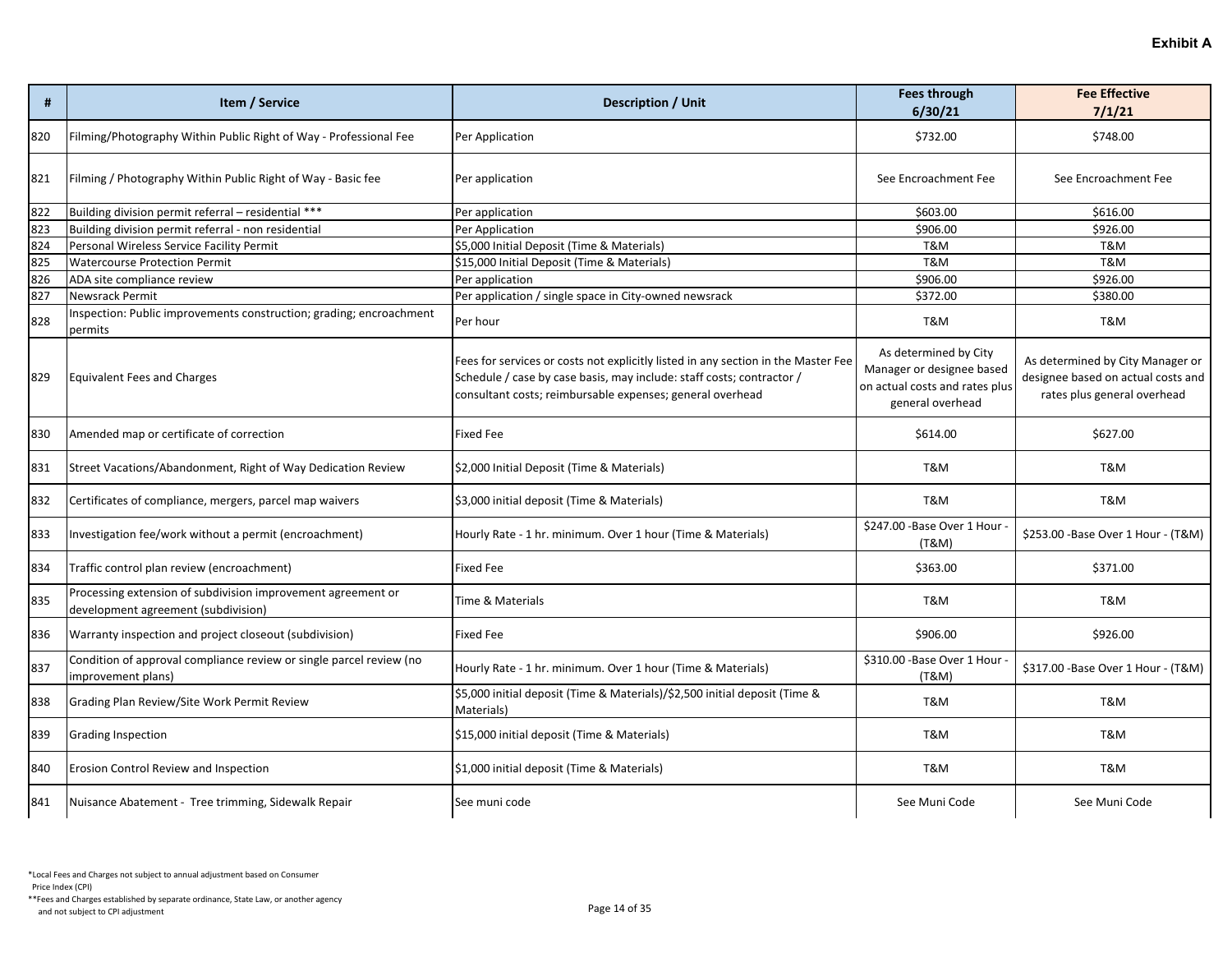| #   | Item / Service                                                                                                                                                                                                                                                                                                                                                                                                                                                                                                                                                                            | <b>Description / Unit</b>                                            | <b>Fees through</b><br>6/30/21                                                                                | <b>Fee Effective</b><br>7/1/21                                                                             |  |  |  |
|-----|-------------------------------------------------------------------------------------------------------------------------------------------------------------------------------------------------------------------------------------------------------------------------------------------------------------------------------------------------------------------------------------------------------------------------------------------------------------------------------------------------------------------------------------------------------------------------------------------|----------------------------------------------------------------------|---------------------------------------------------------------------------------------------------------------|------------------------------------------------------------------------------------------------------------|--|--|--|
|     | *** In order to incentivize accessory dwelling units (ADUs): 1) an ADU less than 750 square feet; and 2) ADUs 750 square feet or larger that are deed-restricted<br>as lower-income units for a period of 55 years are not subject to these City permit fees, effective for building permits applied for between January 1, 2022, and<br>December 31, 2026. ADUs required to satisfy Chapter 8.68 (Inclusionary Zoning Regulations) of the Dublin Municipal Code, the scope of work beyond the<br>establishment of the ADU, and/or enforcement fees are not eligible for this fee waiver. |                                                                      |                                                                                                               |                                                                                                            |  |  |  |
|     | Section 8.2: Engineering- Cash Bond Required For Encroachment Permit (If No Surety Bond)                                                                                                                                                                                                                                                                                                                                                                                                                                                                                                  |                                                                      |                                                                                                               |                                                                                                            |  |  |  |
| 850 | Transverse and longitudinal trenches, road cuts, and other street<br>excavation work - 50 square feet of less                                                                                                                                                                                                                                                                                                                                                                                                                                                                             | Minimum Bond Amount Per Application - See Section 8.2(A): Conditions | \$500.00*                                                                                                     | \$500.00*                                                                                                  |  |  |  |
| 851 | Transverse and longitudinal trenches, road cuts, and other street<br>excavation work - in excess of 50 square feet                                                                                                                                                                                                                                                                                                                                                                                                                                                                        | Minimum Bond Amount Per Application - See Section 8.2(A): Conditions | $$500.00 + $5.00 / sq. ft.$<br>in excess of 50 sq. ft.*                                                       | $$500.00 + $5.00 / sq. ft.$<br>in excess of 50 sq. ft.*                                                    |  |  |  |
| 852 | Concrete Sidewalk 50 square feet or less                                                                                                                                                                                                                                                                                                                                                                                                                                                                                                                                                  | Minimum Bond Amount Per Application - See Section 8.2(A): Conditions | \$500.00*                                                                                                     | \$500.00*                                                                                                  |  |  |  |
| 853 | Concrete Sidewalk more than 50 square feet                                                                                                                                                                                                                                                                                                                                                                                                                                                                                                                                                | Minimum Bond Amount Per Application - See Section 8.2(A): Conditions | $$500.00 + $5.00 / sq. ft.$<br>in excess of 50 sq. ft.*                                                       | $$500.00 + $5.00$ / sq. ft.<br>in excess of 50 sq. ft.*                                                    |  |  |  |
| 854 | Concrete Curb and / or gutter of 30 linear feet or less                                                                                                                                                                                                                                                                                                                                                                                                                                                                                                                                   | Minimum Bond Amount Per Application - See Section 8.2(A): Conditions | \$500.00*                                                                                                     | \$500.00*                                                                                                  |  |  |  |
| 855 | Concrete Curb and / or gutter more than 30 linear feet                                                                                                                                                                                                                                                                                                                                                                                                                                                                                                                                    | Minimum Bond Amount Per Application - See Section 8.2(A): Conditions | excess of 30 linear ft.*                                                                                      | \$500.00 + \$20.00/ linear ft. in \$500.00 + \$20.00/ linear ft. in excess<br>of 30 linear ft.*            |  |  |  |
| 856 | Residential Concrete Driveway                                                                                                                                                                                                                                                                                                                                                                                                                                                                                                                                                             | Minimum Bond Amount Per Application - See Section 8.2(A): Conditions | \$500.00<br>Minimum*                                                                                          | \$500.00<br>Minimum*                                                                                       |  |  |  |
| 857 | Commercial Concrete Driveway                                                                                                                                                                                                                                                                                                                                                                                                                                                                                                                                                              | Minimum Bond Amount Per Application - See Section 8.2(A): Conditions | \$1,000.00<br>Minimum <sup>*</sup>                                                                            | \$1,000.00<br>Minimum*                                                                                     |  |  |  |
| 858 | Drop inlets, manholes and connections to same                                                                                                                                                                                                                                                                                                                                                                                                                                                                                                                                             | Minimum Bond Amount Per Application - See Section 8.2(A): Conditions | \$1.000.00<br>Minimum*                                                                                        | \$1.000.00<br>Minimum*                                                                                     |  |  |  |
| 859 | Temporary street or lane closures                                                                                                                                                                                                                                                                                                                                                                                                                                                                                                                                                         | Minimum Bond Amount Per Application - See Section 8.2(A): Conditions | No Deposit / Bond Required                                                                                    | No Deposit / Bond Required                                                                                 |  |  |  |
| 860 | Miscellaneous encroachment work                                                                                                                                                                                                                                                                                                                                                                                                                                                                                                                                                           | Minimum Bond Amount Per Application - See Section 8.2(A): Conditions | Amount to be determined by<br>the Public Works Director in<br>accordance with the nature<br>and scope of work | Amount to be determined by the<br>Public Works Director in accordance<br>with the nature and scope of work |  |  |  |

### **Section 8.2(A): Conditions: -Cash Bond Required For Encroachment Permit**

- **Conditions For Release:** Bonds shall be released six months after the work has been accepted by the City, provided there are no defects in the work.

- **Annual Bonds:** A minimum annual cash deposit of \$5,000.00 may be posted in lieu of a cash or a surety bond for each permit. The City may require

additional bonds or cash deposits

| Section 8.3: Engineering- Composite Hourly Rates & Overhead |                                                                                           |                                        |          |          |
|-------------------------------------------------------------|-------------------------------------------------------------------------------------------|----------------------------------------|----------|----------|
| EN <sub>1</sub>                                             | Composite City Engineering Staff (Excludes Inspectors) Hourly Rate<br>(Includes Overhead) | <b>Per hour for T&amp;M activities</b> | \$310.00 | \$317.00 |
| EN <sub>2</sub>                                             | Composite City Public Works / Engineering Inspectors Rate (Includes<br>Overhead)          | <b>Per hour for T&amp;M activities</b> | \$247.00 | \$253.00 |

\*Local Fees and Charges not subject to annual adjustment based on Consumer

Price Index (CPI)

\*\*Fees and Charges established by separate ordinance, State Law, or another agency And not subject to CPI adjustment<br>and not subject to CPI adjustment<br>
Page 15 of 35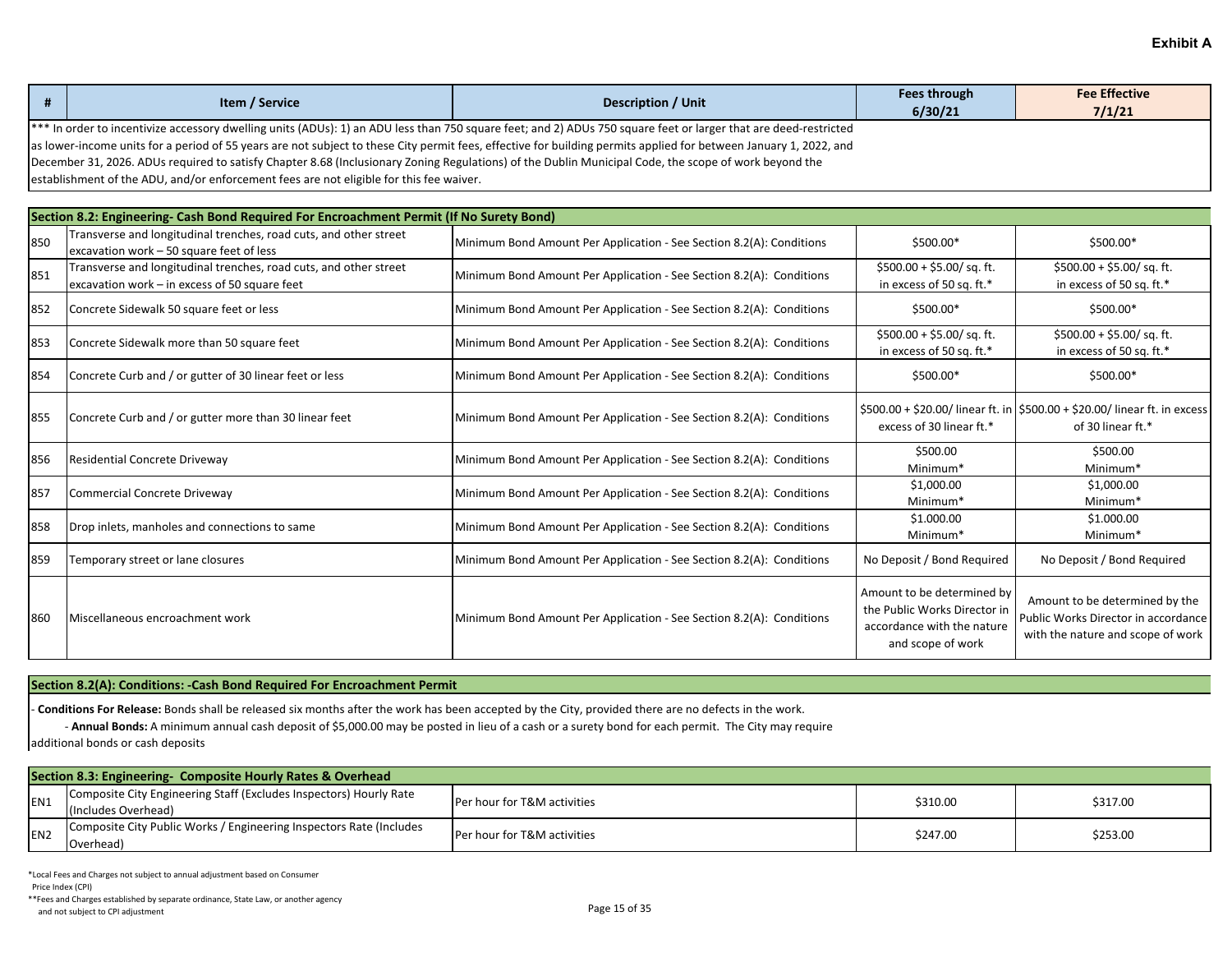| #               | Item / Service                                                                                            | <b>Description / Unit</b>                                                                                                                                                                                               | <b>Fees through</b><br>6/30/21                                                                           | <b>Fee Effective</b><br>7/1/21                                                                        |
|-----------------|-----------------------------------------------------------------------------------------------------------|-------------------------------------------------------------------------------------------------------------------------------------------------------------------------------------------------------------------------|----------------------------------------------------------------------------------------------------------|-------------------------------------------------------------------------------------------------------|
| EN <sub>5</sub> | Overhead Rate - Applied to actual costs incurred for consultant services<br>and expenses billed under T&M | Percentage applied to City costs                                                                                                                                                                                        | 26%*                                                                                                     | 26%*                                                                                                  |
|                 | <b>Section 8.4: Environmental Programs- Fees</b>                                                          |                                                                                                                                                                                                                         |                                                                                                          |                                                                                                       |
| 870             | Building division permit referral                                                                         | Flat Fee                                                                                                                                                                                                                | \$482.00                                                                                                 | \$493.00                                                                                              |
| 871             | Stormwater Treatment Measure Inspection                                                                   | Per Hour                                                                                                                                                                                                                | \$247.00                                                                                                 | \$253.00                                                                                              |
| 872             | <b>Storm Drain Medallion</b>                                                                              | <b>Each Medallion</b>                                                                                                                                                                                                   | \$10.00                                                                                                  | \$10.00                                                                                               |
| 873             | Stormwater Facility Inspections: Restaurant/Commercial                                                    | <b>Flat Fee</b>                                                                                                                                                                                                         | \$406.00                                                                                                 | \$414.00                                                                                              |
| 874             | Trash Capture/Enclosure Inspection                                                                        | Flat Fee                                                                                                                                                                                                                | \$206.00                                                                                                 | \$210.00                                                                                              |
| 875             | Review of Annual Maintenance Reports of privately maintained post-<br>construction                        | <b>Flat Fee</b>                                                                                                                                                                                                         | \$229.00                                                                                                 | \$234.00                                                                                              |
| 876             | Initial Annual Self Haul Permit                                                                           | <b>Annual Permit</b>                                                                                                                                                                                                    | \$599.00                                                                                                 | \$611.00                                                                                              |
| 877             | Annual Self Haul Permit Renewal                                                                           | <b>Annual Permit</b>                                                                                                                                                                                                    | \$358.00                                                                                                 | \$365.00                                                                                              |
| 878             | Equivalent Fees and Charges                                                                               | Fees for services or costs not explicitly listed in any section in the Master Fee<br>Schedule / case by case basis, may include: staff costs; contractor /<br>consultant costs; reimbursable expenses; general overhead | As determined by City<br>Manager or designee based<br>on actual costs and rates plus<br>general overhead | As determined by City Manager or<br>designee based on actual costs and<br>rates plus general overhead |

| Section 8.5: Environmental Programs- Composite Hourly Rates |                                       |          |          |          |
|-------------------------------------------------------------|---------------------------------------|----------|----------|----------|
|                                                             | <b>ENV1</b> Environmental Coordinator | Per Hour | \$209.00 | \$213.00 |
|                                                             | <b>ENV2</b> Environmental Technician  | Per Hour | \$179.00 | \$183.00 |
|                                                             | <b>ENV3</b> Office Assistant II       | Per Hour | \$124.00 | \$127.00 |

#### **Section 9.1: City Attorney – Development Application Processing**

For all development related activities noted as Time and Materials (T&M), the cost of the City Attorney shall be determined by applying the designated overhead factor to the Cost for City Attorney services incurred by the City. An initial deposit shall be made by the applicant as determined by City Staff based on the scope and complexity of the project. Additional deposits shall be collected as necessary during processing. Any applicant funds remaining after completion of the project shall be refunded to the applicant.

| ົ່  | Overhead Rate – Applied to City Attorney Costs associated with Planning $\left  \begin{matrix} \text{percent} \\ \text{percent} \\ \text{percent} \\ \text{applied to City costs} \end{matrix} \right $ | 44% | 44% |
|-----|---------------------------------------------------------------------------------------------------------------------------------------------------------------------------------------------------------|-----|-----|
| -A1 | and Engineering Applications                                                                                                                                                                            |     |     |

Price Index (CPI)

\*\*Fees and Charges established by separate ordinance, State Law, or another agency And not subject to CPI adjustment<br>and not subject to CPI adjustment<br>
Page 16 of 35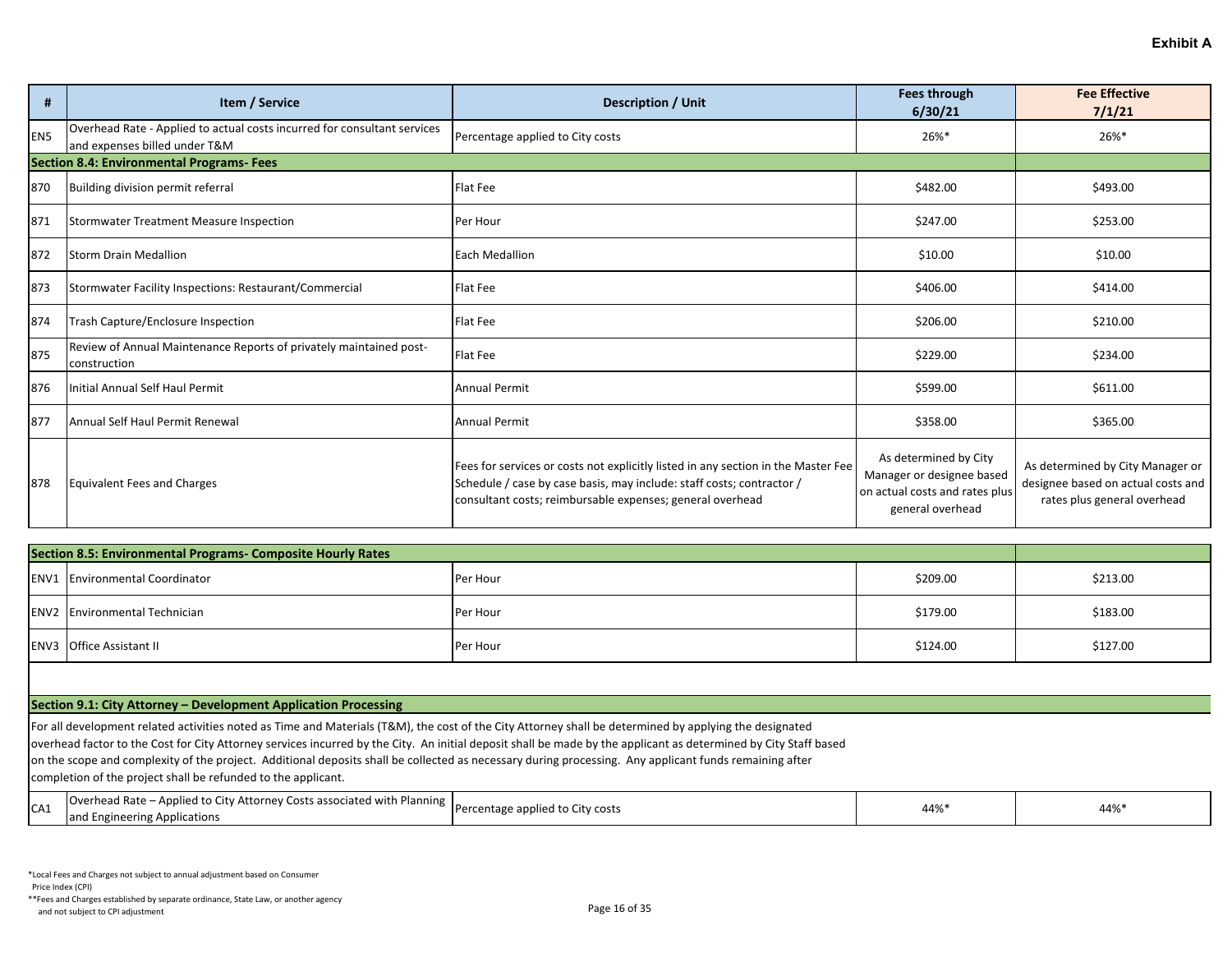|     | Item / Service              | Description / Unit                                                                                                                                                                                                      | Fees through<br>6/30/21                                                                                  | <b>Fee Effective</b><br>7/1/21                                                                        |
|-----|-----------------------------|-------------------------------------------------------------------------------------------------------------------------------------------------------------------------------------------------------------------------|----------------------------------------------------------------------------------------------------------|-------------------------------------------------------------------------------------------------------|
| CA2 | Equivalent Fees and Charges | Fees for services or costs not explicitly listed in any section in the Master Fee<br>Schedule / case by case basis, may include: staff costs; contractor /<br>consultant costs; reimbursable expenses; general overhead | As determined by City<br>Manager or designee based<br>on actual costs and rates plus<br>general overhead | As determined by City Manager or<br>designee based on actual costs and<br>rates plus general overhead |

## **Section 10.1: Parks & Recreation Program Fees - Activity Fees\*\***

All Parks & Recreation Program Fees are subject to 20% increase based on the Parks & Community Services Pricing Policy.

 $(1)$  Noted activities were added during the year at the Parks & Community Services Director's discretion, per Policy; or were new fees approved byt the City

|                 | <b>Family Programs</b>                      |                                           |                       |           |  |
|-----------------|---------------------------------------------|-------------------------------------------|-----------------------|-----------|--|
|                 |                                             |                                           | Resident \$762        |           |  |
| FP1             | After School Recreation/Middle School Union | Full Session (3 sessions / 13 weeks each) | Non-Resident \$914    | No Change |  |
|                 |                                             |                                           | (beginning $5/1/19$ ) |           |  |
| FP <sub>2</sub> | After School Recreation/Middle School Union | Late Fee (per minute)                     | Flat Fee \$10         | No Change |  |
|                 |                                             |                                           | Plus \$1 each minute  |           |  |
| FP3             | Seasonal Half Day Camps                     | One week session                          | Resident \$101        | No Change |  |
|                 |                                             |                                           | Non-Resident \$121    |           |  |
| FP4             | Seasonal Full Day Camps                     | One week session (full day)               | Resident \$244        | No Change |  |
|                 |                                             |                                           | Non-Resident \$293    |           |  |
| <b>FP5</b>      | Camp Connector                              | AM/PM Connector (1.5 - 2 hours each)      | Residet \$40          | No Change |  |
|                 |                                             |                                           | Non-Resident \$48     |           |  |
| FP <sub>6</sub> | Camp Connector                              | Lunch Connector (1 hour)                  | Resident \$20         | No Change |  |
|                 |                                             |                                           | Non-Resident \$24     |           |  |
| FP7             | Dublin L.E.A.D. Program                     | <b>Recreation Job Training Program</b>    | Resident \$114        |           |  |
|                 |                                             |                                           | Non-Resident \$137    | No Change |  |

|                  | <b>Preschool Programs</b>             |                                              |                      |                       |  |
|------------------|---------------------------------------|----------------------------------------------|----------------------|-----------------------|--|
| IPP <sub>1</sub> | Dublin Preschool - 3-Year Old Classes | 2 days per week (3 sessions / 11 weks each)  | Resident \$538       | No Change             |  |
|                  |                                       |                                              | Non-Resident \$646   |                       |  |
| PP <sub>2</sub>  | Dublin Preschool - 4-Year Old Classes | 2 days per week (3 sessions / 11 weeks each) | Resident \$571       | No Change             |  |
|                  |                                       |                                              | Non-Resident \$685   |                       |  |
| PP3              | Dublin Preschool - 3-Year Old Classes | 3 days per week (3 sessions / 11 weeks each) | Resident \$804       | No Change             |  |
|                  |                                       |                                              | Non-Resident \$965   |                       |  |
| PP4              | Dublin Preschool - 4-Year Old Classes | 3 days per week (3 sessions / 11 weeks each) | Resident \$845       | No Change             |  |
|                  |                                       |                                              | Non-Resident \$1,014 |                       |  |
| <b>PP5</b>       | Dublin Preschool - 4-Year Old Classes | 4 days per week (3 sessions / 11 weeks each) | Resident \$1,280     | No Change             |  |
|                  |                                       |                                              | Non-Resident \$1,536 |                       |  |
| PP <sub>6</sub>  | Little Lovies                         | 8 classes                                    | Resident \$216       | (Delete) Discontinued |  |
|                  |                                       |                                              | Non-Resident \$259   |                       |  |
| IPP7             |                                       | 1 week session (half day)                    | Resident \$123       |                       |  |
|                  | <b>Camp Shamrock</b>                  |                                              | Non-Resident \$148   | No Change             |  |

#### **Senior Center Programs**

\*Local Fees and Charges not subject to annual adjustment based on Consumer

Price Index (CPI)

\*\*Fees and Charges established by separate ordinance, State Law, or another agency And not subject to CPI adjustment<br>and not subject to CPI adjustment<br>
Page 17 of 35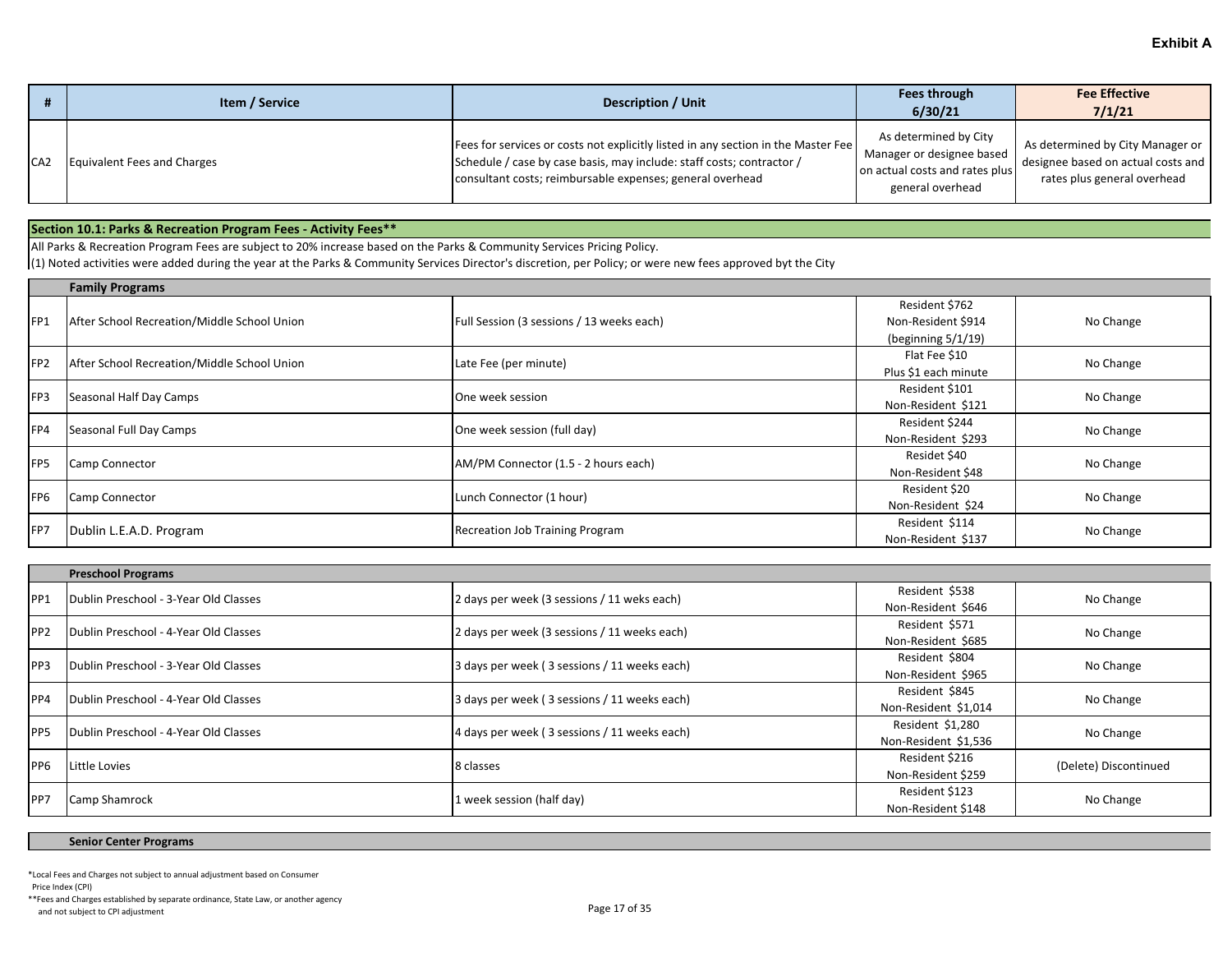|                 | Item / Service                   |                               | Fees through                  | <b>Fee Effective</b> |
|-----------------|----------------------------------|-------------------------------|-------------------------------|----------------------|
|                 |                                  | <b>Description / Unit</b>     | 6/30/21                       | 7/1/21               |
| SC <sub>1</sub> | <b>Activity Fee</b>              | Per activity                  | Resident \$3-\$15             | No Change            |
|                 |                                  |                               | Non-Resident \$3.5-\$18       |                      |
| SC <sub>2</sub> | Special Luncheons                | Per Luncheon                  | Resident \$10-\$20            | No Change            |
|                 |                                  |                               | Non-Resident \$12-\$24        |                      |
| SC <sub>3</sub> | Dances                           | <b>Pre-Registrations</b>      | Resident \$10-\$25            | No Change            |
|                 |                                  |                               | Non-Resident \$13-\$30        |                      |
| SC <sub>4</sub> | Dances                           | At the Door                   | Resident & Non-Resident \$15- | No Change            |
|                 |                                  |                               | \$40                          |                      |
| SC <sub>5</sub> | Trips and Tours                  | <b>City Trips &amp; Tours</b> | Resident & Non-Resident \$15- | No Change            |
|                 |                                  |                               | \$100                         |                      |
| SC <sub>6</sub> |                                  |                               | Resident & Non-Resident \$25- |                      |
|                 | Trips and Tours - Additional fee | Contracted Trips & Tours      | \$300                         | No Change            |

|                 | <b>Sports Programs</b> |                                                   |                          |           |
|-----------------|------------------------|---------------------------------------------------|--------------------------|-----------|
| SP <sub>1</sub> |                        | <b>Basketball Adult League</b>                    | Resident \$499-\$699     | No Change |
|                 |                        |                                                   | Non-Resident \$599-\$839 |           |
| SP <sub>2</sub> | <b>Adult Sports</b>    | Softball Adult League                             | Resident \$499-\$699     | No Change |
|                 |                        |                                                   | Non-Resident \$599-\$839 |           |
| SP <sub>3</sub> |                        | Sports League Late Registration Fee               | Resident \$25            | No Change |
|                 |                        |                                                   | Non-Resident \$25        |           |
| SP <sub>4</sub> |                        | Junior Warriors Basketball League - Winter Season | Resident \$183           | No Change |
|                 |                        |                                                   | Non-Resident \$220       |           |
| SP <sub>5</sub> |                        | Junior Warriors Basketball League - Summer Season | Resident \$127           | No Change |
|                 | <b>Youth Sports</b>    |                                                   | Non-Resident \$152       |           |
| SP <sub>6</sub> |                        | <b>Teeball League</b>                             | Resident \$120           | No Change |
|                 |                        |                                                   | Non-Resident \$144       |           |
| SP7             |                        | <b>Basketball Clinics</b>                         | Resident \$51-\$64       | No Change |
|                 |                        |                                                   | Non-Resident \$61-\$77   |           |

|                 | Wave                                |                                                                                                  |                             |                       |
|-----------------|-------------------------------------|--------------------------------------------------------------------------------------------------|-----------------------------|-----------------------|
| WV1             |                                     | Children under 2                                                                                 | Resident and Non-Resident   | No Change             |
|                 |                                     |                                                                                                  | Fee \$3                     |                       |
| WV <sub>2</sub> |                                     | Recreational Swimming Under 40"                                                                  | Resident Fee \$13           | No Change             |
|                 |                                     |                                                                                                  | Non-Resident Fee \$15       |                       |
| WV3             | Waterpark Admission Fees (Full Day) | Recreational Swimming Over 40"                                                                   | Resident Fee \$15           | No Change             |
|                 |                                     |                                                                                                  | Non-Resident Fee \$17       |                       |
| WV4             |                                     |                                                                                                  | Resident & Non-Resident Fee |                       |
|                 |                                     | Group                                                                                            | \$12                        | No Change             |
| WV <sub>5</sub> |                                     | Military Military Personnel, veterans, reservists, active duty military (up to 3<br>guests $(1)$ | \$10                        | No Change             |
| WV6             |                                     | Recreational Swimming Under 40"                                                                  | Resident Fee \$11           | (Delete) Discontinued |
|                 |                                     |                                                                                                  | Non-Resident \$13           |                       |

Price Index (CPI)

\*\*Fees and Charges established by separate ordinance, State Law, or another agency And not subject to CPI adjustment<br>and not subject to CPI adjustment<br>
Page 18 of 35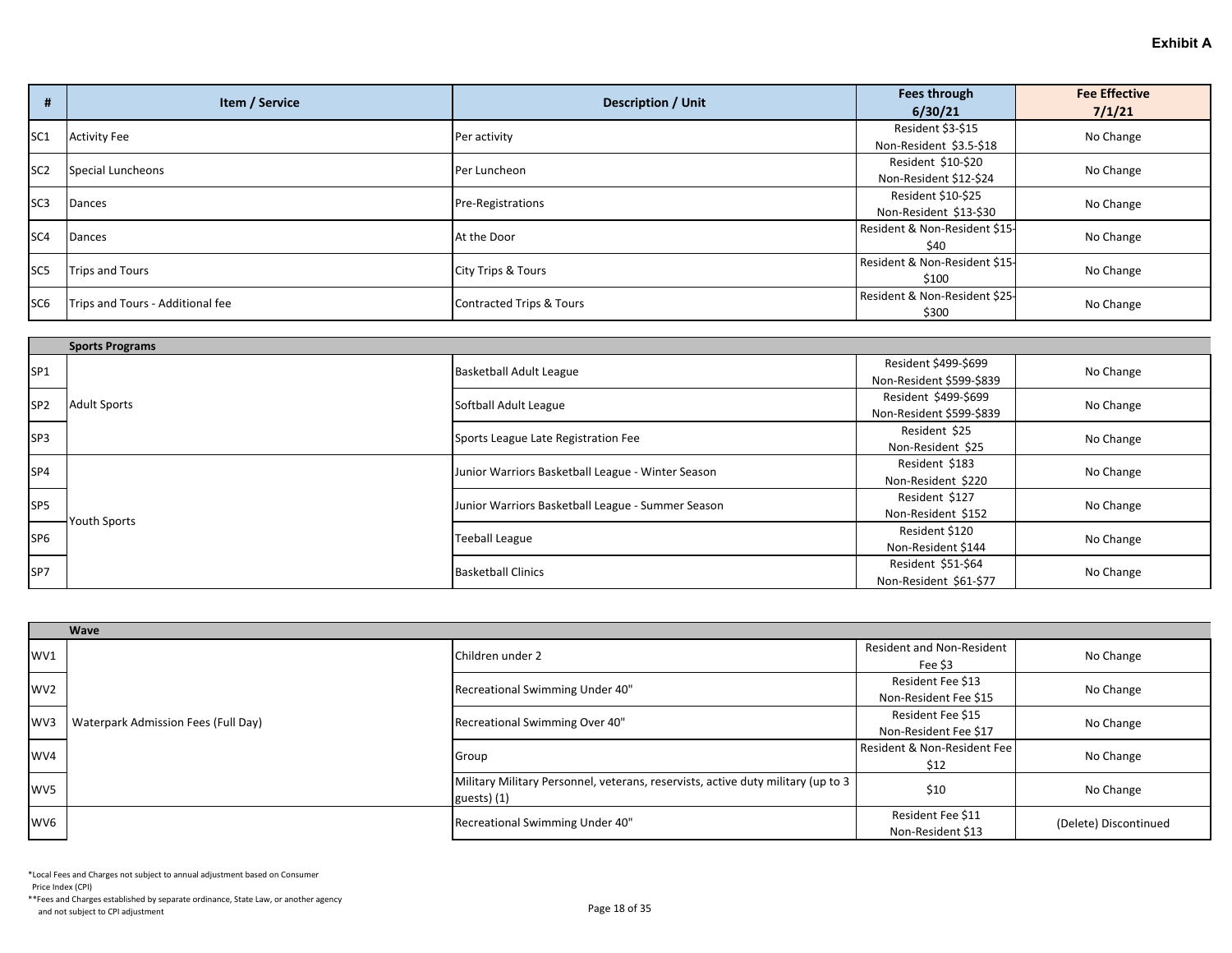|             | Item / Service<br><b>Description / Unit</b>                  | <b>Fees through</b>                                                | <b>Fee Effective</b>             |                              |
|-------------|--------------------------------------------------------------|--------------------------------------------------------------------|----------------------------------|------------------------------|
| #           |                                                              |                                                                    | 6/30/21                          | 7/1/21                       |
| WV7         | <b>Waterpark Admission Fees (Partial Day)</b>                | Recreational Swimming Over 40"                                     | Resident Fee \$13                | (Delete) Discontinued        |
|             |                                                              |                                                                    | Non-Resident Fee \$15            |                              |
| WV8         |                                                              | Group                                                              | Resident &                       | (Delete) Discontinued        |
|             |                                                              |                                                                    | Non-Resident Fee \$10            |                              |
| WV9         |                                                              | Children under 2                                                   | Resident \$20                    | No Change                    |
| <b>WV10</b> | Waterpark Season Pass (Resident) Adminission Fees (1) (M-Th) | Recreational Swimming Under 40" (M-Th)                             | Resident \$75                    | No Change                    |
| <b>WV11</b> |                                                              | Recreational Swimming Over 40" (M-Th)                              | Resident \$85                    | No Change                    |
|             | WV12 Waterpark Family Pass (ResidentOnly)                    | Family waterpark summer season pass for residents only.            | \$270                            | No Change                    |
| <b>WV13</b> | Youth Swimming Lessons                                       | Per class rate                                                     | \$14                             | No Change                    |
|             | WV14 Pre-School Swimming Lessons                             | Per class rate                                                     | \$20                             | No Change                    |
|             | WV15 Adult Swimming Lessons                                  | Per class rate (Non-resident rate is 20% increase)                 | \$26                             | No Change                    |
|             | WV16 Semi-Private Swimming Lessons                           | Per class rate                                                     | \$35                             | No Change                    |
|             | WV17 Private Swimming Lessons                                | Per class rate                                                     | \$55                             | No Change                    |
|             | WV18 Competitive Stroke Class                                | PER CLASS RATE                                                     | Resident \$12                    |                              |
|             |                                                              |                                                                    | Non-Resident \$14                | No Change                    |
|             | WV19 Lap Swim/Water Walking                                  | Per visit charge. Purchase of \$50 punch card allows 10 visits     | \$6                              | No Change                    |
|             | WV20 Fitness Swim Pass - Monthly Pass                        | Monthly fitness swim pass                                          | \$70                             | No Change                    |
|             | WV21 Fitness Swim Pass - Annual Pass                         | Annual fitness swim pass                                           | \$700                            | No Change                    |
|             | WV22 Water Aerobics                                          | Per class rate                                                     | <b>Resident and Non-Resident</b> | No Change                    |
|             |                                                              |                                                                    | Fee \$12                         |                              |
|             | WV23 Land and Sea Camp (Full Day) (1)                        | Per day rate                                                       | Resident \$60                    | (Delete) Consolidated Under  |
|             |                                                              |                                                                    | Non-Resident \$72                | Seasonal Full Day Camps      |
|             | WV24 Land and Sea Camp (Half Day) (1)                        | Per day rate                                                       | Resident \$32                    | (Delete) Consolidated Under  |
|             |                                                              |                                                                    | Non-Resident \$39                | Seasonal Half Day Camps      |
|             |                                                              |                                                                    |                                  |                              |
|             | WV25 Birthday Party Package - SUMMER (1)                     | Party Packages (Per person)                                        | Resident \$27 Per Person         | Resident \$30 Per Person     |
|             |                                                              |                                                                    | Non-Resident \$32 Per Person     | Non-Resident \$36 Per Person |
|             |                                                              |                                                                    |                                  |                              |
|             |                                                              |                                                                    |                                  |                              |
|             | WV26 Birthday Party Package - SPRING, FALL, WINTER (1)       | Party Packages (Per person)                                        | Resident \$20 Per Person         | Resident \$22 Per Person     |
|             |                                                              |                                                                    | Non-Resident \$24 Per Person     | Non-Resident \$26 Per Person |
|             |                                                              |                                                                    |                                  |                              |
|             | WV27 Public Adress Announcements (1)                         | 3 personal announcements (birthdays, renunions, personal messages) | \$25                             | <b>NO CHANGE</b>             |
|             |                                                              |                                                                    |                                  |                              |
|             | WV28 Natatorium Recreational Swim                            | per visit charge. Purchase of \$50 punch card allows 10 visits.    | \$6                              | NO CHANGE                    |
|             |                                                              |                                                                    |                                  |                              |
|             | <b>HERITAGE PARK &amp; MUSEUMS</b>                           |                                                                    |                                  |                              |
| HP1         | <b>HERITAGE PARK DROP-IN PROGRAMS</b>                        | HERITAGE PARK DROP-IN PROGRAMS PER PERSON                          | \$3.00                           | No Change                    |
|             |                                                              |                                                                    | <b>DECIDENT C14</b>              |                              |

|                 |                                |                             | ----                               |           |
|-----------------|--------------------------------|-----------------------------|------------------------------------|-----------|
| HP <sub>2</sub> | <b>GHOSTS OF DUBLIN TOUR</b>   | PER PERSON ADMISSION FEE    | RESIDENT \$14<br>NON-RESIDENT \$17 | No Change |
| HP3             | <b>HANDS ON HISTORY EVENTS</b> | PER PERSON PER EVENT        | RESIDENT \$5<br>NON-RESIDENT \$6   | No Change |
| HP4             | <b>GROUP TOURS</b>             | IPER PERSON PER TOUR        | \$5.00                             | No Change |
| HP5             | <b>SCHOOL FIELD TRIPS</b>      | IPER STUDENT PER FIELD TRIP | \$4.00                             | No Change |

Price Index (CPI)

\*\*Fees and Charges established by separate ordinance, State Law, or another agency

And not subject to CPI adjustment<br>and not subject to CPI adjustment<br>
Page 19 of 35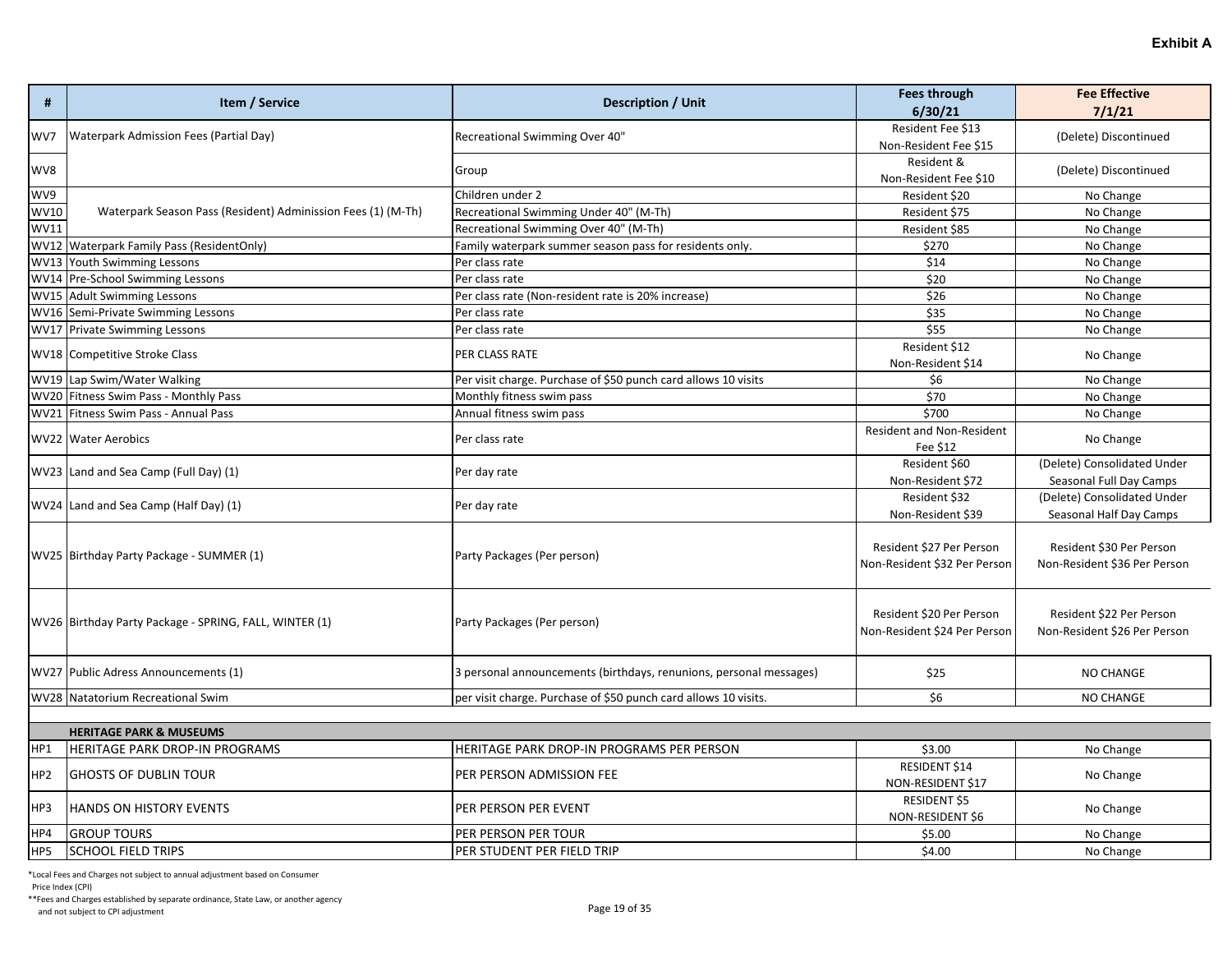|     | Item / Service           | <b>Description / Unit</b>                         | Fees through<br>6/30/21              | <b>Fee Effective</b><br>7/1/21                         |
|-----|--------------------------|---------------------------------------------------|--------------------------------------|--------------------------------------------------------|
| HP6 | <b>IPIONEER ACTIVITY</b> | <b>IPER STUDENT PER ACTIVITY</b>                  | \$1.50                               | No Change                                              |
| HP7 | LI'L PIONEER CAMP        | AGE 3 - 5 YEARS, ONE WEEK-LONG CAMP, 3 HOURS/DAY  | RESIDENT \$125<br>NON-RESIDENT \$150 | (Delete) Consolidated Under<br>Seasonal Half Day Camps |
| HP8 | IYOUNG PIONEER CAMP      | AGE 6 - 12 YEARS, ONE WEEK-LONG CAMP, 4 HOURS/DAY | RESIDENT \$150<br>NON-RESIDENT \$180 | (Delete) Consolidated Under<br>Seasonal Half Day Camps |

| Contract Classes                                                                                                                         |               |           |  |  |
|------------------------------------------------------------------------------------------------------------------------------------------|---------------|-----------|--|--|
| For all Contract Instructor Activities, Fees for Residents and for Non-Residents may vary. The fees are based on the contract agreements | <b>VARIES</b> |           |  |  |
| lwith each instructor and are subject to change at the discretion of the Parks & Community Services Director.                            |               | No Change |  |  |

|                 | Section 10.2: Parks & Recreation Program Fees - Cemetery Fees for Heritage & Cultural Arts Center** |                                                                |            |           |  |  |
|-----------------|-----------------------------------------------------------------------------------------------------|----------------------------------------------------------------|------------|-----------|--|--|
| CF <sub>1</sub> | Interment Fees                                                                                      | Cremation/Burial                                               | \$330      | No Change |  |  |
| CF <sub>2</sub> | Interment Fees                                                                                      | Earth Burial                                                   | \$4,985    | No Change |  |  |
| CF3             | <b>MEMORIAL BENCH</b>                                                                               | IMEMORIAL BENCH WITH ABILITY TO HOLD HUMAN REMAINS             | \$3,300.00 | No Change |  |  |
| CF4             | <b>IMEMORIAL BOULDER</b>                                                                            | IMEMORIAL BOULDER WITH ABILITY TO HOLD HUMAN CREMATIONS        | \$2,800.00 | No Change |  |  |
| ICF5            | <b>MEMORIAL TREE</b>                                                                                | HAAWTHORN TREE WITH PLAQUE, NO HUMAN REMAINS                   | \$800.00   | No Change |  |  |
| CF <sub>6</sub> | <b>IMEMORIAL BRICK</b>                                                                              | MEMORIAL BRICK WITH PERSONALIZED INSCRIPTION, NO HUMAN REMAINS | \$350.00   | No Change |  |  |

### **Section 10.3: Parks & Recreation Program Fees - Facility Rental Fees\*\***

|                 | Civic Center Rental (Council Chambers & Regional Meeting Room) *Deposit of \$500 (Update)                        |  |                                               |           |  |
|-----------------|------------------------------------------------------------------------------------------------------------------|--|-----------------------------------------------|-----------|--|
|                 | Public Agencies, Dublin Chamber of Commerce, Dublin-based Charitable                                             |  |                                               |           |  |
| IFR1            | and Social Welfare Organizations, Homeowners Associations, and Sports Use for the purpose of meetings            |  | No Fee                                        | No Change |  |
|                 | Leagues                                                                                                          |  |                                               |           |  |
|                 | Public Agencies, Dublin Chamber of Commerce, Dublin-based Charitable                                             |  |                                               |           |  |
| FR <sub>2</sub> | and Social Welfare Organizations, Homeowners Associations, and Sports $\vert$ Use for the purpose of fundraising |  | \$68/hour                                     | No Change |  |
|                 | Leagues                                                                                                          |  |                                               |           |  |
| FR <sub>3</sub> | Individuals or Other Groups                                                                                      |  | Resident \$90/hour<br>Non-Resident \$108/hour | No Change |  |
|                 |                                                                                                                  |  | <b>Dublin-based Business</b>                  |           |  |
| IFR4            | <b>Commercial Uses</b>                                                                                           |  | \$120/hour                                    | No Change |  |
|                 |                                                                                                                  |  | Non Dublin-based Business                     |           |  |
|                 |                                                                                                                  |  | \$144/hour                                    |           |  |
|                 |                                                                                                                  |  |                                               |           |  |

**Heritage Park & Museums Facility Rental - St. Raymond Church \*Deposit of \$500 (Update)**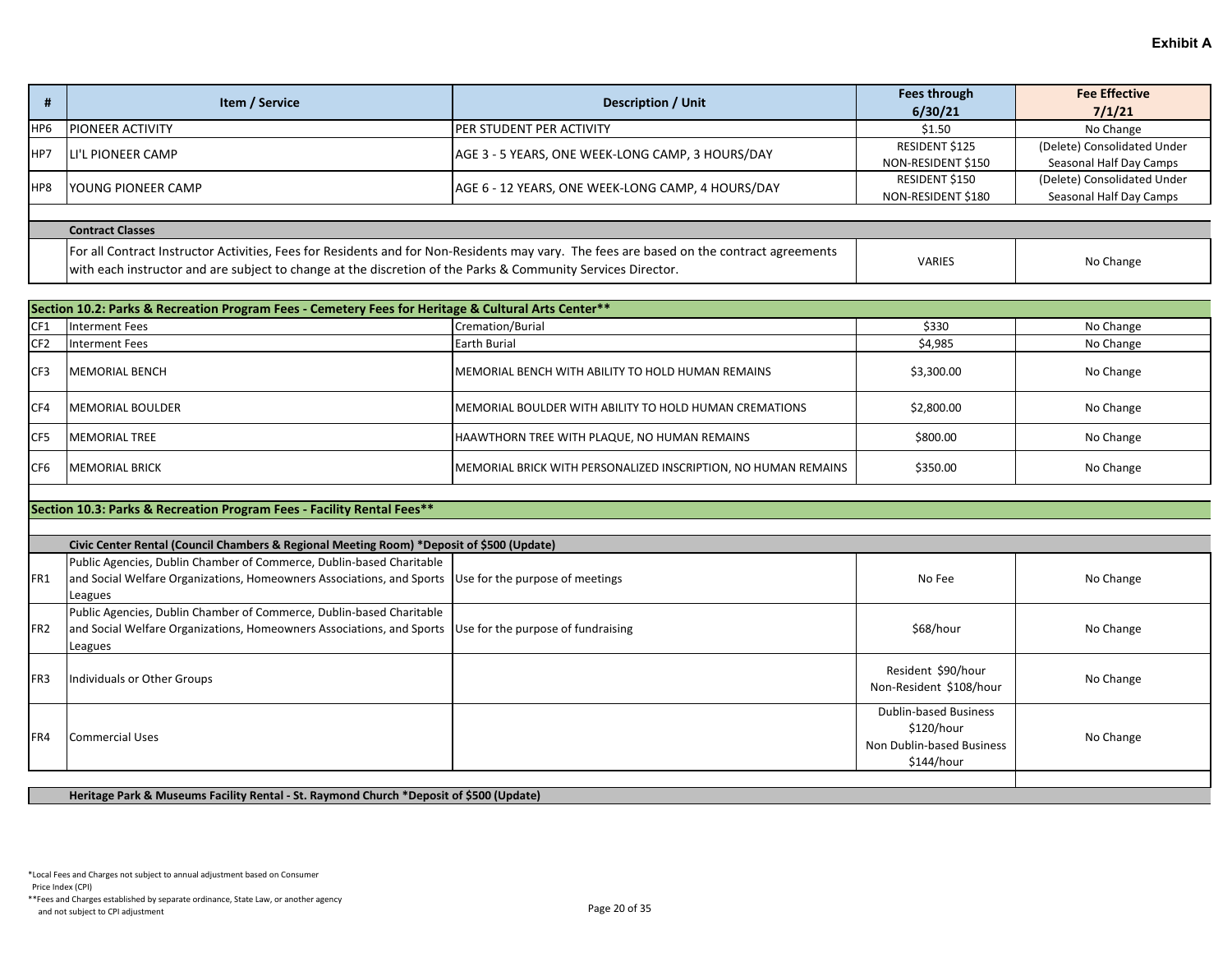| #               | Item / Service                                                                                                                                                | <b>Description / Unit</b>                                                                                              | Fees through<br>6/30/21                                                                                                                                | <b>Fee Effective</b><br>7/1/21 |  |  |
|-----------------|---------------------------------------------------------------------------------------------------------------------------------------------------------------|------------------------------------------------------------------------------------------------------------------------|--------------------------------------------------------------------------------------------------------------------------------------------------------|--------------------------------|--|--|
| FR5             | Public Agencies, Dublin Chamber of Commerce, Dublin-based Charitable<br>and Social Welfare Organizations, Homeowners Associations and Youth<br>Sports Leagues | Use during regular business hours for the purpose of meetings - (Please<br>refer to the Facility Use Rental Policy)    | Setup/Takedown Fee Only of<br>\$15 per hour per Facility<br>Attendant. Number of<br>Attendants dependent on<br>facilities used and the setup<br>needs. | No Change                      |  |  |
| FR <sub>6</sub> | Public Agencies, Dublin Chamber of Commerce, Dublin-based Charitable<br>and Social Welfare Organizations, Homeowners Associations and Youth<br>Sports Leagues | Use During outside of business hours for the purpose of meetings - (Please<br>refer to the Facility Use Rental Policy) | \$15/hour                                                                                                                                              | No Change                      |  |  |
| <b>IFR7</b>     | Public Agencies, Dublin Chamber of Commerce, Dublin-based Charitable<br>and Social Welfare Organizations, Homeowners Associations and Youth<br>Sports Leagues | Used for the purpose of fundraising                                                                                    | \$45/hour                                                                                                                                              | No Change                      |  |  |
| FR <sub>8</sub> | Individuals or Other Groups                                                                                                                                   |                                                                                                                        | Resident \$60/hour<br>Non-Resident \$72/hour                                                                                                           | No Change                      |  |  |
| FR9             | <b>Commercial Uses</b>                                                                                                                                        |                                                                                                                        | <b>Dublin-based Business</b><br>\$80/hour<br>Non Dublin-based Business<br>\$96/hour                                                                    | No Change                      |  |  |
| <b>FR10</b>     | Individuals or Other Groups                                                                                                                                   | Discount on hourly rental rates when multiple rooms are rented.                                                        | 10% discount on hourly<br>rental rates                                                                                                                 | No Change                      |  |  |
|                 |                                                                                                                                                               |                                                                                                                        |                                                                                                                                                        |                                |  |  |

|             | Heritage Park & Museums Facility Rental - Kolb Sunday School Barn *Deposit of \$500 (Update)                                                                  |                                                                                                                        |                                                                                                                                                        |           |  |  |
|-------------|---------------------------------------------------------------------------------------------------------------------------------------------------------------|------------------------------------------------------------------------------------------------------------------------|--------------------------------------------------------------------------------------------------------------------------------------------------------|-----------|--|--|
| FR11        | Public Agencies, Dublin Chamber of Commerce, Dublin-based Charitable<br>and Social Welfare Organizations, Homeowners Associations and Youth<br>Sports Leagues | Use during regular business hours for the purpose of meetings - (Please refer<br>to the Facility Use Rental Policy)    | Setup/Takedown Fee Only of<br>\$15 per hour per Facility<br>Attendant. Number of<br>Attendants dependent on<br>facilities used and the setup<br>needs. | No Change |  |  |
| <b>FR12</b> | Public Agencies, Dublin Chamber of Commerce, Dublin-based Charitable<br>and Social Welfare Organizations, Homeowners Associations and Youth<br>Sports Leagues | Use during outside of business hours for the purpose of meetings - (Please<br>refer to the Facility Use Rental Policy) | \$25/hour                                                                                                                                              | No Change |  |  |
| <b>FR13</b> | Public Agencies, Dublin Chamber of Commerce, Dublin-based Charitable<br>and Social Welfare Organizations, Homeowners Associations and Youth<br>Sports Leagues | Use for the purpose of fundraising                                                                                     | \$76/hour                                                                                                                                              | No Change |  |  |
| <b>FR14</b> | Individuals or Other Groups                                                                                                                                   |                                                                                                                        | Resident \$100/hour<br>Non-Resident \$120/hour                                                                                                         | No Change |  |  |

Price Index (CPI)

\*\*Fees and Charges established by separate ordinance, State Law, or another agency And not subject to CPI adjustment<br>and not subject to CPI adjustment<br>
Page 21 of 35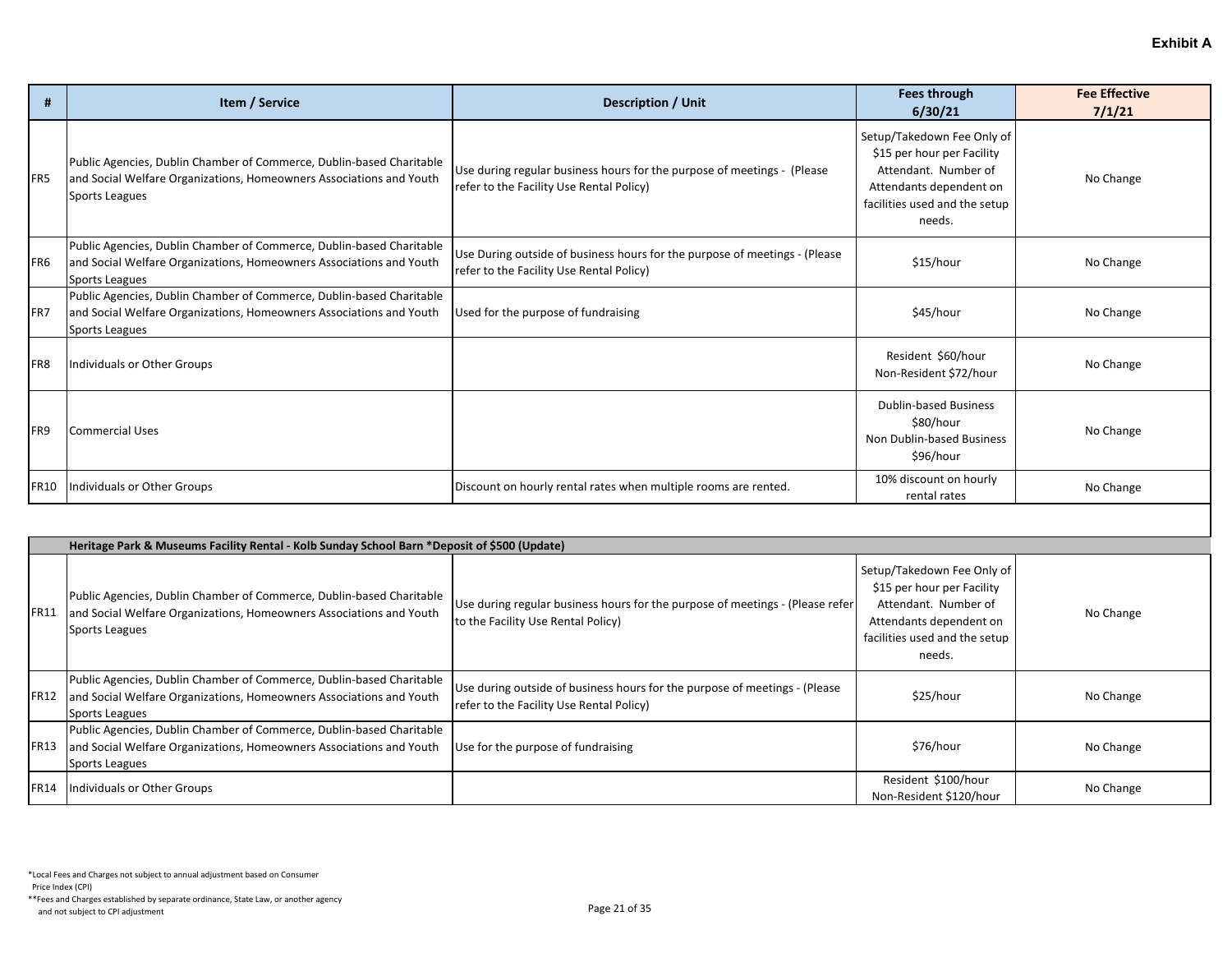| л | Item / Service                     | <b>Description / Unit</b>                                       | Fees through<br>6/30/21                                                               | <b>Fee Effective</b><br>7/1/21 |
|---|------------------------------------|-----------------------------------------------------------------|---------------------------------------------------------------------------------------|--------------------------------|
|   | FR15 Commercial Uses               |                                                                 | <b>Dublin-based Business</b><br>\$134/hour<br>Non Dublin-based Business<br>\$161/hour | No Change                      |
|   | FR16   Individuals or Other Groups | Discount on hourly rental rates when multiple rooms are rented. | 10% discount on hourly<br>rental rates                                                | No Change                      |

|             | Heritage Park & Museums Facility Rental - Lawn Area *Deposit of \$500 (Update)                                                                                |                                                                                                                            |                                                |           |  |  |
|-------------|---------------------------------------------------------------------------------------------------------------------------------------------------------------|----------------------------------------------------------------------------------------------------------------------------|------------------------------------------------|-----------|--|--|
| <b>FR17</b> | Public Agencies, Dublin Chamber of Commerce, Dublin-based Charitable<br>and Social Welfare Organizations, Homeowners Associations and Youth<br>Sports Leagues | Lawn Area fee for the purpose of meetings during Heritage Park & Museums<br>business hours. Fee is per attendant per hour. | \$15/hour                                      | No Change |  |  |
|             |                                                                                                                                                               | Lawn Area per hour fee for the purpose of meetings outside Heritage Park &<br>Museums business hours.                      | \$19/hour                                      |           |  |  |
| FR18        | Public Agencies, Dublin Chamber of Commerce, Dublin-based Charitable<br>and Social Welfare Organizations, Homeowners Associations and Youth<br>Sports Leagues | Lawn Area per hour fee for the purpose of fundraising.                                                                     | \$57/hour                                      | No Change |  |  |
| FR19        | Individuals or Other Groups                                                                                                                                   | Lawn Area per hour fee.                                                                                                    | RESIDENT \$75/hour<br>NON-RESIDENT \$90/hour   | No Change |  |  |
| FR20        | Commercial Uses                                                                                                                                               | Lawn Area per hour fee.                                                                                                    | RESIDENT \$100/hour<br>NON-RESIDENT \$120/hour | No Change |  |  |

|             | Library Community Room *Deposit of \$500 (Update)                                                        |                              |           |
|-------------|----------------------------------------------------------------------------------------------------------|------------------------------|-----------|
|             | Public Agencies, Dublin Chamber of Commerce, Dublin-based Charitable                                     |                              |           |
| <b>FR21</b> | and Social Welfare Organizations, Homeowners Associations, and Sports Use for the purpose of meetings    | No Fee                       | No Change |
|             | Leagues                                                                                                  |                              |           |
|             | Public Agencies, Dublin Chamber of Commerce, Dublin-based Charitable                                     |                              |           |
| <b>FR22</b> | and Social Welfare Organizations, Homeowners Associations, and Sports Use for the purpose of fundraising | \$68/hour                    | No Change |
|             | Leagues                                                                                                  |                              |           |
| <b>FR23</b> | Individuals or Other Groups                                                                              | Resident \$90/hour           | No Change |
|             |                                                                                                          | Non-Resident \$108/hour      |           |
|             |                                                                                                          | <b>Dublin-based Business</b> |           |
| <b>FR24</b> | <b>ICommercial Uses</b>                                                                                  | \$120/hour                   | No Change |
|             |                                                                                                          | Non Dublin-based Business    |           |
|             |                                                                                                          | \$144/hour                   |           |

| Senior Center Facility Rental - Ballroom *Deposit of \$750 (Update)                                               |  |           |           |  |
|-------------------------------------------------------------------------------------------------------------------|--|-----------|-----------|--|
| Public Agencies, Dublin Chamber of Commerce, Dublin-based Charitable                                              |  |           |           |  |
| <b>FR25</b> and Social Welfare Organizations, Homeowners Associations, and Sports Use for the purpose of meetings |  | \$46/hour | No Change |  |
| Leagues                                                                                                           |  |           |           |  |

Price Index (CPI)

\*\*Fees and Charges established by separate ordinance, State Law, or another agency And not subject to CPI adjustment<br>and not subject to CPI adjustment<br>
Page 22 of 35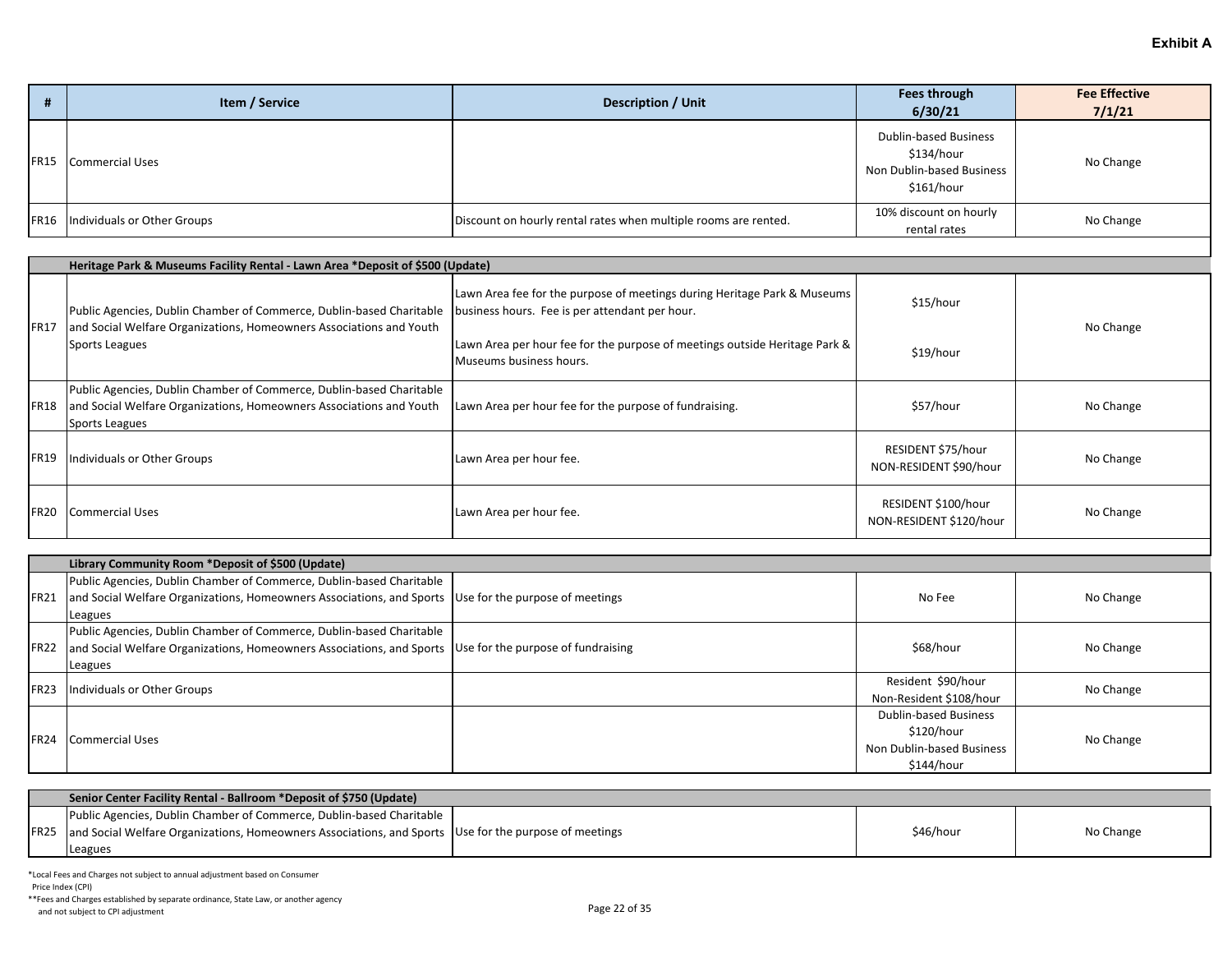|             | Item / Service                                                                                                                                                                              | <b>Description / Unit</b> | Fees through<br>6/30/21                                                        | <b>Fee Effective</b><br>7/1/21 |
|-------------|---------------------------------------------------------------------------------------------------------------------------------------------------------------------------------------------|---------------------------|--------------------------------------------------------------------------------|--------------------------------|
| <b>FR26</b> | Public Agencies, Dublin Chamber of Commerce, Dublin-based Charitable<br>and Social Welfare Organizations, Homeowners Associations, and Sports Use for the purpose of fundraising<br>Leagues |                           | \$139/hour                                                                     | No Change                      |
| <b>FR27</b> | Individuals or Other Groups                                                                                                                                                                 |                           | Resident \$185/hour<br>Non-Resident \$222/hour                                 | No Change                      |
| <b>FR28</b> | <b>Commercial Uses</b>                                                                                                                                                                      |                           | Dublin-based<br>Business \$246/hour<br>Non Dublin-based Business<br>\$296/hour | No Change                      |

|             | Senior Center Facility Rental - Kitchen(separate from Ballroom rental)Minimum 3 hour rental, only permitted on weekdays - *Deposit of \$750 (NEW) |  |            |                                 |  |
|-------------|---------------------------------------------------------------------------------------------------------------------------------------------------|--|------------|---------------------------------|--|
|             | Public Agencies, Dublin Chamber of Commerce, Dublin-based Charitable                                                                              |  |            |                                 |  |
| <b>FR29</b> | and Social Welfare Organizations, Homeowners Associations, and Sports Use during regular business hours                                           |  | <b>NEW</b> | \$15 per hour                   |  |
|             | Leagues - (NEW)                                                                                                                                   |  |            |                                 |  |
|             | Public Agencies, Dublin Chamber of Commerce, Dublin- based Charitable                                                                             |  |            |                                 |  |
| <b>FR30</b> | and Social Welfare Organizations, Homeowners Associations, and Sports Use Outside of Regular Business Hours                                       |  | <b>NEW</b> | \$23 per hour                   |  |
|             | Leagues                                                                                                                                           |  |            |                                 |  |
| <b>FR31</b> | Individuals or Other Groups                                                                                                                       |  | <b>NEW</b> | Resident \$80/Non-resident \$96 |  |
|             |                                                                                                                                                   |  |            | <b>Dublin-based Business</b>    |  |
| <b>FR32</b> | Commercial Uses                                                                                                                                   |  | <b>NEW</b> | \$115/hour                      |  |
|             |                                                                                                                                                   |  |            | Non Dublin-based Business       |  |
|             |                                                                                                                                                   |  |            | \$138/hour                      |  |

|             | Senior Center Facility Rental - Classroom A *Deposit of \$750 (Update)                                                                                   |                                                                                               |                                                                                     |           |  |
|-------------|----------------------------------------------------------------------------------------------------------------------------------------------------------|-----------------------------------------------------------------------------------------------|-------------------------------------------------------------------------------------|-----------|--|
| FR33        | Public Agencies, Dublin Chamber of Commerce, Dublin-based Charitable<br>and Social Welfare Organizations, Homeowners Associations, and Sports            | Use for the purpose of meeting in conjunction with rental of the Senior<br>Center Ballroom.   | \$9/hour                                                                            | No Change |  |
|             | FR34 Leagues                                                                                                                                             | Use for the purpose of meeting as a standalone rental during Senior Center<br>busniess hours. | \$15/hour                                                                           | No Change |  |
| IFR35       | Public Agencies, Dublin Chamber of Commerce, Dublin-based Charitable<br>and Social Welfare Organizations, Homeowners Associations, and Sports<br>Leagues | Use for the purpose of fundraising                                                            | \$23/hour                                                                           | No Change |  |
| <b>FR36</b> | Individuals or Other Groups                                                                                                                              |                                                                                               | Resident \$37/hour<br>Non-Resident \$44/hour                                        | No Change |  |
| <b>FR37</b> | <b>Commercial Uses</b>                                                                                                                                   |                                                                                               | <b>Dublin-based Business</b><br>\$49/hour<br>Non Dublin-based Business<br>\$59/hour | No Change |  |

## **Senior Center Facility Rental - Classroom B \*Deposit of \$750 (Update)**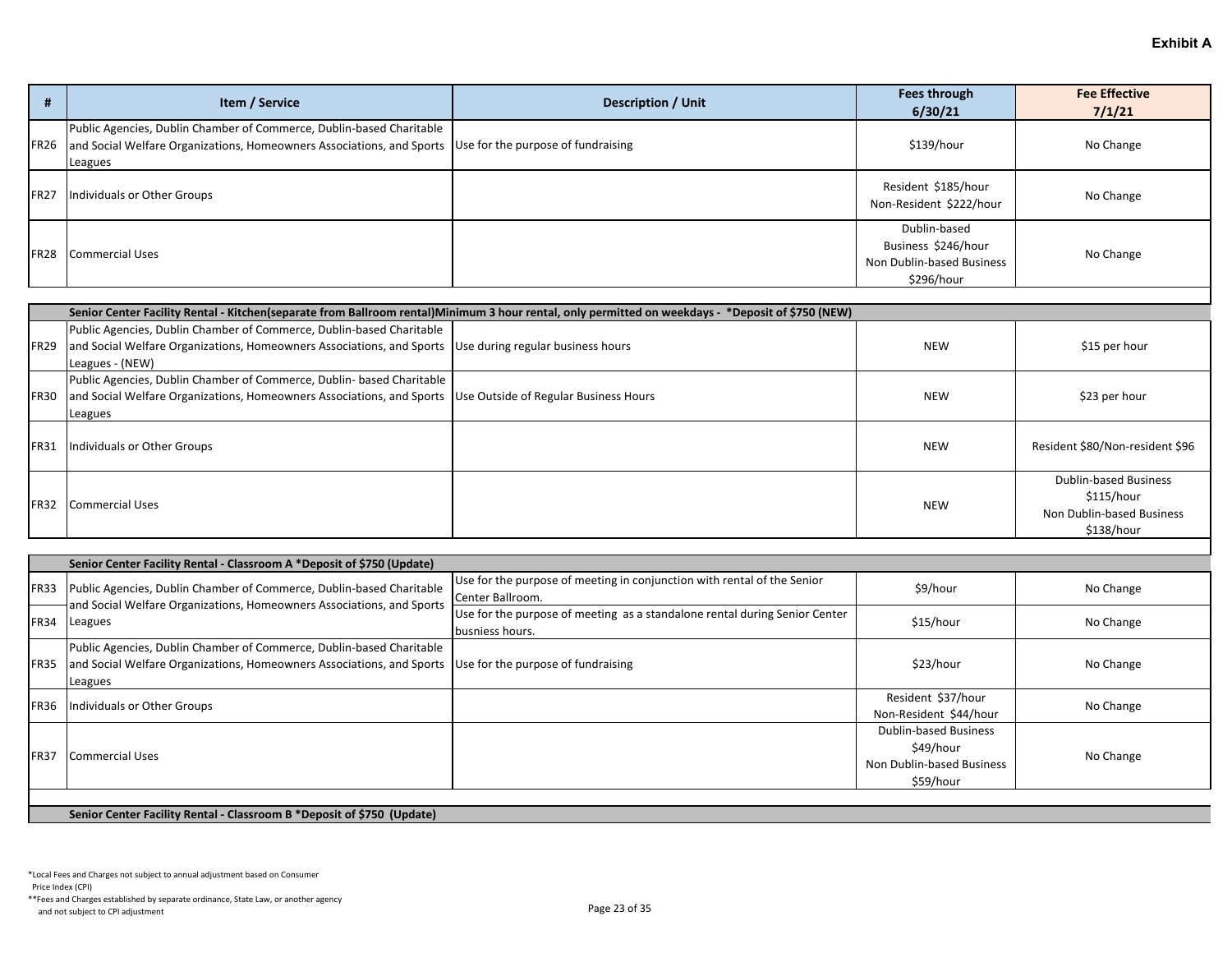| #           | Item / Service                                                                                                                                           | <b>Description / Unit</b>                        | <b>Fees through</b><br>6/30/21                                                      | <b>Fee Effective</b><br>7/1/21 |  |  |
|-------------|----------------------------------------------------------------------------------------------------------------------------------------------------------|--------------------------------------------------|-------------------------------------------------------------------------------------|--------------------------------|--|--|
| FR38        | Public Agencies, Dublin Chamber of Commerce, Dublin-based Charitable<br>and Social Welfare Organizations, Homeowners Associations, and Sports<br>Leagues | Use for the purpose of meeting, per hour fee     | \$15/hour                                                                           | No Change                      |  |  |
| <b>FR39</b> | Public Agencies, Dublin Chamber of Commerce, Dublin-based Charitable<br>and Social Welfare Organizations, Homeowners Associations, and Sports<br>Leagues | Use for the purpose of fundraising, per hour fee | \$23/hour                                                                           | No Change                      |  |  |
| <b>FR40</b> | Individuals or Other Groups                                                                                                                              | Per hour fee                                     | Resident \$28/hour<br>Non-Resident \$34/hour                                        | No Change                      |  |  |
| FR41        | <b>Commercial Uses</b>                                                                                                                                   | Per hour fee                                     | <b>Dublin-based Business</b><br>\$38/hour<br>Non Dublin-based Business<br>\$46/hour | No Change                      |  |  |
|             |                                                                                                                                                          |                                                  |                                                                                     |                                |  |  |
|             | Senior Center Facility Rental - Classroom C/D *Deposit of \$750 (Update)<br>Public Agencies, Dublin Chamber of Commerce, Dublin-based Charitable         |                                                  |                                                                                     |                                |  |  |
| FR42        | and Social Welfare Organizations, Homeowners Associations, and Sports<br>Leagues                                                                         | Use for the purpose of meeting                   | \$15/hour                                                                           | No Change                      |  |  |
| FR43        | Public Agencies, Dublin Chamber of Commerce, Dublin-based Charitable<br>and Social Welfare Organizations, Homeowners Associations, and Sports<br>Leagues | Use for the purpose of fundraising               | \$23/hour                                                                           | No Change                      |  |  |
| <b>FR44</b> | Individuals or Other Groups                                                                                                                              | Per hour fee                                     | Resident \$37/hour<br>Non-Resident \$44/hour                                        | No Change                      |  |  |
| <b>FR45</b> | <b>Commercial Uses</b>                                                                                                                                   | Per hour fee                                     | <b>Dublin-based Business</b><br>\$49/hour<br>Non Dublin-based Business<br>\$59/hour | No Change                      |  |  |
|             |                                                                                                                                                          |                                                  |                                                                                     |                                |  |  |
|             | Senior Center Facility Rental - Meeting Room *Deposit of \$750 (Update)                                                                                  |                                                  |                                                                                     |                                |  |  |
| <b>FR46</b> | Public Agencies, Dublin Chamber of Commerce, Dublin-based Charitable<br>and Social Welfare Organizations, Homeowners Associations, and Sports<br>Leagues | Use for the purpose of meeting                   | \$4/hour                                                                            | No Change                      |  |  |
| FR47        | Public Agencies, Dublin Chamber of Commerce, Dublin-based Charitable<br>and Social Welfare Organizations, Homeowners Associations, and Sports<br>Leagues | Use for the purpose of fundraising               | \$13/hour                                                                           | No Change                      |  |  |

Price Index (CPI)

\*\*Fees and Charges established by separate ordinance, State Law, or another agency And not subject to CPI adjustment<br>and not subject to CPI adjustment<br>
Page 24 of 35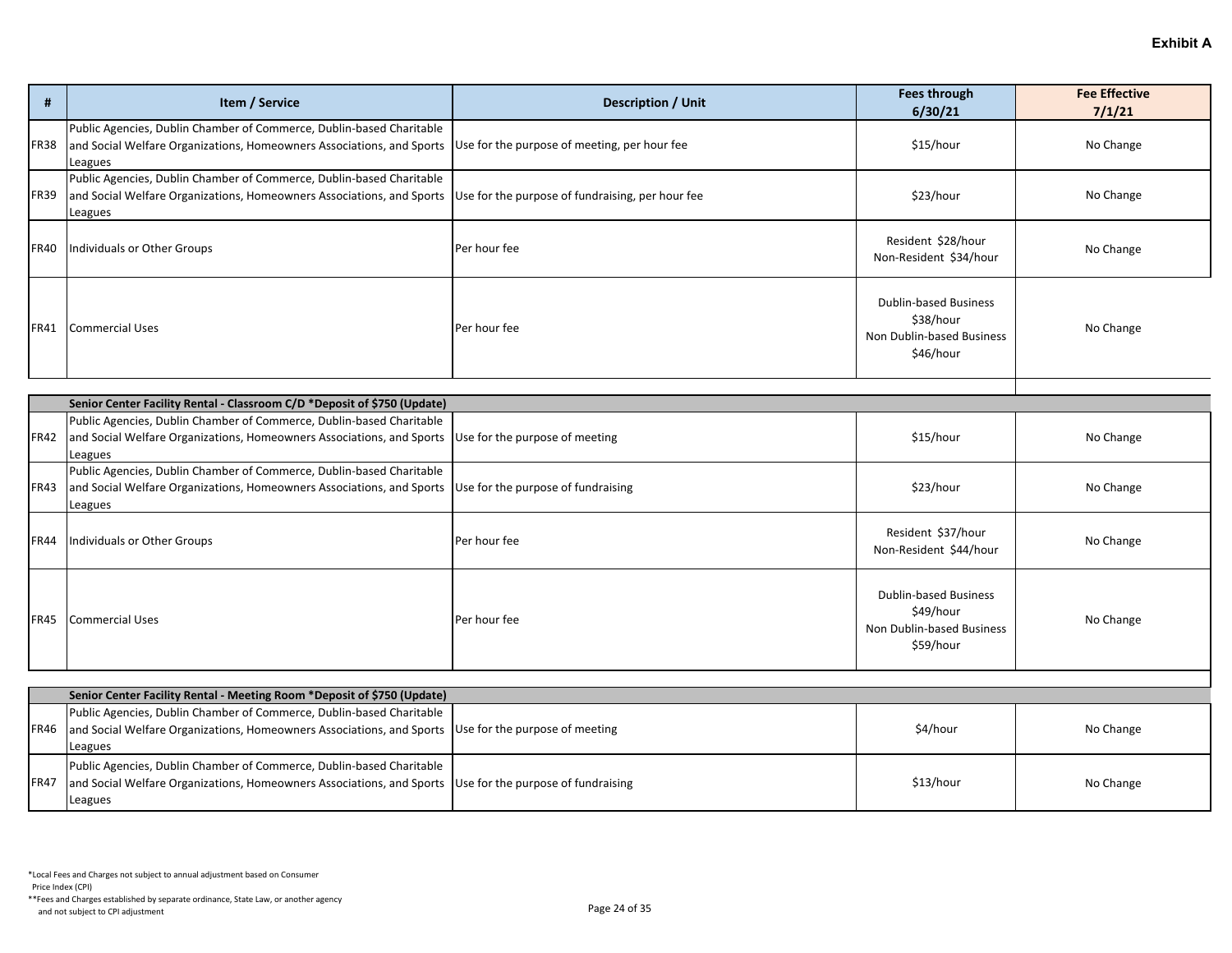| Item / Service                          | <b>Description / Unit</b> | Fees through<br>6/30/21                                                      | <b>Fee Effective</b><br>7/1/21 |
|-----------------------------------------|---------------------------|------------------------------------------------------------------------------|--------------------------------|
| <b>FR48</b> Individuals or Other Groups |                           | Resident \$17/hour<br>Non-Resident \$20/hour                                 | No Change                      |
| FR49 Commercial Uses                    |                           | Dublin-based Business<br>\$22/hour<br>Non Dublin-based Business<br>\$27/hour | No Change                      |

|             | Shannon Center Facility Rental - Ambrose Hall *Deposit of \$750                                                                                                                               |                                                                                                     |                                                                                                                                                        |           |
|-------------|-----------------------------------------------------------------------------------------------------------------------------------------------------------------------------------------------|-----------------------------------------------------------------------------------------------------|--------------------------------------------------------------------------------------------------------------------------------------------------------|-----------|
| <b>FR50</b> | Public Agencies, Dublin Chamber of Commerce, Dublin-based Charitable<br>and Social Welfare Organizations, Homeowners Associations, and Sports<br>Leagues                                      | Use during regular business hours - (Please refer to the Facility Use Rental<br>Policy)             | Setup/Takedown Fee Only of<br>\$15 per hour per Facility<br>Attendant. Number of<br>Attendants dependent on<br>facilities used and the setup<br>needs. | No Change |
| FR51        | Public Agencies, Dublin Chamber of Commerce, Dublin-based Charitable<br>and Social Welfare Organizations, Homeowners Associations, and Sports<br>Leagues                                      | Use Outside of Regular Business Hours - (Please refer to the Facility Use<br><b>Rental Policy</b> ) | \$85/hour                                                                                                                                              | No Change |
| IFR52       | Public Agencies, Dublin Chamber of Commerce, Dublin-based Charitable<br>and Social Welfare Organizations, Homeowners Associations, and Sports   Use for the purpose of fundraising<br>Leagues |                                                                                                     | \$188/hour                                                                                                                                             | No Change |
| <b>FR53</b> | Individuals or Other Groups                                                                                                                                                                   |                                                                                                     | Resident \$250/hour<br>Non-Resident \$300/hour                                                                                                         | No Change |
| <b>FR54</b> | Commercial Uses                                                                                                                                                                               |                                                                                                     | <b>Dublin-based Business</b><br>\$332/hour<br>Non Dublin-based Business<br>\$400/hour                                                                  | No Change |

| Shannon Center Facility Rental - Kitchen(separate from Ballroom rental)Minimum 3 hour rental, only permitted on weekdays - *Deposit of \$750 (NEW) |  |     |               |  |
|----------------------------------------------------------------------------------------------------------------------------------------------------|--|-----|---------------|--|
| Public Agencies, Dublin Chamber of Commerce, Dublin-based Charitable                                                                               |  |     |               |  |
| FR55  and Social Welfare Organizations, Homeowners Associations, and Sports  Use during regular business hours                                     |  | NEW | \$15 per hour |  |
| Leagues - (NEW)                                                                                                                                    |  |     |               |  |
| Public Agencies, Dublin Chamber of Commerce, Dublin-based Charitable                                                                               |  |     |               |  |
| FR56 and Social Welfare Organizations, Homeowners Associations, and Sports Use Outside of Regular Business Hours                                   |  | NEW | \$23 per hour |  |
| Leagues                                                                                                                                            |  |     |               |  |

Price Index (CPI)

\*\*Fees and Charges established by separate ordinance, State Law, or another agency

And not subject to CPI adjustment<br>and not subject to CPI adjustment<br>
Page 25 of 35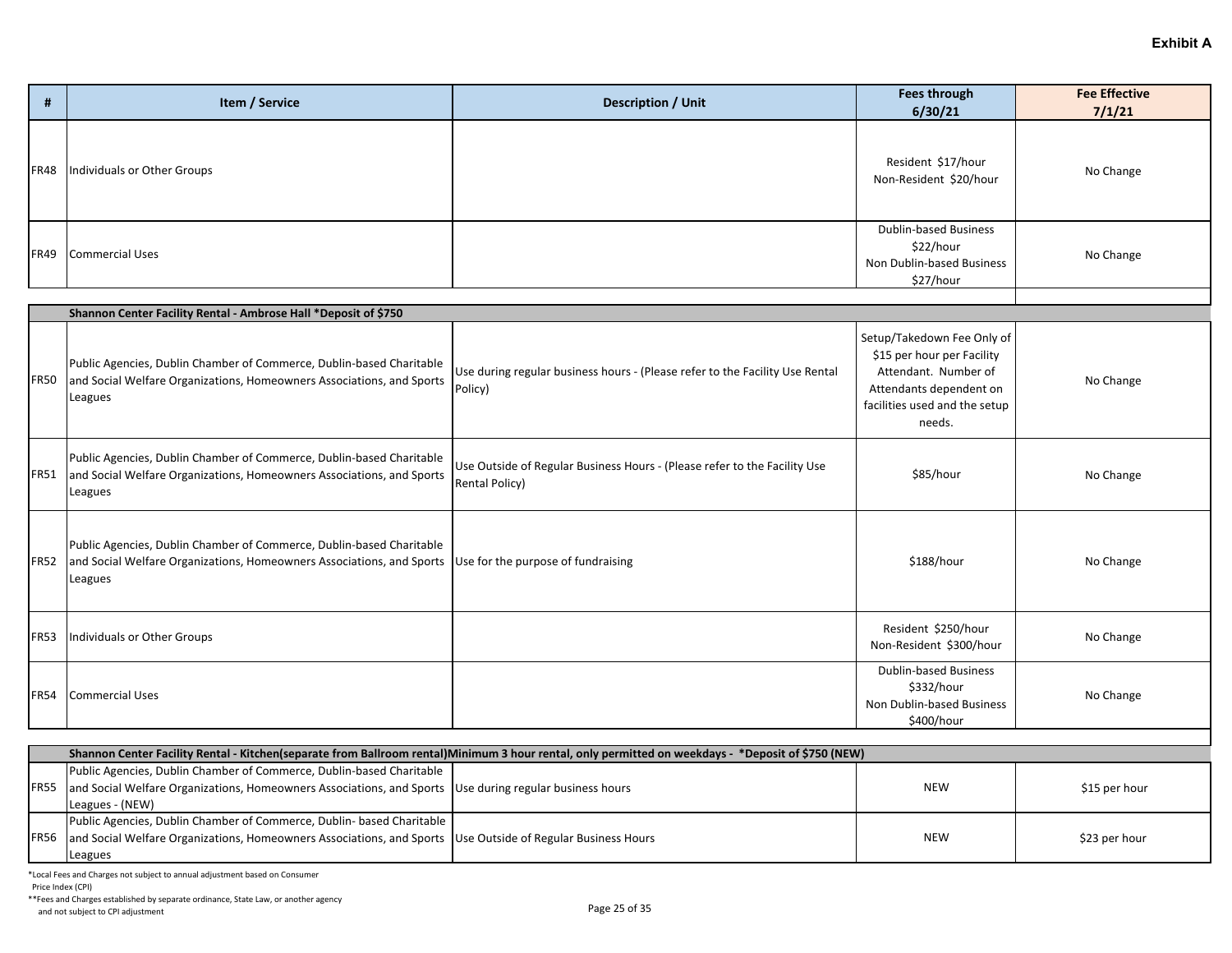| #           | Item / Service              | <b>Description / Unit</b> | <b>Fees through</b><br>6/30/21 | <b>Fee Effective</b><br>7/1/21                                                        |
|-------------|-----------------------------|---------------------------|--------------------------------|---------------------------------------------------------------------------------------|
| <b>FR57</b> | Individuals or Other Groups |                           | <b>NEW</b>                     | Resident \$80/Non-resident \$96                                                       |
|             | FR58 Commercial Uses        |                           | NEW                            | <b>Dublin-based Business</b><br>\$115/hour<br>Non Dublin-based Business<br>\$138/hour |

|             | Shannon Center Facility Rental - Multipurpose Room *Deposit of \$750                                                                                     |                                                                                             |                                                                                                                                                        |           |  |  |
|-------------|----------------------------------------------------------------------------------------------------------------------------------------------------------|---------------------------------------------------------------------------------------------|--------------------------------------------------------------------------------------------------------------------------------------------------------|-----------|--|--|
| <b>FR59</b> | Public Agencies, Dublin Chamber of Commerce, Dublin-based Charitable<br>and Social Welfare Organizations, Homeowners Associations, and Sports<br>Leagues | Use during regular business hours - (Please refer to the Facility Use Rental<br>Policy)     | Setup/Takedown Fee Only of<br>\$15 per hour per Facility<br>Attendant. Number of<br>Attendants dependent on<br>facilities used and the setup<br>needs. | No Change |  |  |
| <b>FR60</b> | Public Agencies, Dublin Chamber of Commerce, Dublin-based Charitable<br>and Social Welfare Organizations, Homeowners Associations, and Sports<br>Leagues | Use outside of regular business hours - (Please refer to the Facility Use<br>Rental Policy) | \$24/hour                                                                                                                                              | No Change |  |  |
| <b>FR61</b> | Public Agencies, Dublin Chamber of Commerce, Dublin-based Charitable<br>and Social Welfare Organizations, Homeowners Associations, and Sports<br>Leagues | Use for the purpose of fundraising                                                          | \$53/hour                                                                                                                                              | No Change |  |  |
| <b>FR62</b> | Individuals or Other Groups                                                                                                                              |                                                                                             | Resident \$70/hour<br>Non-Resident \$84/hour                                                                                                           | No Change |  |  |
| <b>FR63</b> | <b>Commercial Uses</b>                                                                                                                                   |                                                                                             | Dublin-based<br>Business \$93/hour<br>Non Dublin-based Business<br>\$112/hour                                                                          | No Change |  |  |

|             | Shannon Center Facility Rental - Classroom *Deposit of \$750                                                                                                                                  |                                                                                                     |                                                                                                                                                        |           |  |
|-------------|-----------------------------------------------------------------------------------------------------------------------------------------------------------------------------------------------|-----------------------------------------------------------------------------------------------------|--------------------------------------------------------------------------------------------------------------------------------------------------------|-----------|--|
| <b>FR64</b> | Public Agencies, Dublin Chamber of Commerce, Dublin-based Charitable<br>and Social Welfare Organizations, Homeowners Associations, and Sports<br>Leagues                                      | Use during regular business hours - (Please refer to the Facility Use Rental<br>Policy)             | Setup/Takedown Fee Only of<br>\$15 per hour per Facility<br>Attendant. Number of<br>Attendants dependent on<br>facilities used and the setup<br>needs. | No Change |  |
| <b>FR65</b> | Public Agencies, Dublin Chamber of Commerce, Dublin-based Charitable<br>and Social Welfare Organizations, Homeowners Associations, and Sports<br>Leagues                                      | Use outside of regular business hours - (Please refer to the Facility Use<br><b>Rental Policy</b> ) | \$14/hour                                                                                                                                              | No Change |  |
| <b>FR66</b> | Public Agencies, Dublin Chamber of Commerce, Dublin-based Charitable<br>and Social Welfare Organizations, Homeowners Associations, and Sports   Use for the purpose of fundraising<br>Leagues |                                                                                                     | \$23/hour                                                                                                                                              | No Change |  |

Price Index (CPI)

\*\*Fees and Charges established by separate ordinance, State Law, or another agency And not subject to CPI adjustment<br>and not subject to CPI adjustment<br>
Page 26 of 35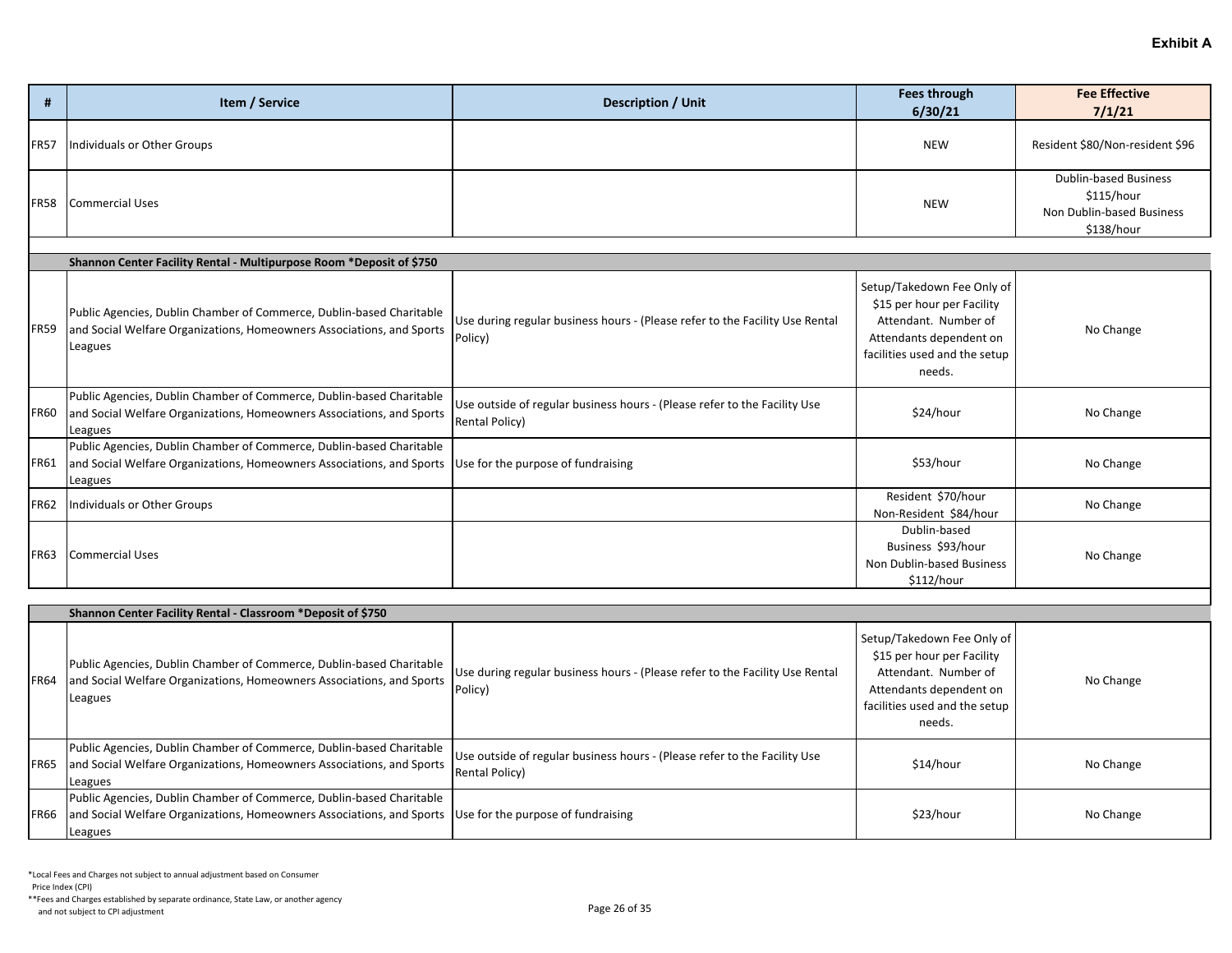| Ħ           | Item / Service              | <b>Description / Unit</b> | Fees through<br>6/30/21                                                             | <b>Fee Effective</b><br>7/1/21 |
|-------------|-----------------------------|---------------------------|-------------------------------------------------------------------------------------|--------------------------------|
| <b>FR67</b> | Individuals or Other Groups |                           | Resident \$30/hour<br>Non-Resident \$36/hour                                        | No Change                      |
|             | <b>FR68</b> Commercial Uses |                           | <b>Dublin-based Business</b><br>\$40/hour<br>Non Dublin-based Business<br>\$48/hour | No Change                      |

|             | Stager Gym Facility Rental *Deposit (\$500) - New                                                                                      |                                                                              |           |
|-------------|----------------------------------------------------------------------------------------------------------------------------------------|------------------------------------------------------------------------------|-----------|
| <b>FR69</b> | Dublin Sports League Organizations, Public Agencies, Dublin Chamber of<br>Commerce, Dublin Charitable and Social Welfare Organizations | Resident Fee Only<br>\$40/hour                                               | No Change |
| <b>FR70</b> | Individuals or Other Groups                                                                                                            | Resident \$60/hour<br>Non-Resident \$72/hour                                 | No Change |
| <b>FR71</b> | Commercial Uses                                                                                                                        | Dublin-based Business<br>\$80/hour<br>Non Dublin-based Business<br>\$96/hour | No Change |

|                 | <b>Wave Rentals</b>  |                                                                                   |                                                                             |           |  |
|-----------------|----------------------|-----------------------------------------------------------------------------------|-----------------------------------------------------------------------------|-----------|--|
| WR1             |                      | WEEKDAY Cabanas (3) 10'x10' structure with privacy screening, patio<br>furniture. | \$80                                                                        | No Change |  |
| WR <sub>2</sub> | Shaded Space Rentals | WEEKEND Cabanas (3) 10'x10' structure with privacy screening, patio<br>furniture. | \$90                                                                        | No Change |  |
| WR3             |                      | Group Picnic Areas (5) shaded areas with picnic benches seating 50.               | \$100                                                                       | No Change |  |
| WR4             |                      | Luxury Lounges (10+) Portable shaded coverings with two lounges.                  | \$40                                                                        | No Change |  |
| WR5             |                      | Competition Pool, Natatorium, Children's Play Pool and Waterslide Tower           | Resident & Non-Profit \$1,200<br>Non-Resident \$1,440<br>Commercial \$1,750 | No Change |  |
| WR6             | Pool/Amenity Rentals | Children's Play Pool                                                              | Resident & Non-Profit \$330<br>Non-Resident \$400<br>Commercial \$500       | No Change |  |
| WR7             |                      | Lower Level of Tower                                                              | Resident & Non-Profit \$380<br>Non-Resident \$460<br>Commercial \$560       | No Change |  |
| WR8             |                      | <b>Full Waterslide Tower</b>                                                      | Resident & Non-Profit \$450<br>Non-Resident \$540<br>Commercial \$680       | No Change |  |

Price Index (CPI)

\*\*Fees and Charges established by separate ordinance, State Law, or another agency And not subject to CPI adjustment<br>and not subject to CPI adjustment<br>
Page 27 of 35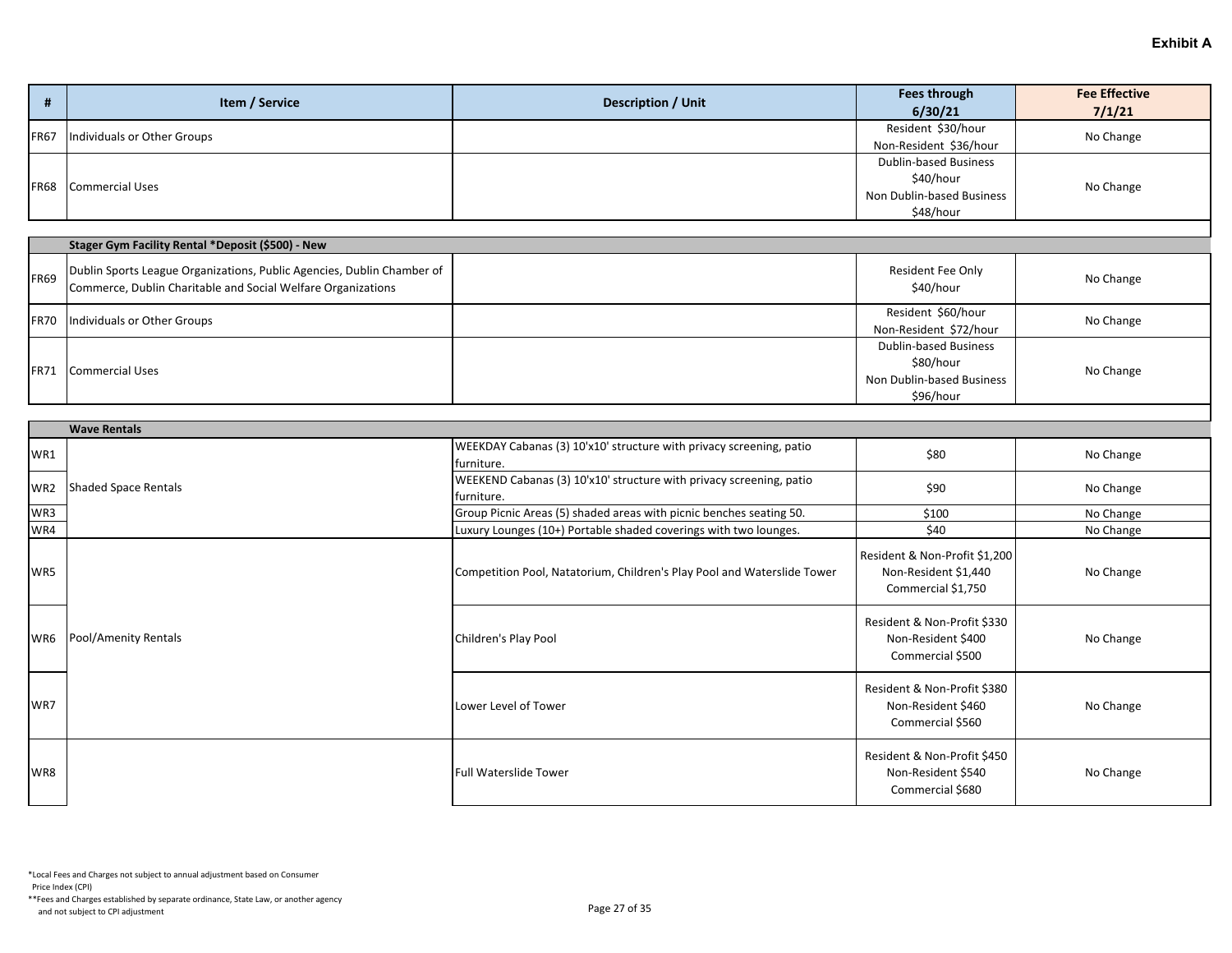| #           | Item / Service                        | <b>Description / Unit</b>                                         | <b>Fees through</b><br>6/30/21                                                                                                                                                                              | <b>Fee Effective</b><br>7/1/21 |
|-------------|---------------------------------------|-------------------------------------------------------------------|-------------------------------------------------------------------------------------------------------------------------------------------------------------------------------------------------------------|--------------------------------|
| WR9         |                                       | Natatorium Rental                                                 | Resident & Non-Profit \$280<br>Non-Resident \$540<br>Commercial \$680                                                                                                                                       | No Change                      |
| <b>WR10</b> | Pool/Amenity Rentals                  | Competition Pool Per Lane Renal Fee During Normal Operating Hours | <b>RESIDENT &amp; NON-PROFIT</b><br>\$12/hour<br>NON-RESIDENT \$14/hour<br>COMMERCIAL \$19/hour                                                                                                             | No Change                      |
| <b>WR11</b> |                                       | Competition Pool Rental (during normal business hours)            | Resident & Non-Profit \$280<br>Non-Residential \$340<br>Commercial \$410                                                                                                                                    | No Change                      |
| <b>WR12</b> |                                       | <b>Community Room Rental</b><br>Deposit of \$500<br>(New)         | Resident & Non-Profit \$100<br>Non-Resident \$118<br>Commercial \$154                                                                                                                                       | No Change                      |
| <b>WR13</b> | <b>Other Amenities &amp; Services</b> | Picnic Area Rental (added to other rental)                        | Add-on Amenity, Flat \$25/hr                                                                                                                                                                                | No Change                      |
| <b>WR14</b> |                                       | <b>Additional Staff</b>                                           | Add-on Staffing Charge<br>where appropriate, Flat<br>\$30/hr                                                                                                                                                | No Change                      |
|             | WR15 Other Amenities & Services       | Amenity Charge/Additional Set-up Fee                              | Add-on Facility Usee Fee<br>where appropriate for use of<br>amenities such as PA,<br>Scoreboard, Water Polo<br>Configuration, or other<br>recreational amenities not<br>included in standard rental<br>fees | No Change                      |
|             | WR16 Wave Locker Fees                 | Locker fees for the storage of guest items                        | Storage fee based on locker<br>size \$5-\$15                                                                                                                                                                | No Change                      |

# **Section 10.4: Parks & Recreation Program Fees - Picnic Area Rental Fees\*\***

|     | <b>Emerald Glen Park Picnic Area Rentals</b>                          |                                       |                        |                                     |
|-----|-----------------------------------------------------------------------|---------------------------------------|------------------------|-------------------------------------|
|     |                                                                       |                                       | \$28/day               | (Delete) - Consolidated with Picnic |
| N/A | Public Agencies, Dublin Chamber of Commerce, Dublin-based Charitable  | Emerald Glen Park - Area A (seats 56) | Use for the Purpose of | Area Rental Fees Based on Seating   |
|     | and Social Welfare Organizations, Homeowners Associations, and Sports |                                       | Fundraising \$64/day   | Capacity                            |
| N/A |                                                                       |                                       | \$24/day               | (Delete) - Consolidated with Picnic |
|     | Leagues                                                               | Emerald Glen Park - Area B (seats 48) | Use for the Purpose of | Area Rental Fees Based on Seating   |
|     |                                                                       |                                       | Fundraising \$54/day   | Capacity                            |

Price Index (CPI)

\*\*Fees and Charges established by separate ordinance, State Law, or another agency And not subject to CPI adjustment<br>and not subject to CPI adjustment<br>
Page 28 of 35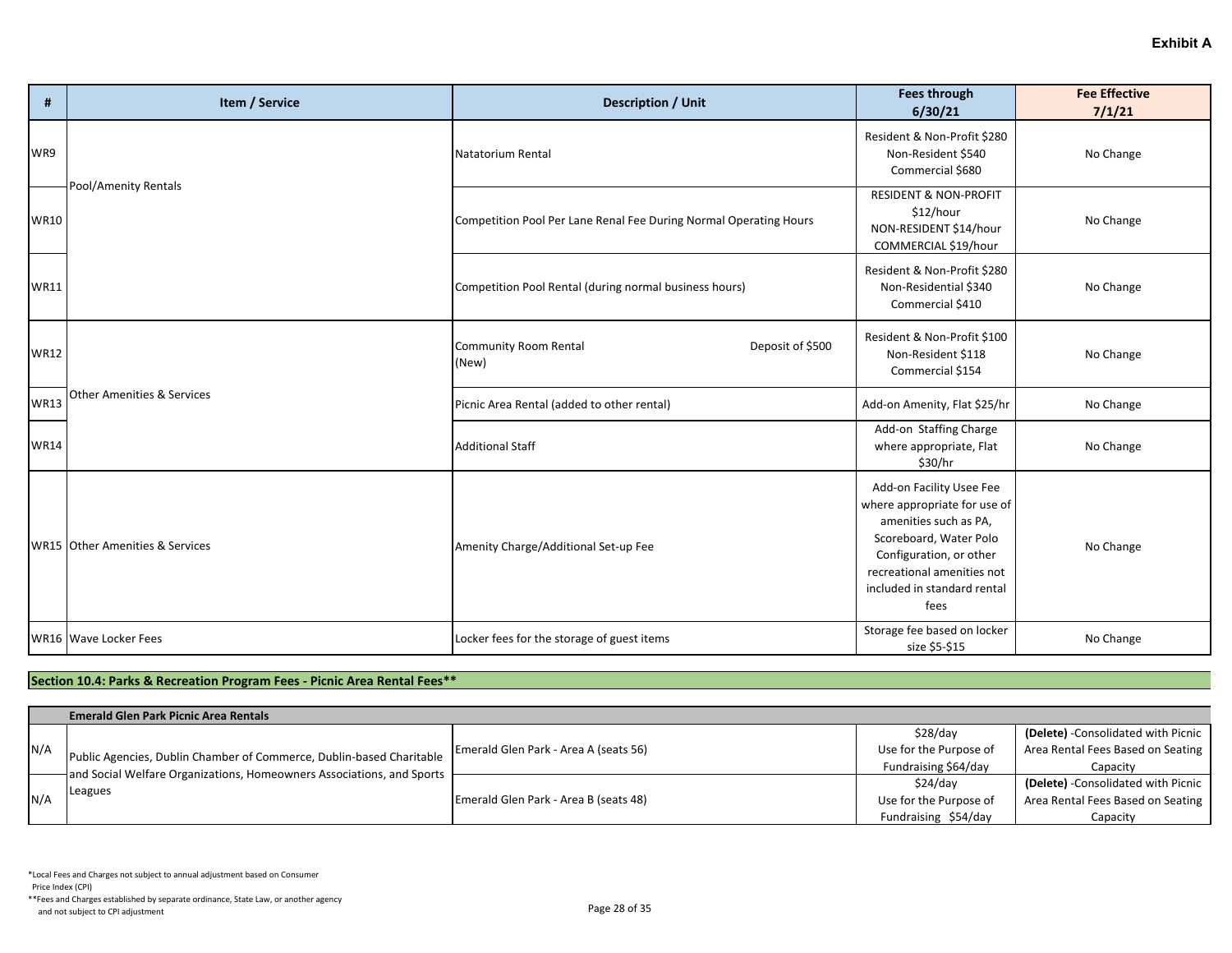| #   | Item / Service                                                                                                                                           | <b>Description / Unit</b>                 | <b>Fees through</b><br>6/30/21                                                      | <b>Fee Effective</b><br>7/1/21                                                       |
|-----|----------------------------------------------------------------------------------------------------------------------------------------------------------|-------------------------------------------|-------------------------------------------------------------------------------------|--------------------------------------------------------------------------------------|
| N/A |                                                                                                                                                          | Emerald Glen Park - Area C (seats 96)     | \$48/day<br>Use for the Purpose of                                                  | (Delete) - Consolidated with Picnic<br>Area Rental Fees Based on Seating             |
| N/A |                                                                                                                                                          | Emerald Glen Park - Areas ABC (seats 200) | Fundraising \$108/day<br>\$100/day<br>Use for the Purpose of                        | Capacity<br>(Delete) - Consolidated with Picnic<br>Area Rental Fees Based on Seating |
|     | Public Agencies, Dublin Chamber of Commerce, Dublin-based Charitable<br>and Social Welfare Organizations, Homeowners Associations, and Sports<br>Leagues |                                           | Fundraising \$226/day<br>$$18$ /day                                                 | Capacity<br>(Delete) - Consolidated with Picnic                                      |
| N/A |                                                                                                                                                          | Emerald Glen Park - Area D (seats 36)     | Use for the Purpose of<br>Fundraising \$41/day<br>$$12$ /day                        | Area Rental Fees Based on Seating<br>Capacity<br>(Delete) - Consolidated with Picnic |
| N/A |                                                                                                                                                          | Emerald Glen Park - Area E (seats 24)     | Use for the Purpose of<br>Fundraising \$28/day                                      | Area Rental Fees Based on Seating<br>Capacity                                        |
| N/A |                                                                                                                                                          | Emerald Glen Park - Area A (seats 56)     | Resident \$84/day<br>Non-Resident\$101/day                                          | (Delete) - Consolidated with Picnic<br>Area Rental Fees Based on Seating<br>Capacity |
| N/A |                                                                                                                                                          | Emerald Glen Park - Area B (seats 48)     | Resident \$72/day<br>Non-Resident \$86/day                                          | (Delete) - Consolidated with Picnic<br>Area Rental Fees Based on Seating<br>Capacity |
| N/A | Individuals or Other Groups                                                                                                                              | Emerald Glen Park - Area C (seats 96)     | Resident \$144/day<br>Non-Resident \$173/day                                        | (Delete) - Consolidated with Picnic<br>Area Rental Fees Based on Seating<br>Capacity |
| N/A |                                                                                                                                                          | Emerald Glen Park - Areas ABC (seats 200) | Resident \$300/day<br>Non-Resident \$360/day                                        | (Delete) - Consolidated with Picnic<br>Area Rental Fees Based on Seating<br>Capacity |
| N/A |                                                                                                                                                          | Emerald Glen Park - Area D (seats 36)     | Resident \$54/day<br>Non-Resident \$65/day                                          | (Delete) - Consolidated with Picnic<br>Area Rental Fees Based on Seating<br>Capacity |
| N/A |                                                                                                                                                          | Emerald Glen Park - Area E (seats 24)     | Resident \$36/day<br>Non-Resident \$43/day                                          | (Delete) - Consolidated with Picnic<br>Area Rental Fees Based on Seating<br>Capacity |
| N/A | <b>Commercial Uses</b>                                                                                                                                   | Emerald Glen Park - Area A (seats 56)     | <b>Dublin-based Business</b><br>\$112/day<br>Non Dublin-based Business<br>\$134/day | (Delete) - Consolidated with Picnic<br>Area Rental Fees Based on Seating<br>Capacity |
| N/A |                                                                                                                                                          | Emerald Glen Park - Area B (seats 48)     | <b>Dublin-based Business</b><br>\$96/day<br>Non Dublin-based Business<br>\$115/day  | (Delete) - Consolidated with Picnic<br>Area Rental Fees Based on Seating<br>Capacity |
| N/A | <b>Commercial Uses</b>                                                                                                                                   | Emeral Glen Park - Area C (seats 96)      | <b>Dublin-based Business</b><br>\$192/day<br>Non Dublin-based Business<br>\$230/day | (Delete) - Consolidated with Picnic<br>Area Rental Fees Based on Seating<br>Capacity |

Price Index (CPI)

\*\*Fees and Charges established by separate ordinance, State Law, or another agency And not subject to CPI adjustment<br>and not subject to CPI adjustment<br>
Page 29 of 35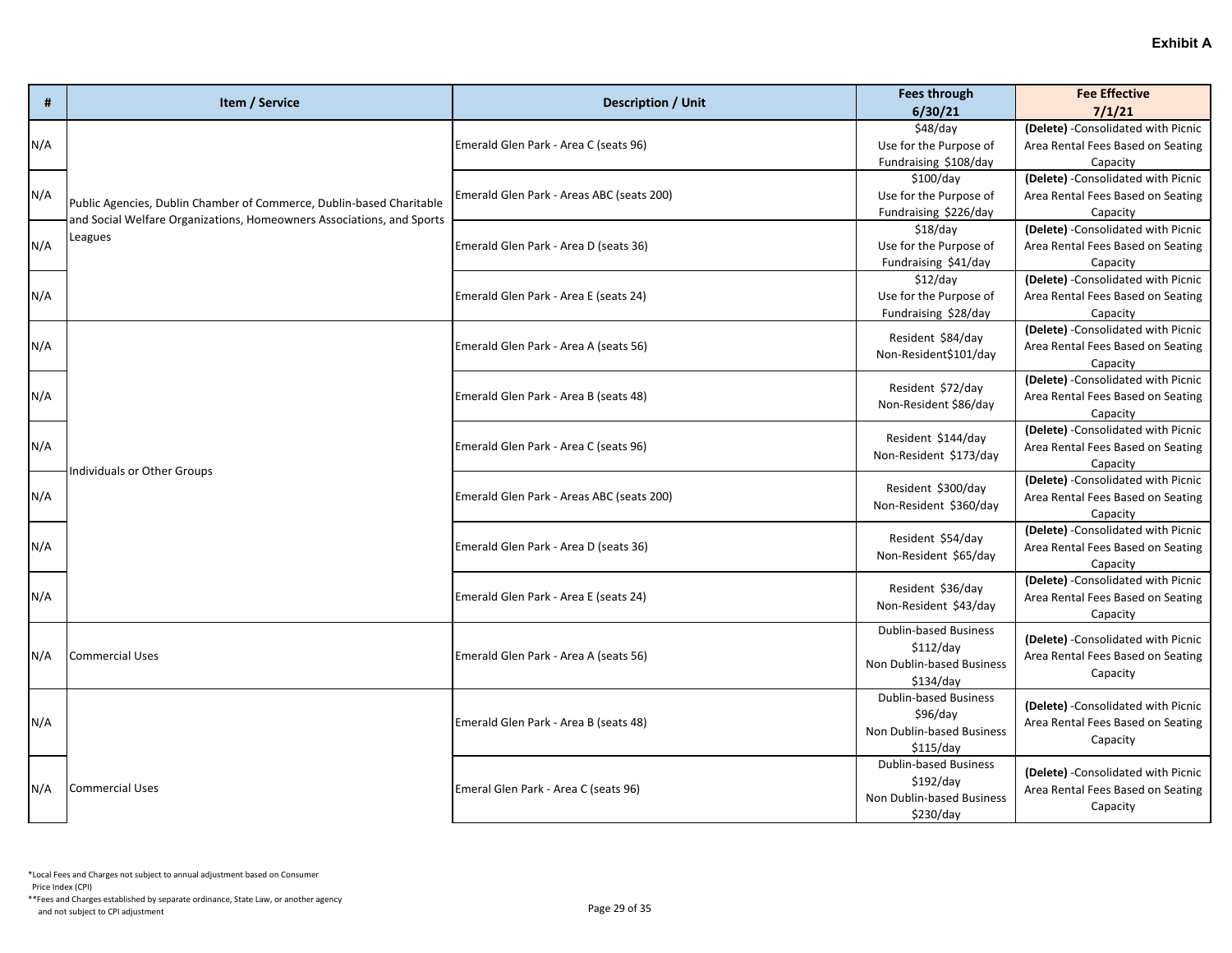| #               | Item / Service                                                                                                                                           | <b>Description / Unit</b>                 | <b>Fees through</b><br>6/30/21                                                      | <b>Fee Effective</b><br>7/1/21                                                                                                 |
|-----------------|----------------------------------------------------------------------------------------------------------------------------------------------------------|-------------------------------------------|-------------------------------------------------------------------------------------|--------------------------------------------------------------------------------------------------------------------------------|
| N/A             |                                                                                                                                                          | Emerald Glen Park - Areas ABC (seats 200) | <b>Dublin-based Business</b><br>\$400/day<br>Non Dublin-based Business<br>\$480/day | (Delete) - Consolidated with Picnic<br>Area Rental Fees Based on Seating<br>Capacity                                           |
| N/A             | <b>Commercial Uses</b>                                                                                                                                   | Emerald Glen Park - Area D (seats 36)     | <b>Dublin-based Business</b><br>\$72/day<br>Non Dublin-based Business<br>\$86/day   | (Delete) - Consolidated with Picnic<br>Area Rental Fees Based on Seating<br>Capacity                                           |
| N/A             |                                                                                                                                                          | Emerald Glen Park - Area E (seats 24)     | <b>Dublin-based Business</b><br>\$48/day<br>Non Dublin-based Business<br>\$58/day   | (Delete) - Consolidated with Picnic<br>Area Rental Fees Based on Seating<br>Capacity                                           |
|                 | <b>Park Picnic Area Rentals</b>                                                                                                                          |                                           |                                                                                     |                                                                                                                                |
| PR <sub>1</sub> | Public Agencies, Dublin Chamber of Commerce, Dublin-based Charitable<br>and Social Welfare Organizations, Homeowners Associations, and Sports<br>Leagues | Picnic Area (seats 200)                   | New                                                                                 | \$100/4 hours<br>\$25 each additional hour<br>Use for the Purpose of Fundraising<br>\$226/4 hours<br>\$57 each additional hour |
| PR <sub>2</sub> |                                                                                                                                                          | Picnic Area (seats 96)                    | New                                                                                 | \$48/4 hours<br>\$12 each additional hour<br>Use for the Purpose of Fundraising<br>\$108/4 hours<br>\$27 each additional hour  |
| PR <sub>3</sub> |                                                                                                                                                          | Picnic Area (seats 80)                    | New                                                                                 | \$44/4 hours<br>\$11 each additional hour<br>Use for the Purpose of Fundraising<br>\$85/4 hours<br>\$21 each additional hour   |
| PR4             |                                                                                                                                                          | Picnic Area (seats 64)                    | New                                                                                 | \$32/4 hours<br>\$8 each additional hour<br>Use for the Purpose of Fundraising<br>\$73/4 hours<br>\$18 each additional hour    |

\*Local Fees and Charges not subject to annual adjustment based on Consumer

Price Index (CPI)

\*\*Fees and Charges established by separate ordinance, State Law, or another agency And not subject to CPI adjustment<br>and not subject to CPI adjustment<br>
Page 30 of 35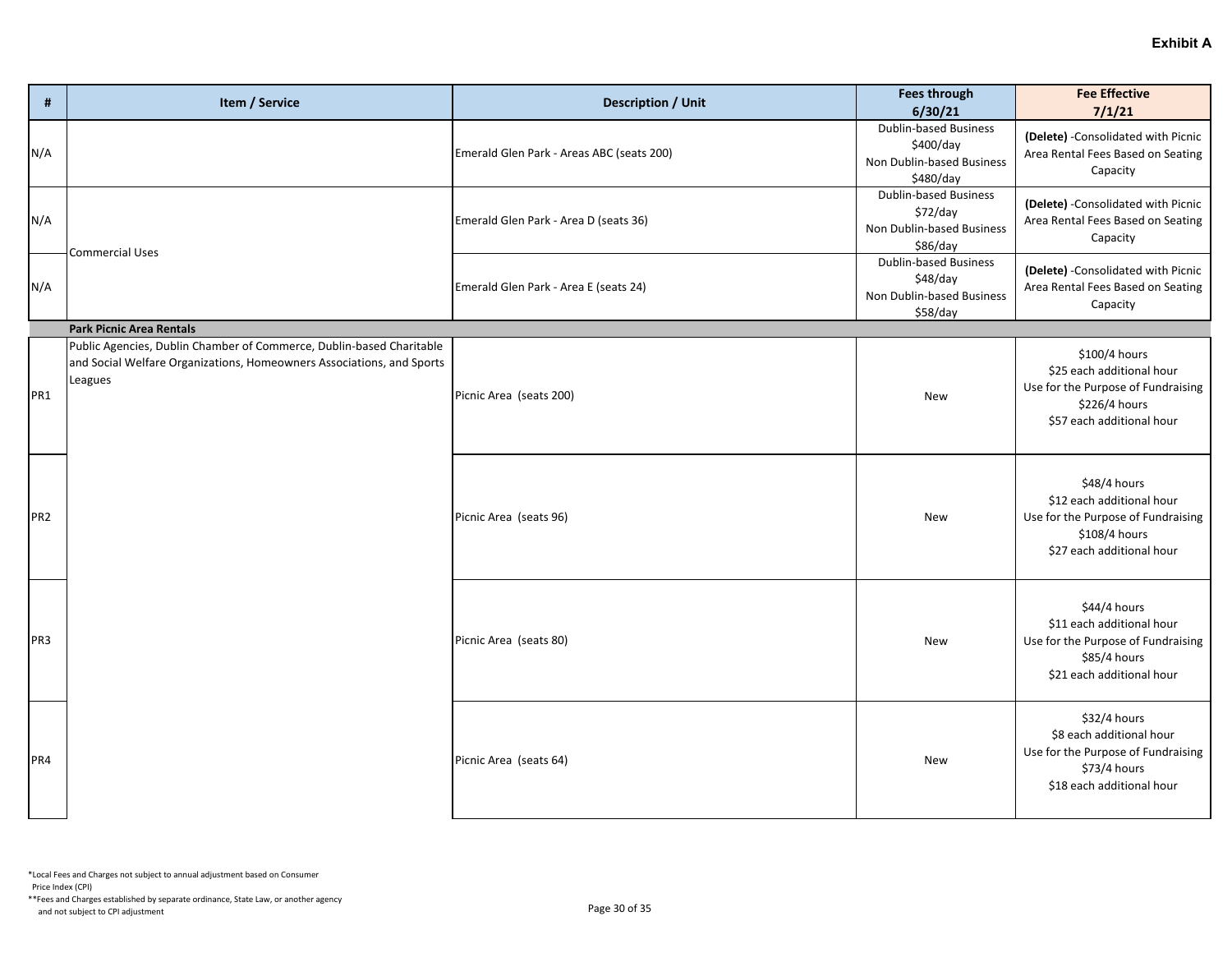| #           | Item / Service              | <b>Description / Unit</b> | <b>Fees through</b><br>6/30/21 | <b>Fee Effective</b><br>7/1/21                                                                                              |
|-------------|-----------------------------|---------------------------|--------------------------------|-----------------------------------------------------------------------------------------------------------------------------|
| PR5         |                             | Picnic Area (seats 56)    | New                            | \$28/4 hours<br>\$7 each additional hour<br>Use for the Purpose of Fundraising<br>\$64/4 hours<br>\$16 each additional hour |
| PR6         |                             | Picnic Area (seats 48)    | New                            | \$24/4 hours<br>\$6 each additional hour<br>Use for the Purpose of Fundraising<br>\$54/4 hours<br>\$14 each additional hour |
| PR7         |                             | Picnic - Area (seats 36)  | New                            | \$18/4 hours<br>\$5 each additional hour<br>Use for the Purpose of Fundraising<br>\$41/4 hours<br>\$10 each additional hour |
| PR8         |                             | Picnic Area (seats 24)    | New                            | \$12/4 hours<br>\$3 each additional hour<br>Use for the Purpose of Fundraising<br>\$28/4 hours<br>\$7 each additional hour  |
| PR9         | Individuals or Other Groups | Picnic Area (seats 200)   | New                            | Resident \$300/4 hours<br>\$75 each additional hour<br>Non-Resident \$360/4 hours<br>\$90 each additional hour              |
| <b>PR10</b> |                             | Picnic Area (seats 96)    | New                            | Resident \$144/4 hours<br>\$36 each additional hour<br>Non-Resident \$173/4 hours<br>\$43 each additional hour              |
| <b>PR11</b> |                             | Picnic Area (seats 80)    | New                            | Resident \$120/4 hours<br>\$30 each additional hour<br>Non-Residents \$144/4 hours<br>\$36 each additional hour             |
| <b>PR12</b> |                             | Picnic Area (seats 64)    | New                            | Resident \$96/4 hours<br>\$24 each additional hour<br>Non-Residents \$115/4 hours<br>\$29 each additional hour              |

Price Index (CPI)

\*\*Fees and Charges established by separate ordinance, State Law, or another agency And not subject to CPI adjustment<br>and not subject to CPI adjustment<br>
Page 31 of 35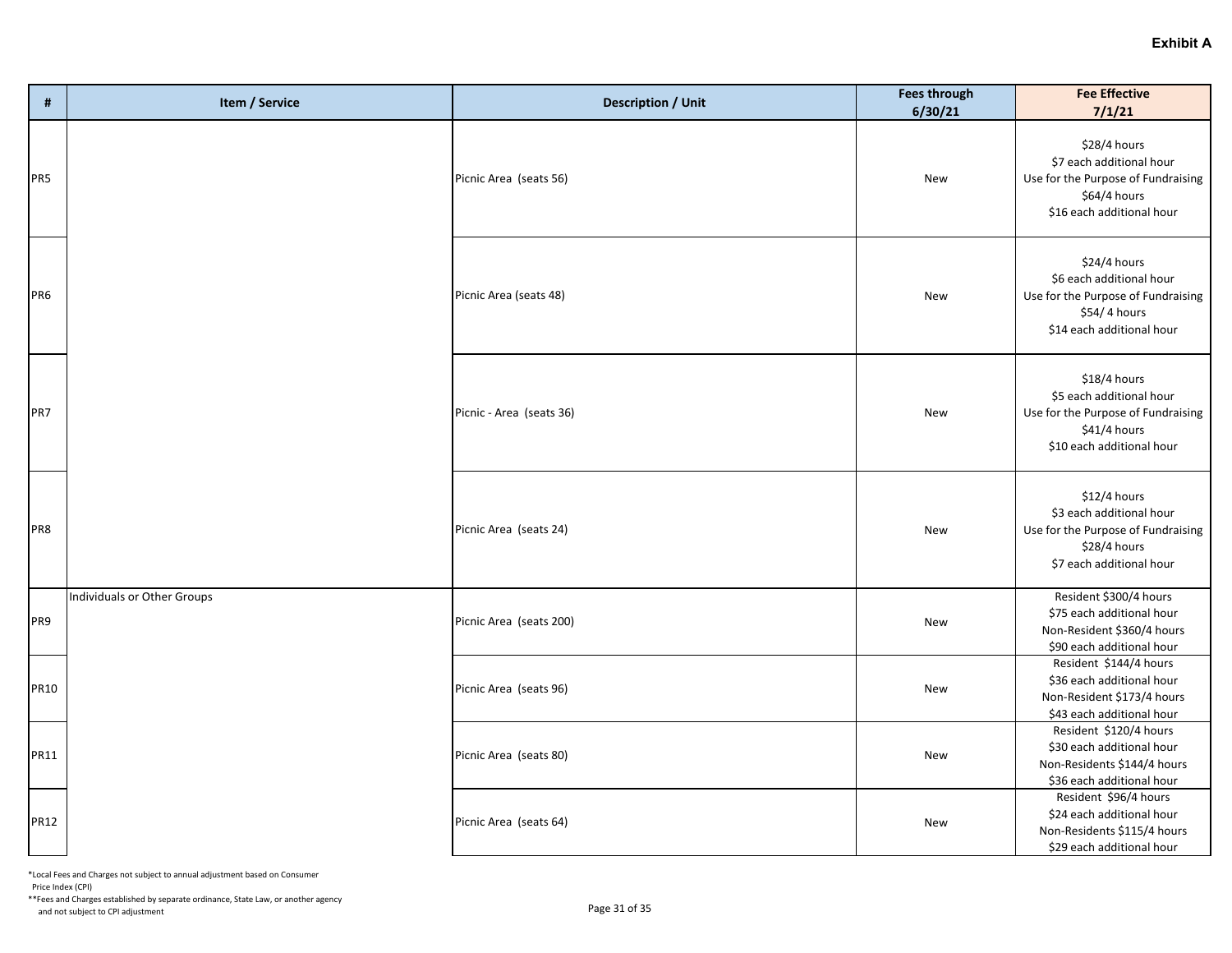| #           | Item / Service        | <b>Description / Unit</b> | <b>Fees through</b><br>6/30/21 | <b>Fee Effective</b><br>7/1/21                                                                                   |
|-------------|-----------------------|---------------------------|--------------------------------|------------------------------------------------------------------------------------------------------------------|
| PR13        |                       | Picnic Area (seats 56)    | New                            | Resident \$84/4 hours<br>\$21/each additional hour<br>Non-Residents \$101/4 hours<br>\$25 each additional hour   |
| PR14        |                       | Picnic Area (seats 48)    | <b>New</b>                     | Resident \$72/4 hours<br>\$18 each additional hour<br>Non-Residents \$86/4 hours<br>\$22 each additional hour    |
| <b>PR15</b> |                       | Picnic - Area (seats 36)  | New                            | Resident \$54/4 hours<br>\$14 each additional hour<br>Non-Resident \$65/4 hours<br>\$16 each additional hour     |
| PR16        |                       | Picnic Area (seats 24)    | New                            | Resident \$36/4 hours<br>\$9 each additional hour<br>Non-Resident \$43/4 hours<br>\$11 each additional hour      |
| PR17        | <b>Comercial Uses</b> | Picnic Area (seats 200)   | <b>New</b>                     | Resident \$400/4 hours<br>\$100 each additional hour<br>Non-Resident \$480/4 hours<br>\$120 each additional hour |
| <b>PR18</b> |                       | Picnic Area (seats 96)    | New                            | Resident \$192/4 hours<br>\$48 each additional hour<br>Non-Resident \$230/4 hours<br>\$58 each additional hour   |
| PR19        |                       | Picnic Area (seats 80)    | New                            | Resident \$152/4 hours<br>\$38 each additional hour<br>Non-Residents \$182/4 hours<br>\$46 each additional hour  |
| <b>PR20</b> |                       | Picnic Area (seats 64)    | New                            | Resident \$127/4 hours<br>\$32 each additional hour<br>Non-Residents \$152/4 hours<br>\$38 each additional hour  |
| PR21        |                       | Picnic Area (seats 56)    | New                            | Resident \$112/4 hours<br>\$28 each additional hour<br>Non-Residents \$134/4 hours<br>\$34 each additional hour  |
| <b>PR22</b> |                       | Picnic Area (seats 48)    | New                            | Resident \$96/4 hours<br>\$24 each additional hour<br>Non-Residents \$115/4 hours<br>\$29 each additional hour   |

Price Index (CPI)

\*\*Fees and Charges established by separate ordinance, State Law, or another agency And not subject to CPI adjustment<br>and not subject to CPI adjustment<br>
Page 32 of 35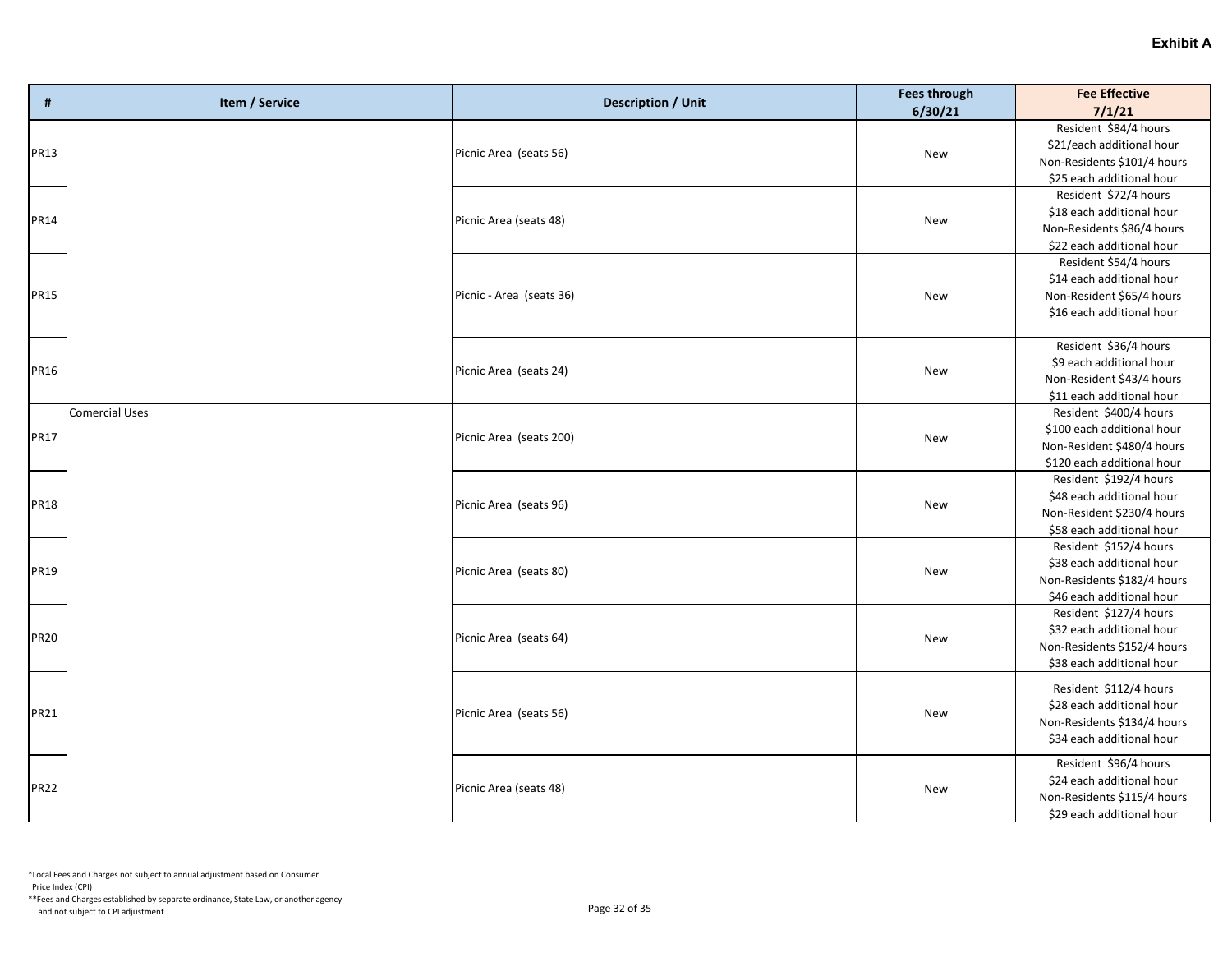| #               | Item / Service                                                                                                                                                                           | <b>Description / Unit</b>               | <b>Fees through</b><br>6/30/21                                                      | <b>Fee Effective</b><br>7/1/21                                                                               |
|-----------------|------------------------------------------------------------------------------------------------------------------------------------------------------------------------------------------|-----------------------------------------|-------------------------------------------------------------------------------------|--------------------------------------------------------------------------------------------------------------|
| <b>PR23</b>     |                                                                                                                                                                                          | Picnic - Area (seats 36)                | <b>New</b>                                                                          | Resident \$72/4 hours<br>\$18 each additional hour<br>Non-Resident \$86/4 hours<br>\$22 each additional hour |
| <b>PR24</b>     |                                                                                                                                                                                          | Picnic Area (seats 24)                  | <b>New</b>                                                                          | Resident \$48/4 hours<br>\$12 each additional hour<br>Non-Resident \$58/4 hours<br>\$15 each additional hour |
|                 | <b>Emerald Glen Amphitheater Fees</b>                                                                                                                                                    |                                         |                                                                                     |                                                                                                              |
| AM1             | Public Agencies, Dublin Chamber of Commerce, Dublin-based Charitable<br>and Social Welfare Organizations, Homeowners Associations, and Sports<br>Leagues                                 | Daily Fee                               | \$207.50                                                                            | No Change                                                                                                    |
| AM <sub>2</sub> | Public Agencies, Dublin Chamber or Commerce, Dublin-based Charitable<br>and Social Welfare and Sport League Organizations                                                                | Daily Fee                               | \$470                                                                               | No Change                                                                                                    |
| AM3             | Individuals/Other Groups - Resident                                                                                                                                                      | Daily Fee                               | \$625                                                                               | No Change                                                                                                    |
| AM4             | Individuals/Other Groups -Non-Resident                                                                                                                                                   | Daily Fee                               | \$750                                                                               | No Change                                                                                                    |
| AM5             | Commercial Uses - Resident                                                                                                                                                               | Daily Fee                               | \$832                                                                               | No Change                                                                                                    |
| AM6             | Commercial Uses - Non-Resident                                                                                                                                                           | Daily Fee                               | \$1,000                                                                             | No Change                                                                                                    |
|                 | Kolb Park Picnic Area Rentals                                                                                                                                                            |                                         |                                                                                     |                                                                                                              |
| N/A             | Public Agencies, Dublin Chamber of Commerce, Dublin-based Charitable<br>and Social Welfare Organizations, Homeowners Associations, and Sports   Kolb Park - Area A (seats 48)<br>Leagues |                                         | \$24/day<br>Use for the Purpose of<br>Fundraising \$54/day                          | (Delete) - Consolidated with Picnic<br>Area Rental Fees Based on Seating<br>Capacity                         |
| N/A             | Individuals or Other Groups                                                                                                                                                              | Kolb Park - Area A (seats 48)           | Resident \$72/day<br>Non-Resident \$86/day                                          | (Delete) - Consolidated with Picnic<br>Area Rental Fees Based on Seating<br>Capacity                         |
| N/A             | <b>Commercial Uses</b>                                                                                                                                                                   | Kolb Park - Area A (seats 48)           | <b>Dublin-based Business</b><br>\$96/day<br>Non Dublin-based Business<br>\$115/day  | (Delete) - Consolidated with Picnic<br>Area Rental Fees Based on Seating<br>Capacity                         |
|                 | Schaefer Ranch Park Picnic Area Rentals                                                                                                                                                  |                                         |                                                                                     |                                                                                                              |
| N/A             | Public Agencies, Dublin Chamber of Commerce, Dublin-based Charitable<br>and Social Welfare Organizations, Homeowners Associations, and Sports<br>Leagues                                 | Schaefer Ranch Park - Area A (seats 64) | \$32/day<br>Use for the Purpose of<br>Fundraising \$73/day                          | (Delete) - Consolidated with Picnic<br>Area Rental Fees Based on Seating<br>Capacity                         |
| N/A             | Individuals or Other Groups                                                                                                                                                              | Schaefer Ranch Park - Area A (seats 64) | Resident \$96/day<br>Non-Resident \$115/day                                         | (Delete) - Consolidated with Picnic<br>Area Rental Fees Based on Seating<br>Capacity                         |
| N/A             | <b>Commercial Uses</b>                                                                                                                                                                   | Schaefer Ranch Park - Area A (seats 64) | <b>Dublin-based Business</b><br>\$127/day<br>Non Dublin-based Business<br>\$152/day | (Delete) - Consolidated with Picnic<br>Area Rental Fees Based on Seating<br>Capacity                         |
|                 | Alamo Creek Park Picnic Area Rentals                                                                                                                                                     |                                         |                                                                                     |                                                                                                              |

Price Index (CPI)

\*\*Fees and Charges established by separate ordinance, State Law, or another agency And not subject to CPI adjustment<br>and not subject to CPI adjustment<br>
Page 33 of 35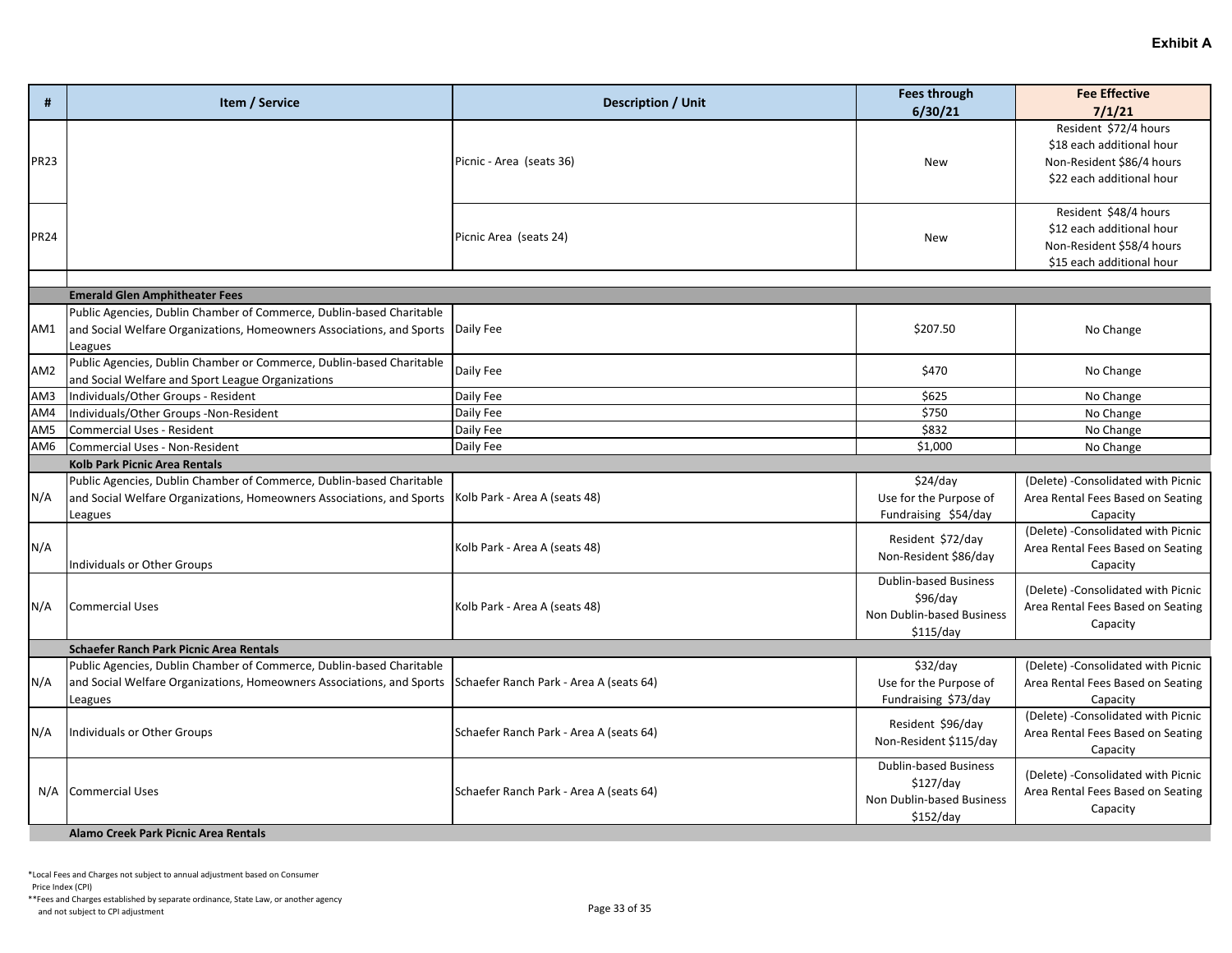| #   | Item / Service                                                                                                                                           | <b>Description / Unit</b>            | <b>Fees through</b>                                                                 | <b>Fee Effective</b>                                                                 |
|-----|----------------------------------------------------------------------------------------------------------------------------------------------------------|--------------------------------------|-------------------------------------------------------------------------------------|--------------------------------------------------------------------------------------|
|     |                                                                                                                                                          |                                      | 6/30/21                                                                             | 7/1/21                                                                               |
| N/A | Public Agencies, Dublin Chamber of Commerce, Dublin-based Charitable<br>and Social Welfare Organizations, Homeowners Associations, and Sports<br>Leagues | Alamo Creek Park - Area A (seats 48) | \$24/day<br>Use for the Purpose of<br>Fundraising \$54/day                          | (Delete) - Consolidated with Picnic<br>Area Rental Fees Based on Seating<br>Capacity |
| N/A | <b>Individuals or Other Groups</b>                                                                                                                       | Alamo Creek Park - Area A (seats 48) | Resident \$72/day<br>Non-Resident \$86/day                                          | (Delete) - Consolidated with Picnic<br>Area Rental Fees Based on Seating<br>Capacity |
| N/A | <b>Commercial Uses</b>                                                                                                                                   | Alamo Creek Park - Area A (seats 48) | <b>Dublin-based Business</b><br>\$96/day<br>Non Dublin-based Business<br>\$115/day  | (Delete) - Consolidated with Picnic<br>Area Rental Fees Based on Seating<br>Capacity |
|     | <b>Shannon Park Picnic Area Rentals</b>                                                                                                                  |                                      |                                                                                     |                                                                                      |
| N/A | Public Agencies, Dublin Chamber of Commerce, Dublin-based Charitable<br>and Social Welfare Organizations, Homeowners Associations, and Sports<br>Leagues | Shannon Park - Area A (seats 48)     | \$24/day<br>Use for the Purpose of<br>Fundraising \$54/day                          | (Delete) - Consolidated with Picnic<br>Area Rental Fees Based on Seating<br>Capacity |
| N/A | Individuals or Other Groups                                                                                                                              | Shannon Park - Area A (seats 48)     | Resident \$72/day<br>Non-Resident \$86/day                                          | (Delete) - Consolidated with Picnic<br>Area Rental Fees Based on Seating<br>Capacity |
| N/A | <b>Commercial Uses</b>                                                                                                                                   | Shannon Park - Area A (seats 48)     | <b>Dublin-based Business</b><br>\$96/day<br>Non Dublin-based Business<br>\$115/day  | (Delete) - Consolidated with Picnic<br>Area Rental Fees Based on Seating<br>Capacity |
|     | <b>Heritage Park Picnic Area Rentals</b>                                                                                                                 |                                      |                                                                                     |                                                                                      |
| N/A | Public Agencies, Dublin Chamber of Commerce, Dublin-based Charitable<br>and Social Welfare Organizations, Homeowners Associations, and Sports<br>Leagues | Heritage Park - Area A (seats 80)    | \$44/day<br>Use for the Purpose of<br>Fundraising \$85/day                          | (Delete) - Consolidated with Picnic<br>Area Rental Fees Based on Seating<br>Capacity |
| N/A | Individuals or Other Groups                                                                                                                              | Heritage Park - Area A (seats 80)    | Resident \$120/day<br>Non-Resident \$144/day                                        | (Delete) - Consolidated with Picnic<br>Area Rental Fees Based on Seating<br>Capacity |
| N/A | <b>Commercial Uses</b>                                                                                                                                   | Heritage Park - Area A (seats 80)    | <b>Dublin-based Business</b><br>\$152/day<br>Non Dublin-based Business<br>\$182/day | (Delete) - Consolidated with Picnic<br>Area Rental Fees Based on Seating<br>Capacity |
| N/A | <b>Facility Attendant (Required with Heritage Picnic Rentals)</b>                                                                                        | Heritage Park - Area A (seats 80)    | \$15 per hour per Facility<br>Attendant                                             | (Delete) - Consolidated with Picnic<br>Area Rental Fees Based on Seating<br>Capacity |

| Section 10.5: Parks & Recreation Program Fees - Sports Fields Rental Fees** |                                                                  |                                                 |              |           |
|-----------------------------------------------------------------------------|------------------------------------------------------------------|-------------------------------------------------|--------------|-----------|
| SR1                                                                         | Public Agencies, Dublin Youth Sports Leagues                     | Sports Fields Rental - Turf Field               | \$7/hour     | No Change |
| SR <sub>2</sub>                                                             | Public Agencies, Dublin Youth Sports Leagues                     | Sports Fields Rental - Synthetic Turf Field     | \$25/hour    | No Change |
| SR <sub>3</sub>                                                             | Public Agencies, Dublin Youth Sports Leagues                     | Sports Fields Rental - Lighting Charge per hour | \$25.40/hour | No Change |
| SR4                                                                         | Dublin Adult Sports Leagues, Dublin Chamber of Commerce, Dublin- | Sports Fields Rental - Turf Field               | \$16.80/hour | No Change |
|                                                                             | based Charitable and Social Welfare Organizations                |                                                 |              |           |
| SR <sub>5</sub>                                                             | Dublin Adult Sports Leagues, Dublin Chamber of Commerce, Dublin- | Sports Fields Rental - Synthetic Turf Field     | \$50/hour    | No Change |
|                                                                             | based Charitable and Social Welfare Organizations                |                                                 |              |           |

Price Index (CPI)

\*\*Fees and Charges established by separate ordinance, State Law, or another agency And not subject to CPI adjustment<br>and not subject to CPI adjustment<br>
Page 34 of 35